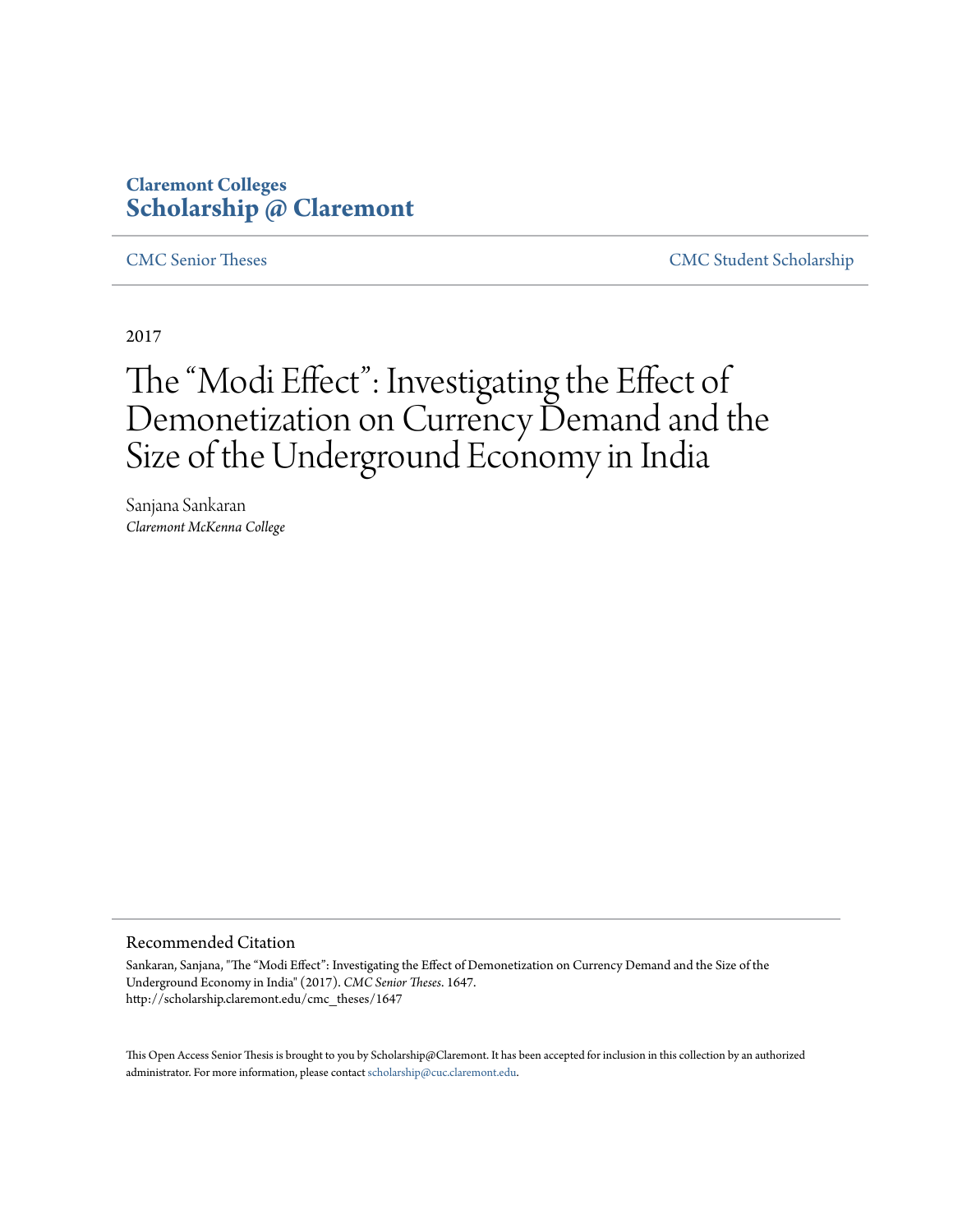Claremont McKenna College

# **The "Modi Effect": Investigating the Effect of Demonetization on Currency Demand and the Size of the Underground Economy in India**

# SUBMITTED TO

Professor Eric Helland

AND

Professor Richard Burdekin

BY

Sanjana Sankaran

for Senior Thesis Spring 2017 April 24, 2017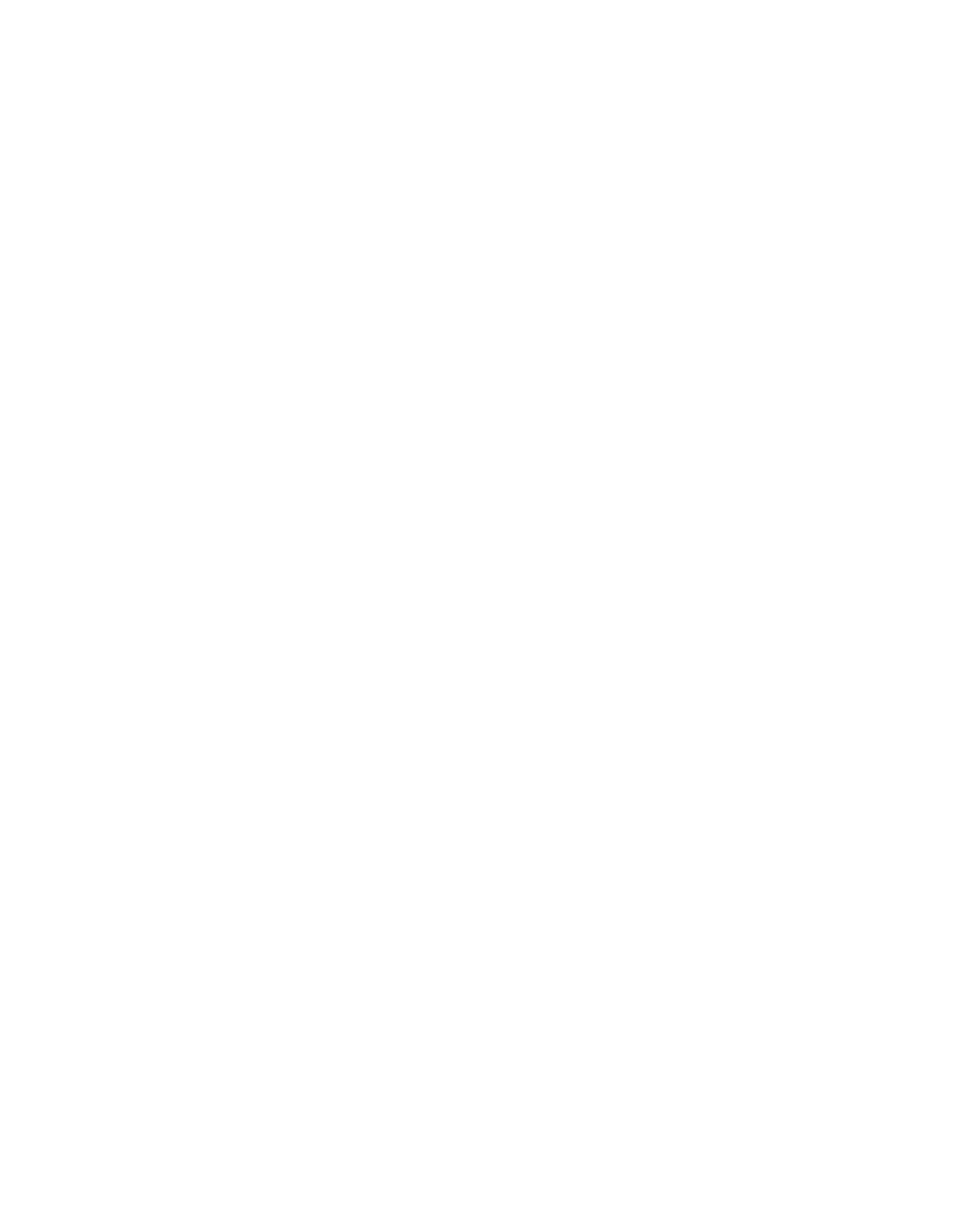# **Table of Contents**

| I.             |                                                                                    |  |
|----------------|------------------------------------------------------------------------------------|--|
| П.             |                                                                                    |  |
| A.             |                                                                                    |  |
| В.             | <b>Exchange Rates, Currency Demand, and the Size of the Underground Economy 13</b> |  |
| $\mathbf{C}$ . | The Effect of Demonetization on the Size of the Underground Economy  16            |  |
|                | I.                                                                                 |  |
|                | П.                                                                                 |  |
|                | Ш.                                                                                 |  |
| III.           |                                                                                    |  |
| IV.            |                                                                                    |  |
| A.             |                                                                                    |  |
| <b>B.</b>      |                                                                                    |  |
| V.             |                                                                                    |  |
| $\mathbf{A}$ . |                                                                                    |  |
| В.             |                                                                                    |  |
|                |                                                                                    |  |
| A.             |                                                                                    |  |
| В.             |                                                                                    |  |
| $\mathbf{C}$ . |                                                                                    |  |
|                |                                                                                    |  |
|                |                                                                                    |  |
|                |                                                                                    |  |
|                |                                                                                    |  |
|                |                                                                                    |  |
|                |                                                                                    |  |
|                |                                                                                    |  |
|                |                                                                                    |  |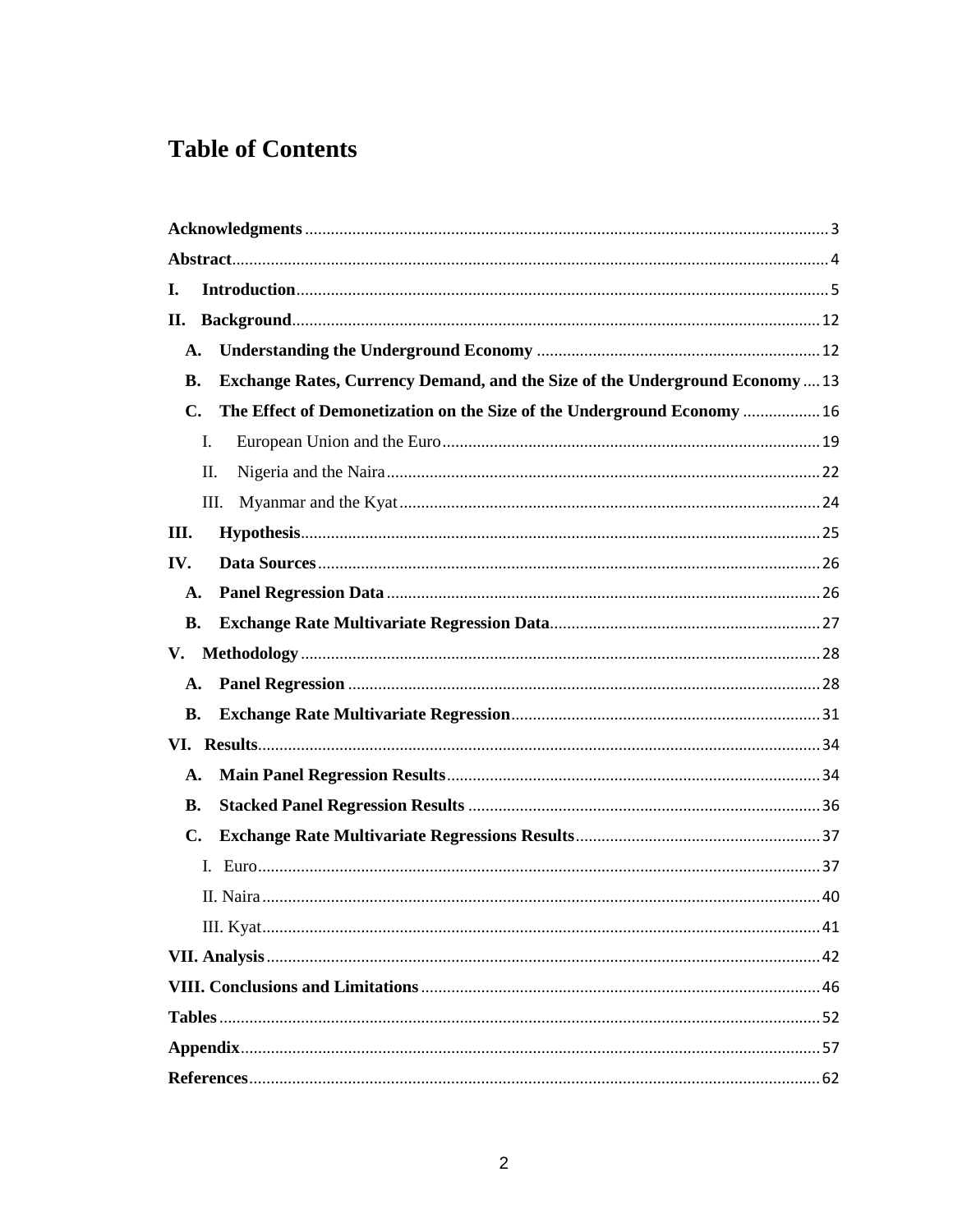# <span id="page-4-0"></span>**Acknowledgments**

I would first like to express my deepest gratitude to my readers, Professors Helland and Burdekin, for their valuable mentorship and guidance. You both have nurtured in me an enduring interest in and passion for Economics, but more importantly, have challenged me to be a critical thinker and explore new frontiers with confidence.

I would also like to thank all my friends and peers for their constant motivation and support in my four years at Claremont McKenna College. I am incredibly grateful to have such positive, empathetic, and encouraging friends to be by my side through the highs and lows over the past four years. I am extremely lucky to have met so many incredible people at such an intellectually rigorous, inclusive, ambitious and inspirational college.

Finally, thank you to my entire family for your unconditional love, support, and concern from the other side of the world. To my mom and dad, thank you for being my rocks, for giving me a shoulder to lean on, and for putting your utmost trust and faith in me. Thank you for teaching me to aspire to be the best that I can be, and for teaching me the importance of finding a balance, learning from mistakes, and discovering one's self through the journey of life. To my sisters, Mallika and Pavitra, thank you for being the best siblings an elder sister could ask for.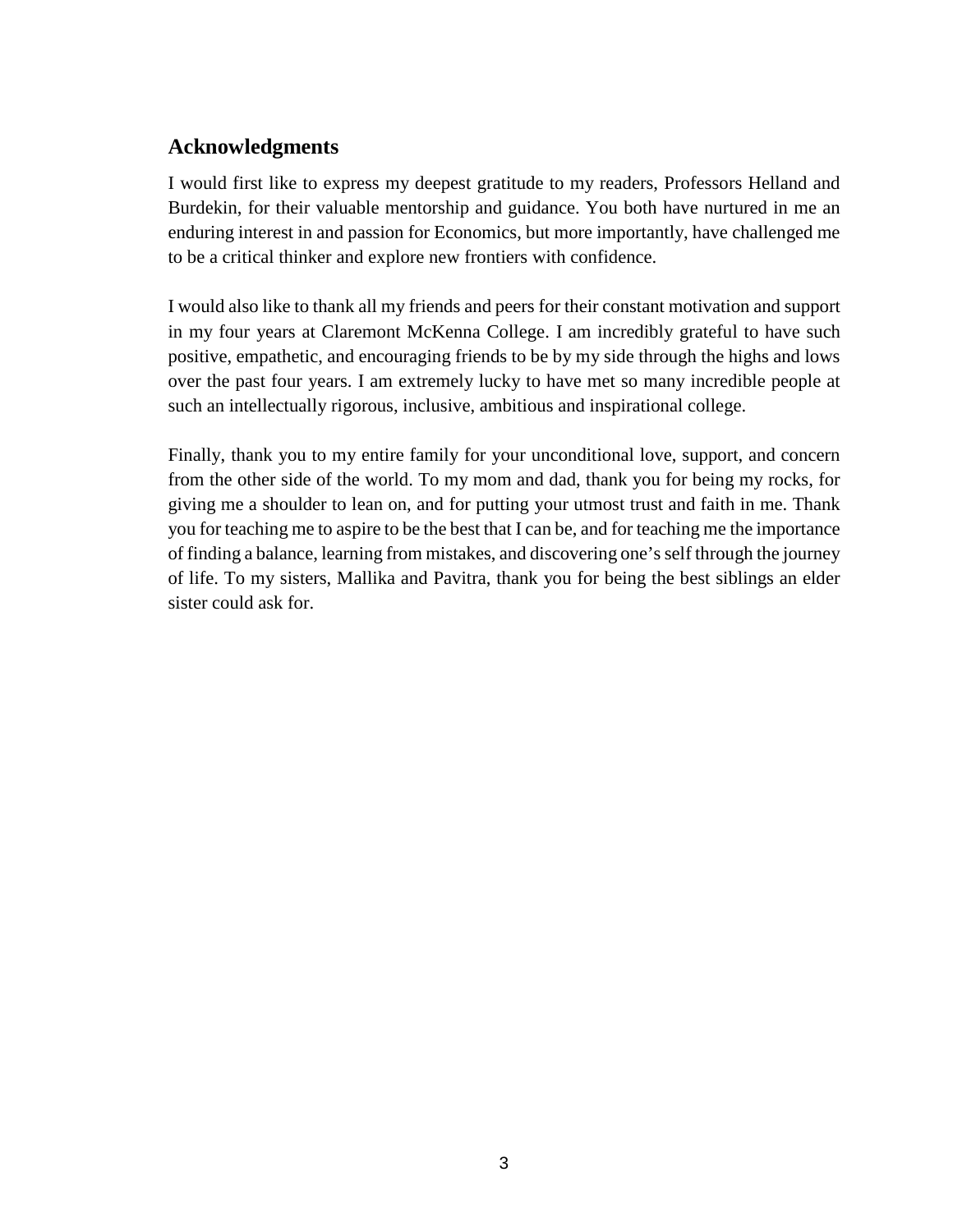# <span id="page-5-0"></span>**Abstract**

Demonetization is an economic tool used to reduce the size of an underground economy. Though studies on the effectiveness of demonetization have increased over the past 50 years, there is little literature on the ineffectiveness of demonetization and subsequent factors that could explain a lack of change, or an increase, in illegal activity. This paper examines past cases of demonetization to determine the effectiveness of demonetization, and investigates the incentive for foreign currency substitution as a mechanism for criminals to circumvent regulatory scrutiny. Major findings of this paper include a positive but statistically insignificant correlation between demonetization and growth in the shadow economy, and a statistically significant positive relationship between exchange rate appreciation and demonetization. Finally, this paper applies these findings to test the "Modi effect" of Indian Rupee (INR) demonetization.

**Keywords:** Demonetization, Underground Economy, India, Currency Substitution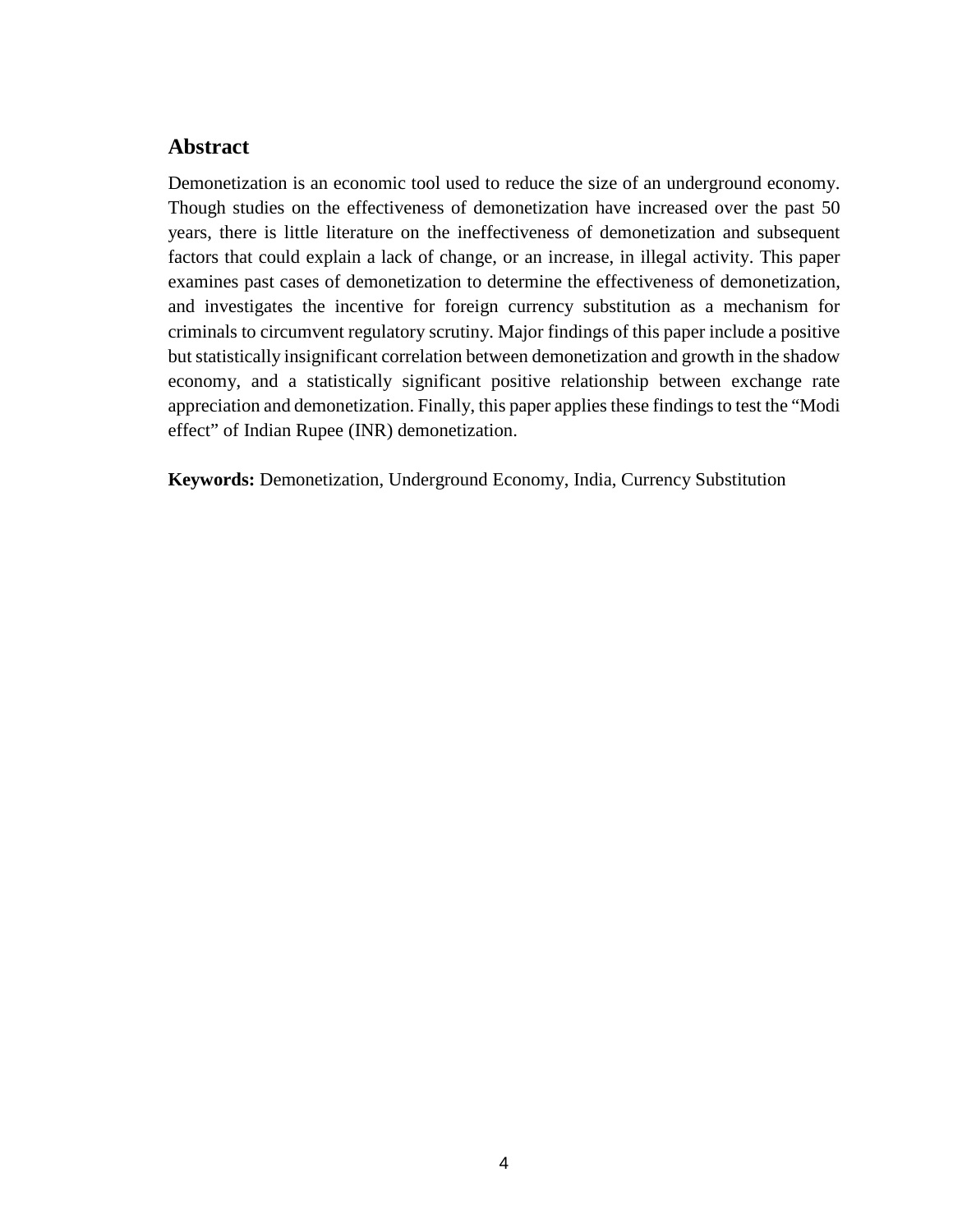# <span id="page-6-0"></span>**I. Introduction**

Demonetization is the retraction of specific currency denominations in circulation and the subsequent replacement with new notes and coins. Initially, demonetization took the form of replacing an existing currency with a new one, and was enacted to mitigate cases of hyperinflation or to reduce large-denomination cash in circulation. Over time, governments have extended the objectives of demonetizing local currency to address the menaces of the underground economy<sup>[1](#page-6-1)</sup> - of black money, activity, corruption, and counterfeit production.

Demonetization is a powerful policy tool for reducing the size of the underground economy. The underground economy hinges on cash transactions. 95% of transactions in the underground economy are executed using cash. The benefit of a cash payment is the "hidden" component of the transaction – that is, the parties involved are not obligated to report the transaction officially. Given the difficulty of monitoring transactions in cash, promoting alternative payment methods, and reducing the demand for cash, could help to reduce the incidence of shadow economies. Thus, a tool like demonetization to replace existing currency can be utilized to reduce the prevalence and reliance on cash by making it inconvenient to obtain cash. As a result, more individuals are pushed into the formal banking sector which requires official documentation of transactions. Furthermore, nullifying the value of certain denominations of currency will bring forth "black marketeers" who will need to exchange their existing notes for new notes, and will consequently turn in their black money to be formally documented and destroyed. The

<span id="page-6-1"></span> $<sup>1</sup>$  In this thesis, the underground economy is also referred to as the shadow economy,</sup> black economy and informal economy.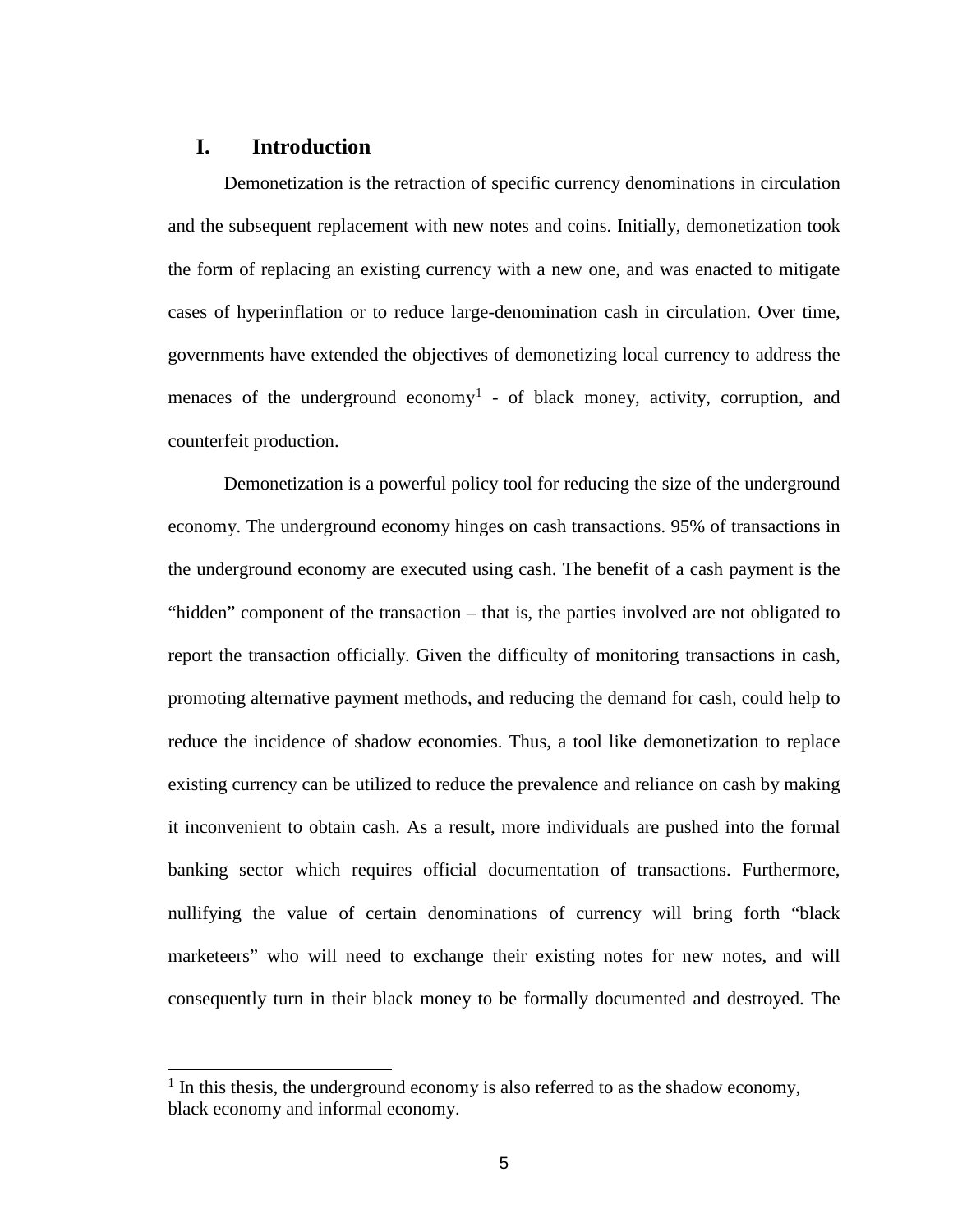origin of these notes would be documented and withdrawn from circulation, thereby reducing the supply of black money in the economy.

Demonetization thus subjects individuals who hold black money to regulatory scrutiny, as they are forced to exchange existing notes for new legal tender at state banks that document the origins of currency. Consequently, heightened regulation makes it more difficult for individuals to engage in the underground economy. However, there could be ways to circumvent such regulation imposed by demonetization, such as through currency substitution. The theory behind this is that if demonetization has an effect on exchange rates, individuals could be incentivized to substitute locally demonetized currency with new or foreign forms of currency, which would keep the quantity of money in circulation unchanged, and even increase, illegal transactions and activity. Furthermore, regulatory barriers imposed by demonetization could incentivize people to look to international currency markets and substitute existing currency with foreign currency. This brings into question the overall effectiveness of demonetization in reducing black market activity.

An argument can be made against the effectiveness of demonetization in reducing black market activity. For one, many countries do not formally monitor and document the transfer of old currency to new when such policies have been executed. As a result, reducing the size of the underground economy can be a difficult, and impractical, endeavor. Many economists have explored factors that contribute to the incidence of an underground economy. However, few studies have examined the success of demonetization in reducing the size of the informal economy and factors, such as currency substitution, that could explain any failures of demonetization in reducing the size of the underground economy.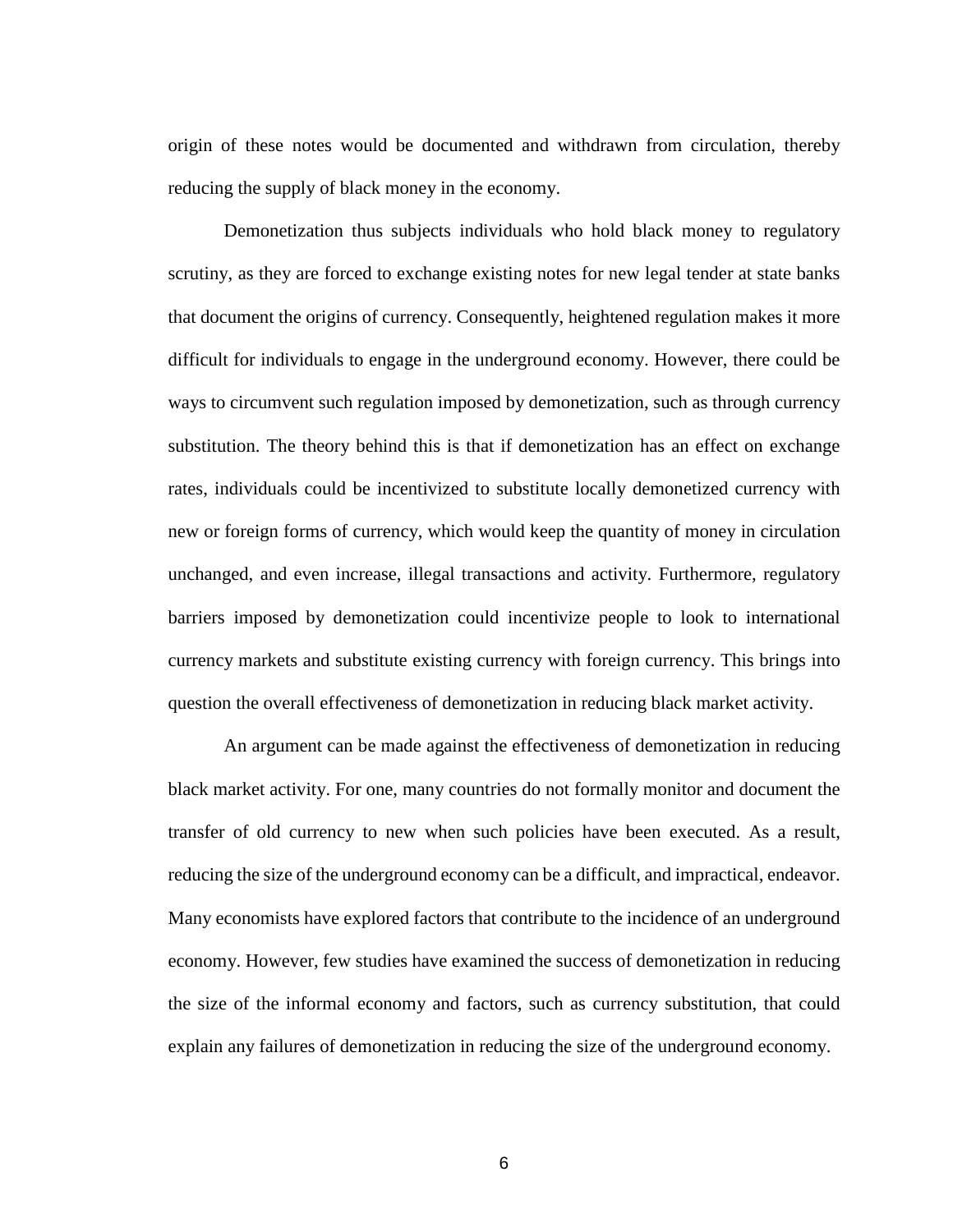Several examples reveal successes and failures of demonetization. A success story pertains to the case of the Nigerian Naira. In 1984, the Naira was demonetized, whereby the government changed the color of all currency notes in circulation. The objective of this policy was to monitor currency in circulation within and outside the country, with the hope that a formal re-issuing and withdrawal system would encourage participation in the banking sector. This forced currency hoarders to exchange old notes for new legal tender at banks which documented currency that had been undocumented. Despite the negative impact on inflation and the economy, it was an instant success in reviving the banking industry and ceasing currency hoarding. An example of a failure occurred when specific denominations of the Myanmar Kyat were demonetized in 1985 with the aim of curbing illegal transactions in the informal economy. A cash floor was declared whereby those holding cash above the limit could exchange existing notes for new legal tender notes within a fixed time period. Black-market participants, however, were able to avoid the regulatory scrutiny by using proxies to exchange their money and evade being caught.

In 2002, the European Union (EU) replaced 19 local currencies with the introduction of the Euro. In this case, during the currency transition period<sup>[2](#page-8-0)</sup>, EU central banks were required to document the outflow of Euros and inflow of local currency. This form of monitoring was enacted to force holders of large amounts of local demonetized currency to document its origins. Member states were given between January 1 and February 28 to comply. This transitionary period allowed for a smoother transition to the Euro. The limit on the amount of cash that could be exchanged for Euros varied across

<span id="page-8-0"></span> $2$  The currency transition period lasted from 1 January 2002 to 28 February 2002. During this time, local EU member currencies and the Euro were considered legal tender. On 28 February 2002, all local currencies were demonetized.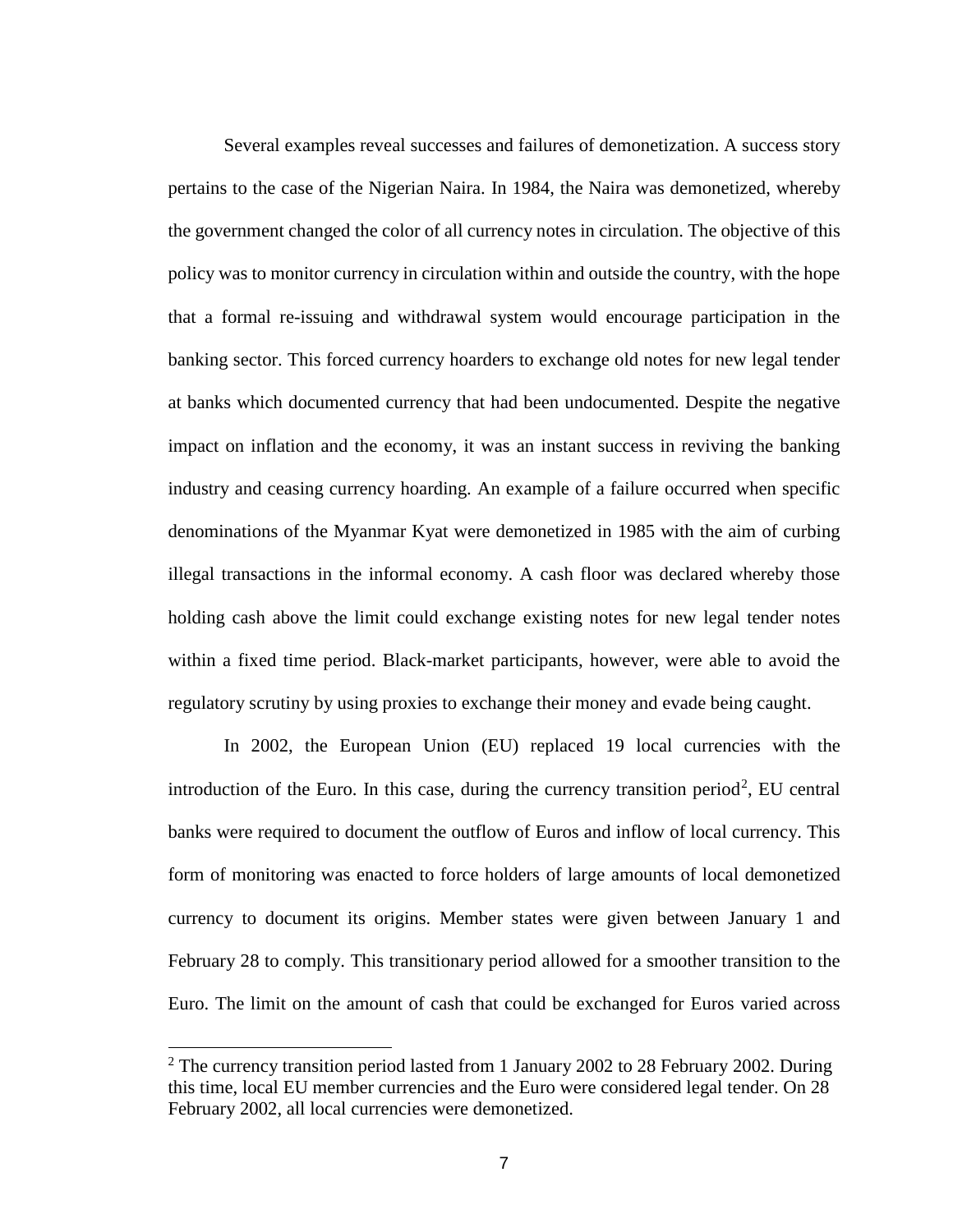member states. In Germany, Greece, Luxembourg, and Spain, banks allowed people to exchange unlimited amounts of cash at a set rate. Italy, Ireland, and Austria had cash exchange ceilings of **€**516, **€**3633, and **€**635 per person.[3](#page-9-0) These controls allowed for monitoring deposits and withdrawals of old currency and new Euros. In effect, deposits of black money into banks allowed the government to retract these notes from circulation, and there was an expected reduction in the size of underground economies. [4](#page-9-1)

The lack of a formal monitoring system during a currency transition period can sometimes increase the size of an underground economy. In 1978, the Indian government enacted the High Denomination Bank Notes Act, which voided Indian Rupee (INR) 1000, INR 5000 and INR 10000 notes. The expectation of completely destroying the black economy, at that time 15% of GDP, was ambitious, and instead, the size of the underground economy increased by 18%.<sup>[5](#page-9-2)</sup> This was due to the lack of a strong and austere monitoring system of retracting existing currency that could keep up with the rate of issuance of new currency.

Now, India's shadow economy is 4[6](#page-9-3)% of the country's GDP.<sup>6</sup> India's economy is driven by cash, and more specifically, the role of high-value bank notes is significant. More importantly, the underground economy runs on cash which fuels incentive to evade taxes and scrutiny on transactions that are illegal. On November 8, 2016, Indian Prime Minister

<span id="page-9-0"></span><sup>&</sup>lt;sup>3</sup>For more information on cash exchange limits, see <https://www.ecb.europa.eu/pub/pdf/other/cashchangeoverreport2002en.pdf>

<span id="page-9-1"></span><sup>&</sup>lt;sup>4</sup> The size of the underground economy in the Euro-19 is examined from the period of 1998-2015 in the latter half of this paper.

<span id="page-9-2"></span> $5$  For more information on the 1978 case of INR demonetization, see [http://timesofindia.indiatimes.com/city/mumbai/1978-demonetisation-law-was-not](http://timesofindia.indiatimes.com/city/mumbai/1978-demonetisation-law-was-not-unreasonable-SC-had-ruled/articleshow/55391335.cms)[unreasonable-SC-had-ruled/articleshow/55391335.cms](http://timesofindia.indiatimes.com/city/mumbai/1978-demonetisation-law-was-not-unreasonable-SC-had-ruled/articleshow/55391335.cms)

<span id="page-9-3"></span><sup>6</sup> Shadow economy estimate taken from [https://www.bloomberg.com/news/articles/2016-](https://www.bloomberg.com/news/articles/2016-12-19/modi-s-holy-city-shows-a-1-trillion-hidden-economy-has-stalled) [12-19/modi-s-holy-city-shows-a-1-trillion-hidden-economy-has-stalled](https://www.bloomberg.com/news/articles/2016-12-19/modi-s-holy-city-shows-a-1-trillion-hidden-economy-has-stalled)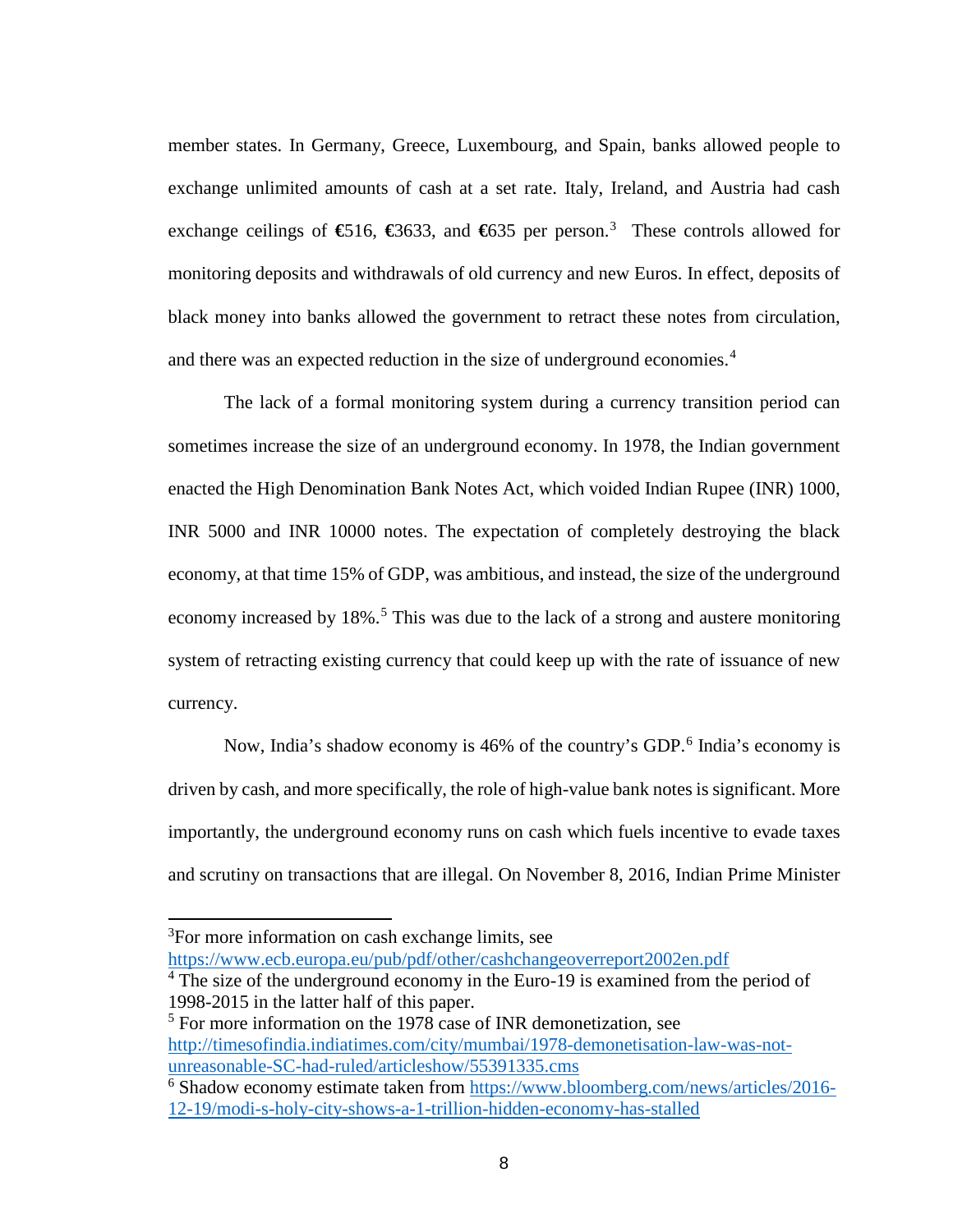Narendra Modi launched a movement to demonetize INR 500 and INR 1000 currency notes with the aim of tackling counterfeit, corruption, and black market activity. In place of existing INR 500 and INR 1000 notes, Prime Minister Modi announced the creation of new INR 500 and INR 2000 notes. The move has undoubtedly captured some of the illegal cash in circulation, as illegal notes are turned in to banks to be exchanged for legal tender notes and are therefore withdrawn from circulation. The Modi government has used evidence of India's expedient growth rate of 7% in Q4 2016 to illustrate the positive result of demonetization. [7](#page-10-0) Moreover, the administration attributes GDP growth to the abrogation of these notes that the black market is centered on.

The reality, however, is not as simple as a GDP growth figure. It is important to consider the real effectiveness of demonetization as a tool given its associated costs and impact on an economy. By nullifying 86% of the cash in circulation, Modi's currency reform has severely impacted a significant portion of the population. Namely, low-income and middle class households have been hit hard, as these classes use denominations of INR 500 and INR 1000 in daily transactions. A 50-day redemption period was set for people to exchange notes at banks before the value of existing notes disappeared, which caused millions of people to rush to banks, ATMs, and foreign exchange counters to exchange their cash.<sup>[8](#page-10-1)</sup> Moreover, with an estimated population of 600 million unbanked Indians, and a scarcity of ATMs throughout the country, long-term effects of

<span id="page-10-0"></span> $<sup>7</sup>$  For more information on the impact of INR demonetization, refer to</sup> [https://economics.rabobank.com/publications/2017/march/india-where-is-the-negative](https://economics.rabobank.com/publications/2017/march/india-where-is-the-negative-impact-of-demonetization/)[impact-of-demonetization/.](https://economics.rabobank.com/publications/2017/march/india-where-is-the-negative-impact-of-demonetization/)

<span id="page-10-1"></span><sup>8</sup> For more information on the redemption period, see [https://www.forbes.com/sites/wadeshepard/2016/12/10/indias-central-bank-denied-its](https://www.forbes.com/sites/wadeshepard/2016/12/10/indias-central-bank-denied-its-big-payday-as-demonetization-flops/#6892b97e5494)[big-payday-as-demonetization-flops/#6892b97e5494](https://www.forbes.com/sites/wadeshepard/2016/12/10/indias-central-bank-denied-its-big-payday-as-demonetization-flops/#6892b97e5494)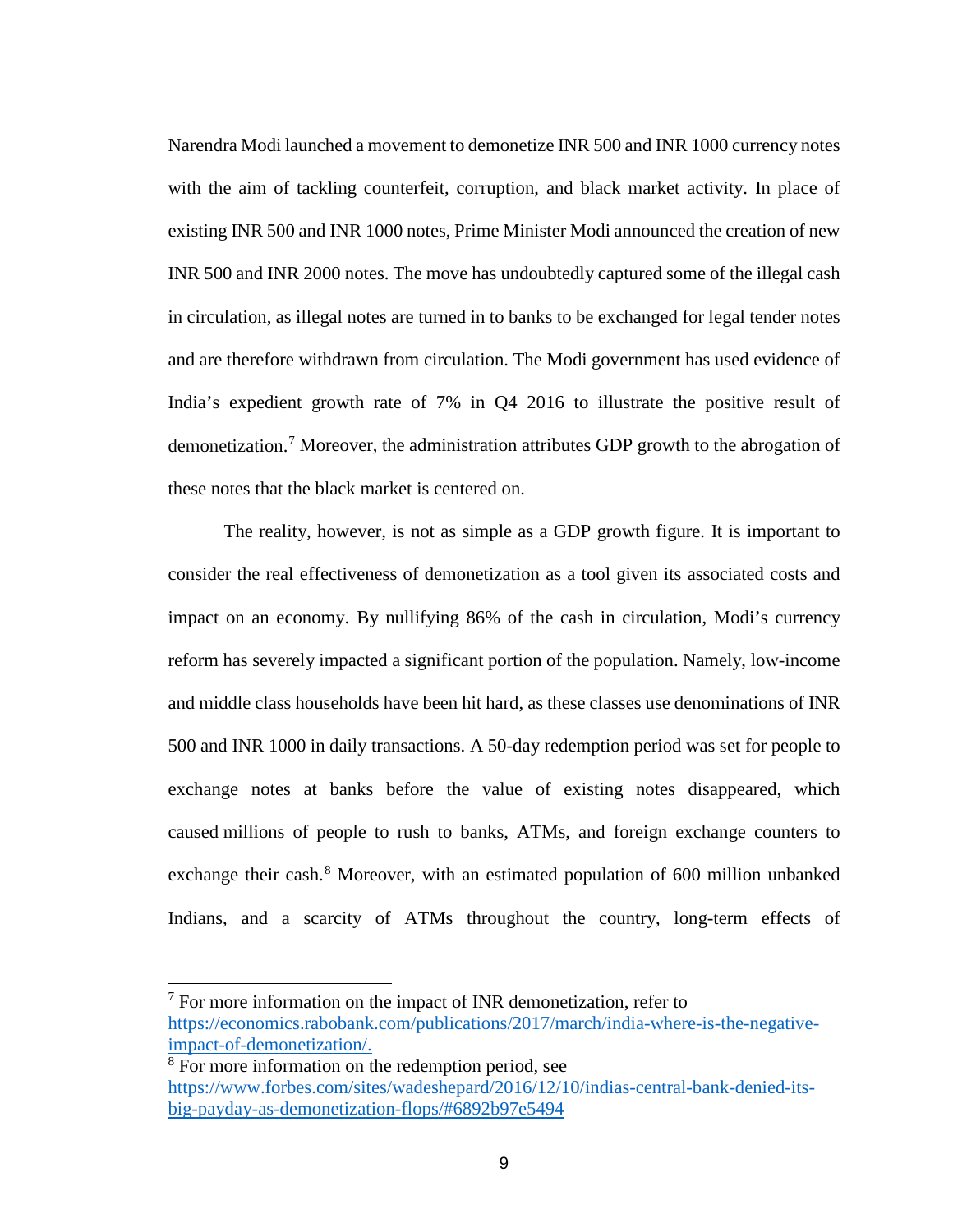demonetization appear bleak. The scramble to exchange existing notes for new notes from state banks continues to be an issue. Prime Minister Modi believed that forcing people to exchange existing currency for new legal tender at banks or official ATM machines would subject participants of the black market to regulatory scrutiny, and as a result, reduce the size of the underground economy. If a person wishes to exchange more than INR 250,000, they must have suitable reasons as to why they are holding case in such large denominations. Subjecting people to this sort of regulatory scrutiny is a disincentive for cash hoarding, which could reduce the incidence of a shadow economy. However, these stringent policies for exchanging old note for new notes have presented an obstacle for a smooth transition instead, especially given the shortage of new notes to supplement existing nullified notes. The run on cash could be drawn out if the government does not take steps to print new notes to supplement all existing, void ones in circulation. Additionally, with the majority of cash in circulation ceasing to be legal tender, economic growth could plummet, and there is speculation of currency depreciation as investors are incentivized to substitute foreign, stronger currencies. However, these costs are sometimes necessary in the short-run to guarantee a reduction of the informal economy in the longrun after exchange rate recovery. Otherwise, demonetization could fail to significantly reduce the size of the black economy, as currency substitution or continued hoarding of new notes will sustain the size of this economy. Thus, the objective of this thesis is to investigate Prime Minister Modi's theory behind demonetization and to examine any incentives for foreign currency substitution to avoid regulatory scrutiny during local currency demonetization.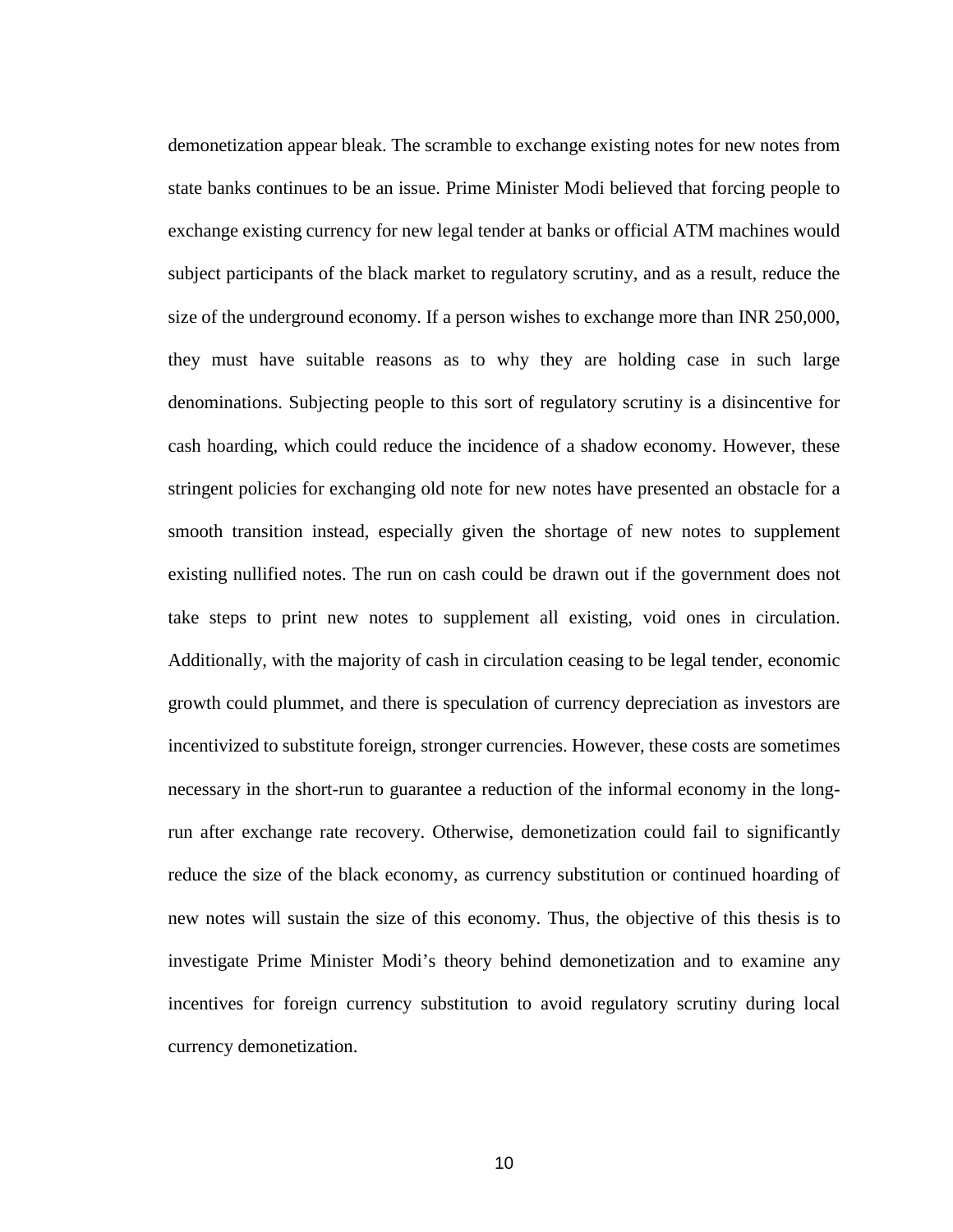To test this theory, it is important to first examine whether demonetization reduces the size of the underground economy. Data on the underground economy is hard to collect due to the hidden nature of transactions in the underground economy. In this thesis, I will examine various factors that affect the size of the underground economy, and the impact of demonetization on its size. This will be accomplished through a panel regression analysis with fixed effects. I investigate the case of 2002 "Euroization" and consequent demonetization of 19 member state currencies using a panel regression with fixed effects from 1998-2015. The Euro is a viable case study for three reasons. For one, the European Central Bank (ECB) required all national central banks to provide issuance and collection information on local currencies and the Euro banknote on a daily basis. Monitoring the exchange of currency during the transition period was a concern, given that many individuals held local currency abroad which complicated the exchange process. However, the efficiency and preparedness of the ECB for the conversion period prevented any shortages of currency and misreporting of exchanges. Additionally, the limited transition period of 2 months prevented any possibility of converting hoarded cash to Euros in small deposits. As a result, this allowed for further success in eliminating recurring circulation of black money.

To understand any incentive for currency substitution to avoid the formal banking sector, I will examine the effect of demonetization on exchange rates to examine the motivation for foreign currency substitution in the informal sector. This analysis will be conducted through a series of multivariate regressions for different episodes of demonetization in 3 different countries. For the purpose of this thesis, I narrow the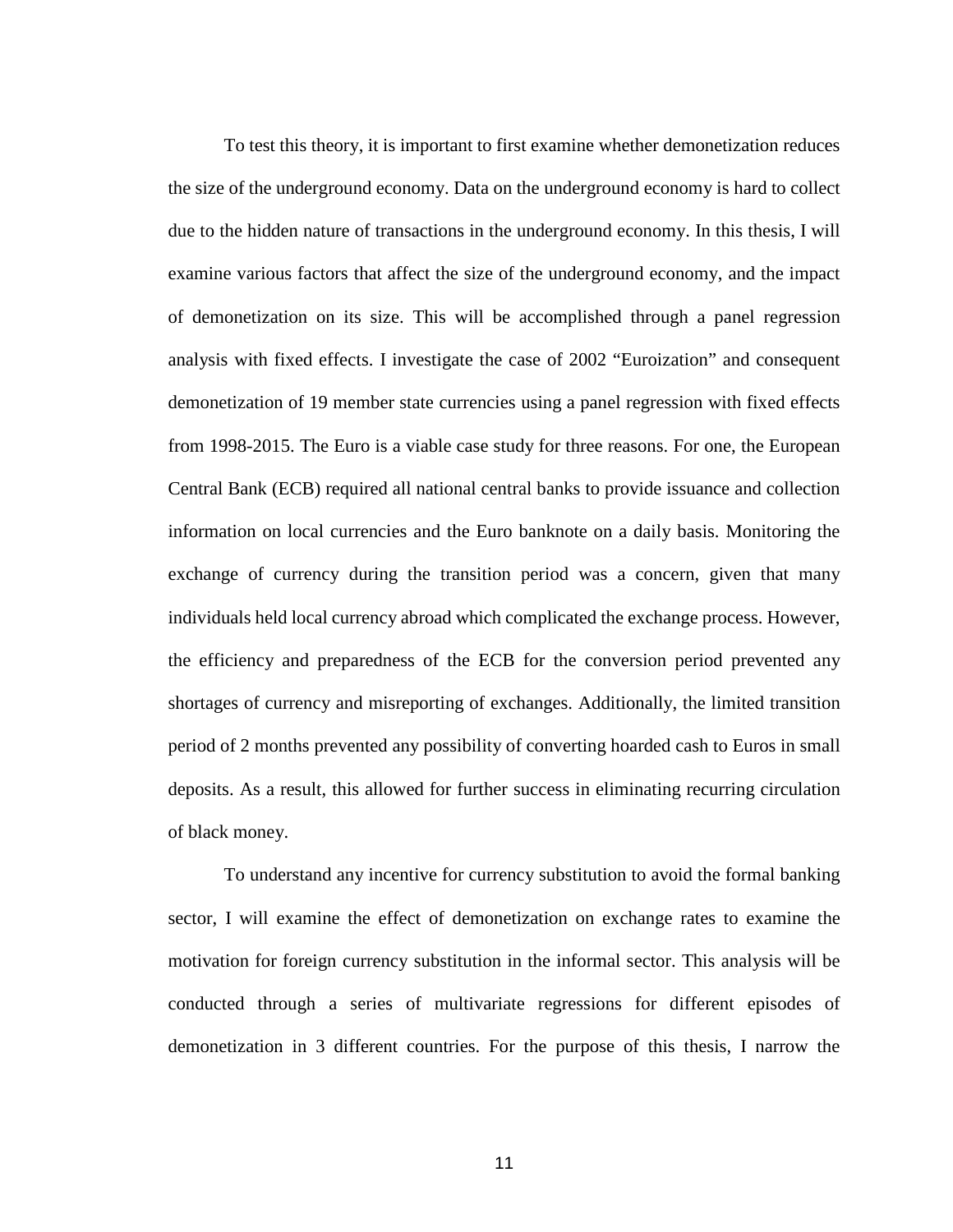definition of demonetization to be the reissuing of notes of a specific currency, and/or the nullification of existing currency.

This thesis proceeds as follows. First, I provide background information on the framework and ideas that motivate the intent of this thesis. I incorporate past quantitative and qualitative literature on the subject matter in order to motivate my empirical analysis that follows after. The background section of this thesis focuses on three key themes: the study of the informal economy, the impact of exchange rate fluctuations on underground economy currency demand, and key cases of large-denomination demonetization. Following this, I outline my hypothesis, data, and methodology, and conclude with an analysis of the empirical results.

#### <span id="page-13-0"></span>**II. Background**

#### <span id="page-13-1"></span>**A. Understanding the Underground Economy**

It is important to study the impact of demonetization on the underground economy. The underground economy runs on illegal money, which effectively means any form of income that has escaped taxation. Currency used in the underground economy is termed "black money" because of its role in an illegal, or "black", transactions. Illegal activities that take place in the underground economy include bribery, drug trafficking, prostitution, and fraud. Also termed the shadow economy, it includes not only illegal activity but also unreported income for the purpose of tax evasion. Activities in the shadow economy rely on physical cash, as transactions in the underground economy are typically settled with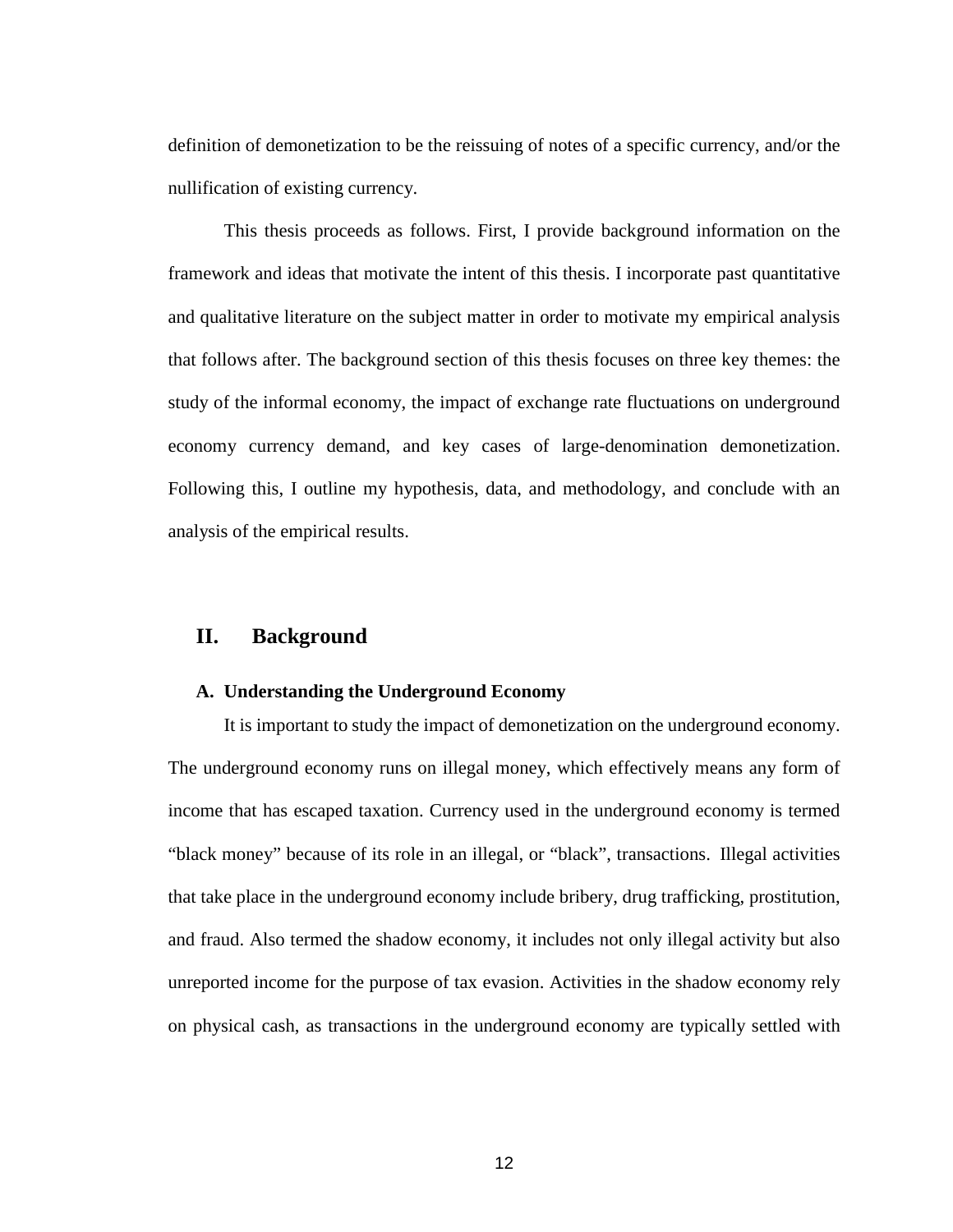cash to evade tracing, as well as the '"store of value" appeal that encourages currency hoarding.

Demonetization has evolved as a tool to reduce the incidence of the illegal activities conducted in the underground economy, given that the majority of black market transactions are executed in cash. To understand the effectiveness of demonetization, it is crucial to examine the evolution of the underground economy during a period of demonetization. Estimating the size of the shadow economy is a difficult endeavor due to the difficulty of tracing transactions hidden from the official economy. However, economists have identified several ways to best estimate the underground economy. When analyzing the effect of demonetization, it is imperative to look at cases where the underground economy was successfully reduced, and where it was not. Furthermore, it is important to understand any incentive for foreign currency substitution during demonetization in order to circumvent exchanging cash at banks and being subjected to regulatory scrutiny. This can be achieved through examining exchange rates.

# <span id="page-14-0"></span>**B. Exchange Rates, Currency Demand, and the Size of the Underground Economy**

As explained by Feige (2003), "cash stocks and flows are a natural starting point in the search for knowledge concerning the underground economy...since the production and distribution of currency by the government is strictly monitored and carefully recorded." The quantity of currency in circulation can impact exchange rates and demand for currency. Thus, in testing Prime Minister Modi's theory of the effectiveness of demonetization, it is important to understand the relationship between demonetization, the money supply, and exchange rates. Traditionally, demonetization causes a contraction in the money supply.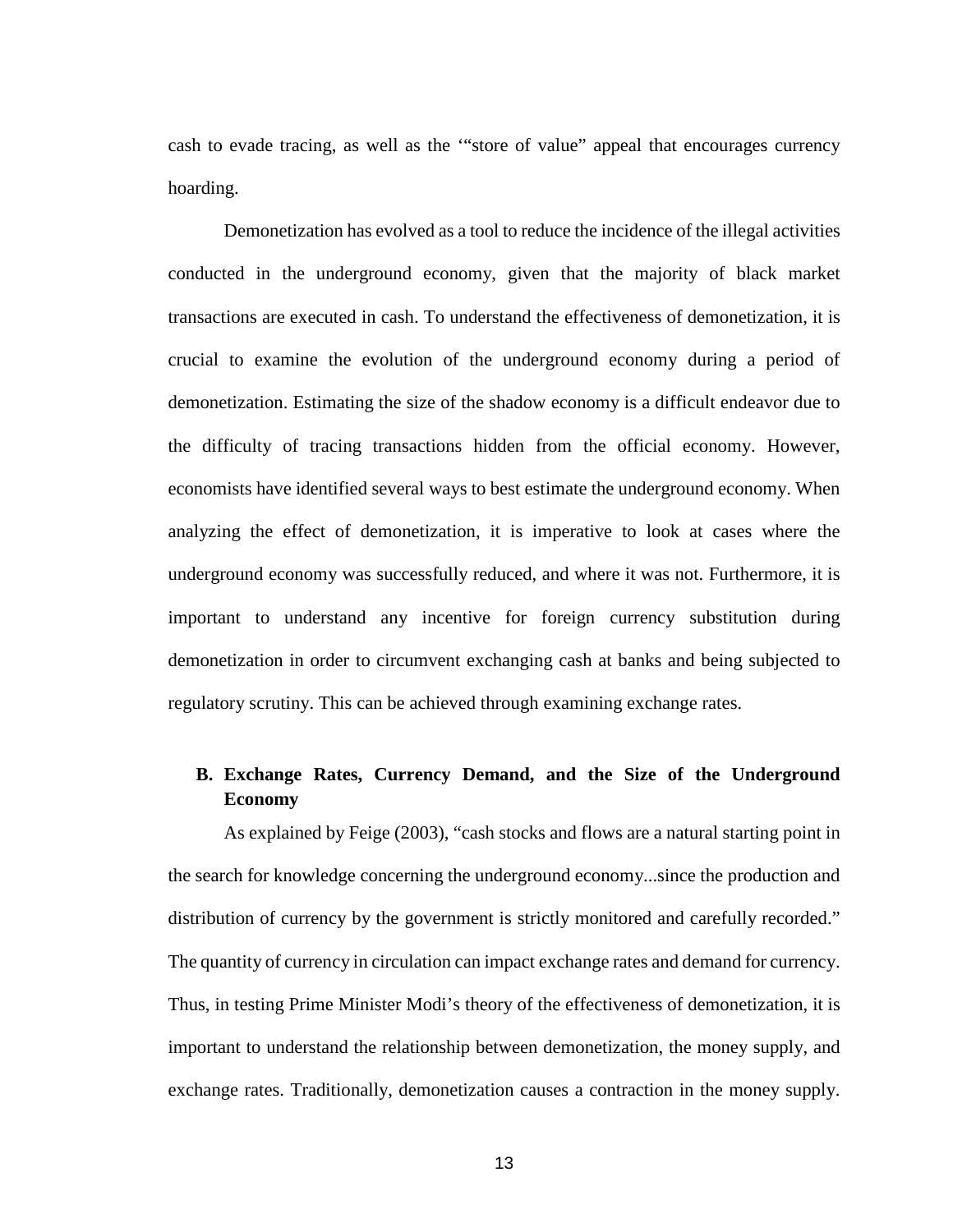This occurs when specific denominations of currency are nullified and withdrawn from the economy, thereby reducing the quantity of cash in circulation. When the quantity of cash in circulation is reduced, the value of one unit of a local currency increases, incentivizing individuals to hold onto it. In contrast, when a local currency depreciates, people may look to stronger foreign currencies as a substitute. This form of de facto currency substitution can take place in the informal and formal economy. According to Feige (2003), de facto currency demand arises as a result of a loss of confidence in the domestic currency due to currency devaluations, as foreign currency is usually the preferred medium of exchange for illegal transactions. Thus, an increase in the demand for foreign currency after an episode of demonetization can incentivize black marketeers to use foreign currency, leaving the size of the black market unchanged.

In cases of demonetization where a new currency is introduced and an existing currency is demonetized, people are incentivized to convert to the new currency as existing currency is no longer legal tender, and the new currency appreciates in value due to the increase in the money supply. Similarly, in cases where denominations of notes are nullified, the reduction in the quantity of money causes an appreciation of the currency and will also encourage people to hold on. In the case of India, the INR remained the local currency, but INR 1000 notes were completely voided, and therefore withdrawn from circulation, thereby decreasing the money supply. In its place, INR 2000 notes were issued. An immediate appreciation of the INR against the US Dollar followed this policy change. However, despite currency appreciation, and given the difficulty of obtaining these new denominations of legal tender, there may have been incentive to substitute INR with other foreign currency. This would have allowed for the continuation of black market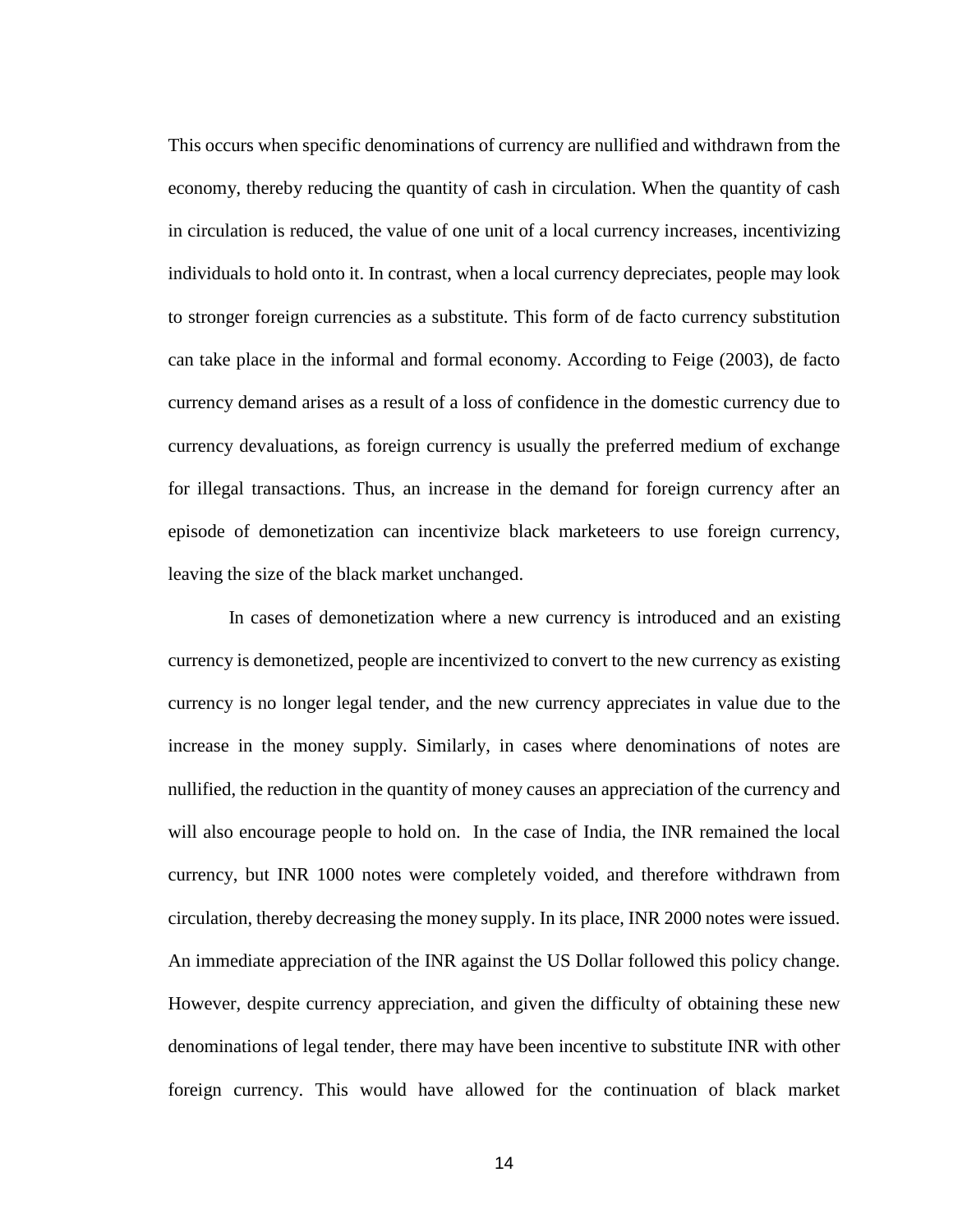transactions. The only difference would be the currency used to execute such transactions, thus leaving the size of the informal economy unchanged.

Understanding the relationship between exchange rates, currency demand, and the underground economy can provide additional insight into the case and effects of Prime Minister Modi's INR demonetization in India. If exchange rate fluctuation encourages currency substitution, a case can be made for the stagnation of the size of an underground economy. Hellersten and Ryan (2011) found that 2002 "Euroization" resulted in a surge in demand for the Euro instead of Dollars. They cite Stix (2007), who examined currency demand in Croatia, Slovenia, and Slovakia, and found that more households held Euros. Additionally, they found a weak relationship between the size of the informal economy and currency flows. Their findings specifically indicate that a 1-percent higher level of underground activity results in a 1-percent higher level of banknote flows. Thus, there appears to be a unit elastic increase in dollar use with every percent increase in underground economy activity. This indicates that an increase in the demand for dollars is a reflection of the success of demonetization in incentivizing the use of foreign currency, but does not necessarily change the size of the black market economy.

One of the earliest studies of the underground economy was by Phillip Cagan (1958), who proposed the currency ratio method in 1958 as a form of sizing an informal economy. His analysis of currency flows during and after World War I and II showed that black market activity increases the demand for currency - between 1940-45 the share of twenty dollar bills of and over surged from 49 to 60% of the total value of the currency. The currency demand method was furthered by Tanzi (1983), who argued that measuring total currency in circulation would lead to an estimate of the underground economy.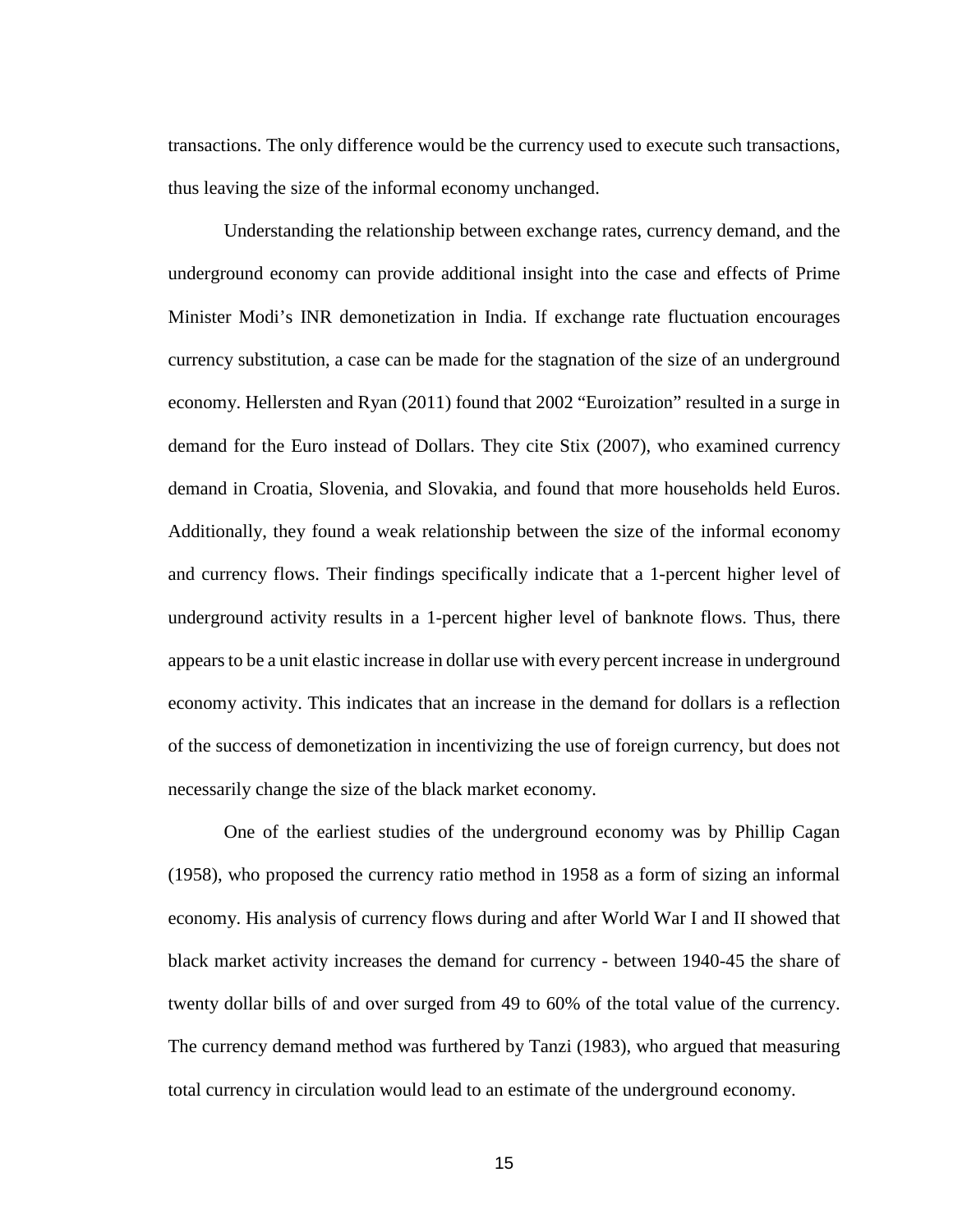Additionally, black market rates could be beneficial in examining demand of currency in the underground economy, as black marketeers may rely on these rates as opposed to official rates. For example, Btejer (1978) examined the effects of black market exchange rate expectations on the domestic demand for money in Brazil, Chile, and Columbia. He found that a depreciation in the black market exchange rate decreases demand for currency and as a result, decreases local money supply. A decrease in money demand in the underground economy could reflect a decrease in its size.

A consideration of the multi-faceted relationship between exchange rates, currency demand, and the shadow economy is beneficial in assessing the net impact of Modi's demonetization. Currency exchange restrictions could result in a shortage of local or foreign currency which provides an opportunity for black market arbitrage. More recently, the INR has depreciated with respect to the US Dollar, due to a reduction in foreignexchange holdings by the central bank. Given that the local currency was not replaced with a new one, currency depreciation could explain an unchanged underground economy in the future despite currency demonetization, as depreciation in the INR could just encourage foreign currency substitution and an overall unchanged volume of black cash in circulation.

#### <span id="page-17-0"></span>**C. The Effect of Demonetization on the Size of the Underground Economy**

The main objectives of demonetization are to combat inflation, corruption, and unreported income. In India, Prime Minister Modi had a vision to completely destroy the underground economy through demonetization. The size of the informal economy in India is large. In 2010, according to Schneider et al. (2010), the estimated size of the shadow economy in India is 19% of its GDP. Now, it is almost 50% of its GDP. This is due to the large creation of informal jobs, further propagated by expansion in industries like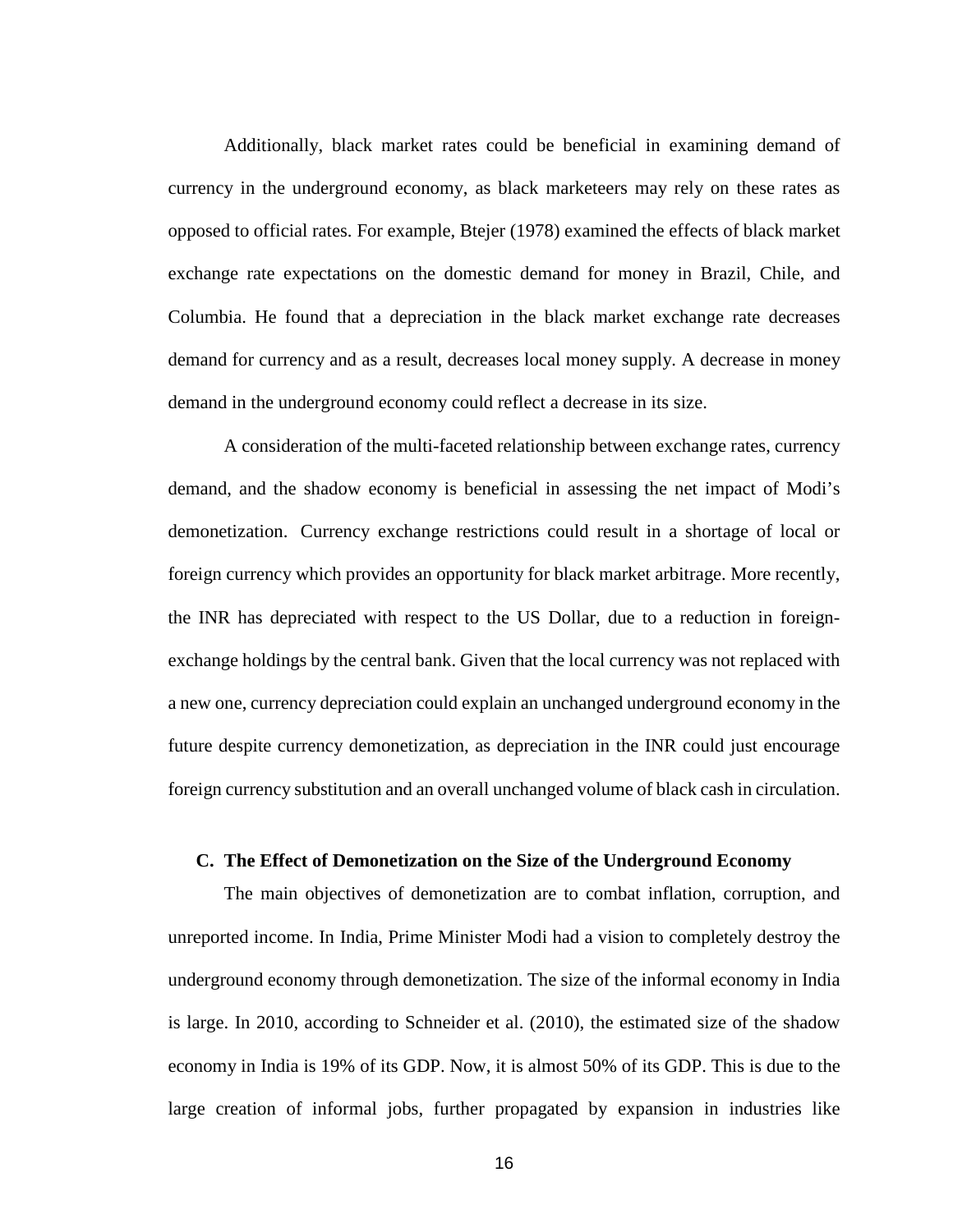construction, textiles, and retail. Additionally, asset hoarding, in the form of real estate, jewelry, or assets stashed abroad, cater to the large presence of underground activity.<sup>[9](#page-18-0)</sup> In India, 98% of transactions are completed in cash. Given that a large amount of transactions are cash-based in the underground economy, eliminating high-denomination notes could help curtail illegal transactions. Additionally, the underground economy is driven by tax evasion, as it is a massive lost tax haven since those engaged in this parallel economy misreport or do not report their income in order to evade income tax.

Demonetization succeeds when a strong regulatory system in banks is implemented to document the origins of cash and income. In the case of Prime Minister Modi's INR demonetization program in 2016, it is vital to examine the effect of demonetization in forcing people into the banking sector, and consequently, subjecting them to regulatory scrutiny. Prime Minister Modi retracted INR 500 and INR 1000 notes and replaced them with new INR 500 and INR 2000 notes. 47.8% of all notes were in denominations of INR 500, and INR 1000 notes accounted for 38.6%. A "cleaning" of black money through demonetization as enacted by Prime Minister Modi has required the exchange of INR 500 and 1000 notes via official banks. This has forced people to go through the formal banking system in order to obtain legal tender notes. As a result, unreported income is documented and therefore taxable. Through forcing people under regulatory scrutiny, Prime Minister Modi predicted a sharp retraction of black money in circulation. As Prime Minister Modi argues, demonetization complements the country's Swachh Bharat Abhiyan, or Clean India Campaign, a campaign that envisions a clean and hygienic India. As Modi stated on

<span id="page-18-0"></span><sup>&</sup>lt;sup>9</sup> For more information on what constitutes the underground economy, see [http://www.nipfp.org.in/media/medialibrary/2016/12/WP\\_2016\\_184.pdf](http://www.nipfp.org.in/media/medialibrary/2016/12/WP_2016_184.pdf)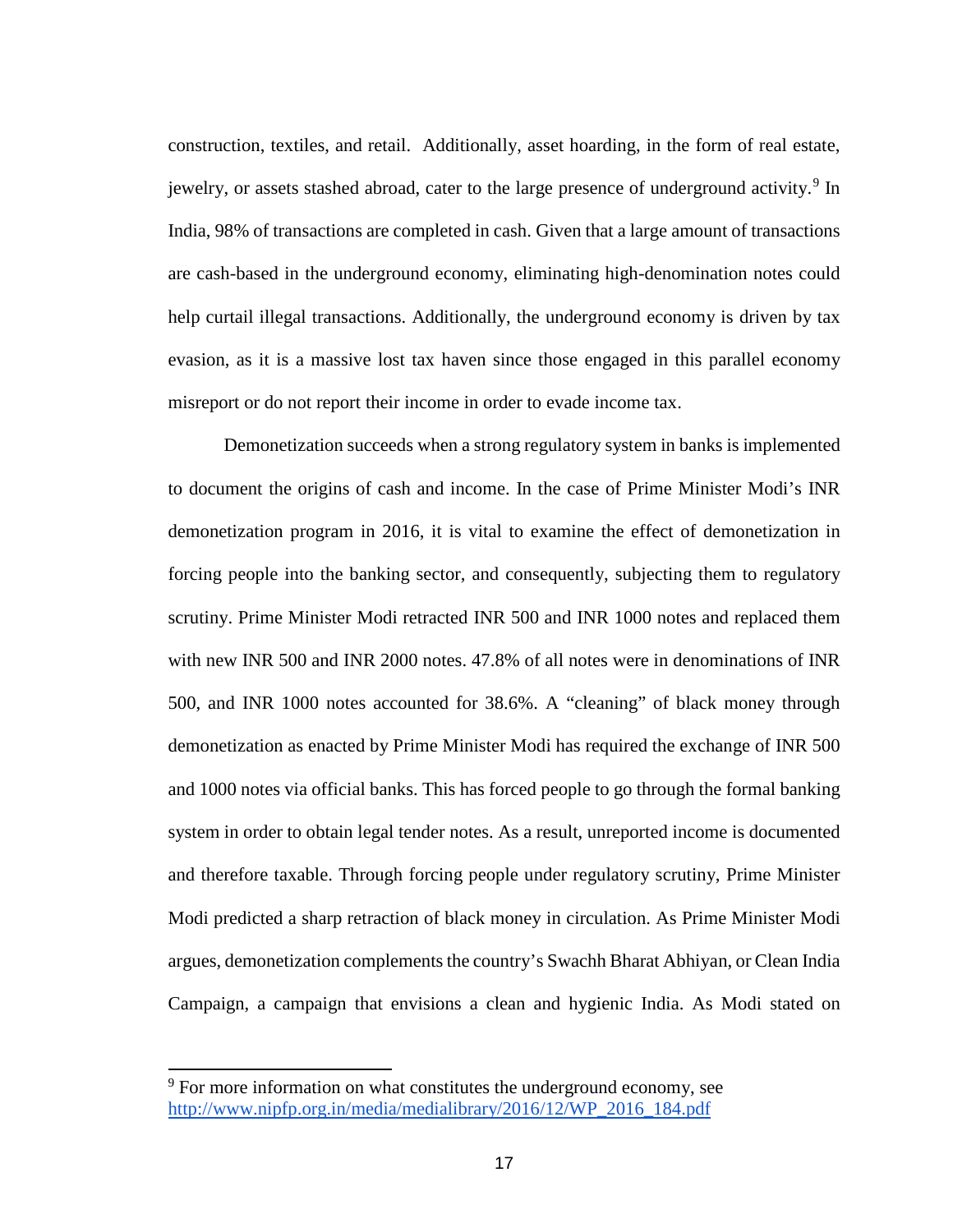November 8, 2016, "to break the grip of corruption and black money, we have decided that the currency notes presently in use will no longer be legal tender from midnight tonight", with the Finance Minister Arun Jaitley claiming that "the goal of this is to clean transactions,  $[$ to $]$  clean money."<sup>[10](#page-19-0)</sup>

It is crucial to ensure the success of demonetization given the immense costs. In India, the economic costs have been extreme. Retail markets have been largely affected throughout the country. For example, in the retail sector, Hindustan Unilever Limited, a subsidiary of Unilever, saw its sales fall 1.2 % between October and December.<sup>[11](#page-19-1)</sup> This has been exacerbated by the volatility of government policy on ATM exchange limits. Initially, the exchange limit had been imposed as INR 4,000 per person per day. This increased to INR4,500 per person per day one week after Modi's announcement, and then fell to INR 2,000 the week after. Shortly after, people were forced to exchange their cash at banks once the government halted over-the-counter exchanges of notes altogether.<sup>[12](#page-19-2)</sup> The limited options of exchanging currency has resulted in a widespread cash crunch, where consumers are coping with never-ending lines outside banks due to empty ATM machines. This has significantly affected segments of the population that remain unbanked. Several factors, such as regulatory constraints, high banking fees, and lack of accessibility to banks, explain the prevalence of an unbanked population that continue to rely on physical cash for dayto-day transactions.

<span id="page-19-0"></span><sup>&</sup>lt;sup>10</sup> For more information, see [http://knowledge.wharton.upenn.edu/article/demonetization](http://knowledge.wharton.upenn.edu/article/demonetization-india-will-pay-price/)[india-will-pay-price/.](http://knowledge.wharton.upenn.edu/article/demonetization-india-will-pay-price/)

<span id="page-19-1"></span><sup>&</sup>lt;sup>11</sup> Impact on Hindustan Unilever: [http://www.forbesindia.com/article/q3-earnings-](http://www.forbesindia.com/article/q3-earnings-2017/volume-growth-at-hul-stalls/45537/1)[2017/volume-growth-at-hul-stalls/45537/1](http://www.forbesindia.com/article/q3-earnings-2017/volume-growth-at-hul-stalls/45537/1)

<span id="page-19-2"></span><sup>&</sup>lt;sup>12</sup> For more information on cash exchange limits in India, see [http://www.washingtontimes.com/news/2017/jan/4/indias-rupee-demonetization-policy](http://www.washingtontimes.com/news/2017/jan/4/indias-rupee-demonetization-policy-creates-cash-cr/)[creates-cash-cr/](http://www.washingtontimes.com/news/2017/jan/4/indias-rupee-demonetization-policy-creates-cash-cr/)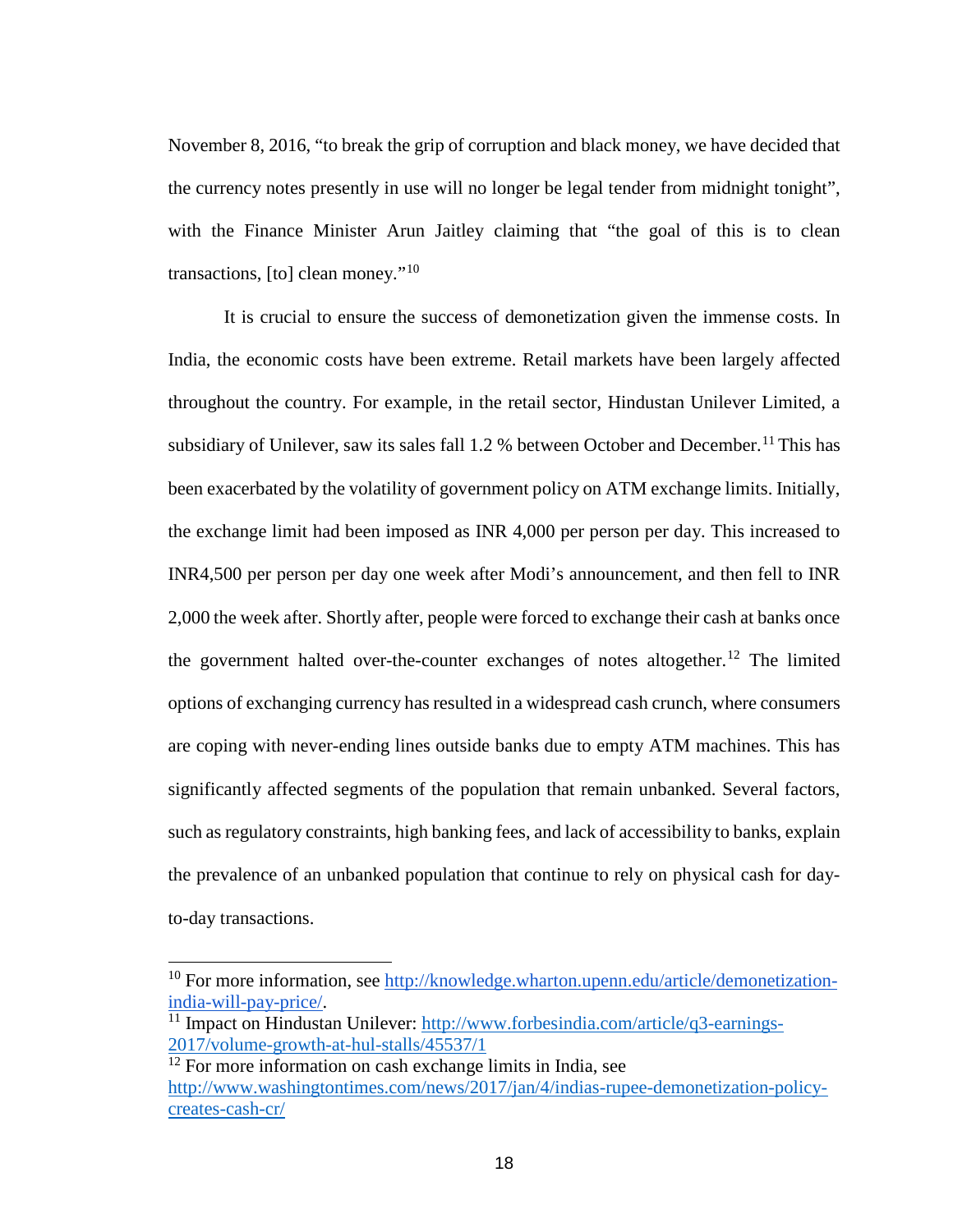Similarly, the transition to the Euro in 2002 was in actual fact not wholly smooth. Shortly after the introduction, output and productivity growth slumped. Meanwhile, uneven inflation and labor costs resulted in a lack of competitive edge in some member states, given the need to adjust to the new unionized currency. Other past cases of demonetization are the 1984 demonetization of the Nigerian Naira, and the 1985 demonetization of specific denominations of the Myanmar Kyat. These cases will be discussed later.

#### <span id="page-20-0"></span>**I. European Union and the Euro**

The introduction of the Euro in 2002, and the consequent demonetization of local EU member currencies during the transition period, is important to examine in order to understand the effect of demonetization on the size of an underground economy. Investigating the transition period from 1 January 2002 to 28 February 2002, and the years thereafter can aid an exploration into the effectiveness of demonetization on the size of the underground economy. By examining various factors that affect the underground economy during demonetization, we can explore the effect of Euro adoption on the size of EU underground economies, which can shed light on whether Prime Minister Modi's theory of demonetization and if the reducing effect on the underground economy holds true.

On January 1, 1999, the European Union (EU) introduced the Euro as a standard, unionized form of currency for EU member states. In its first 3 years of existence, the Euro was utilized for accounting purposes and acted as an invisible currency. Euro notes and coins were only introduced on 1 January 2002, which marked the beginning of the transitional period for EU countries. By February 28, 2002, all of the Euro-19 members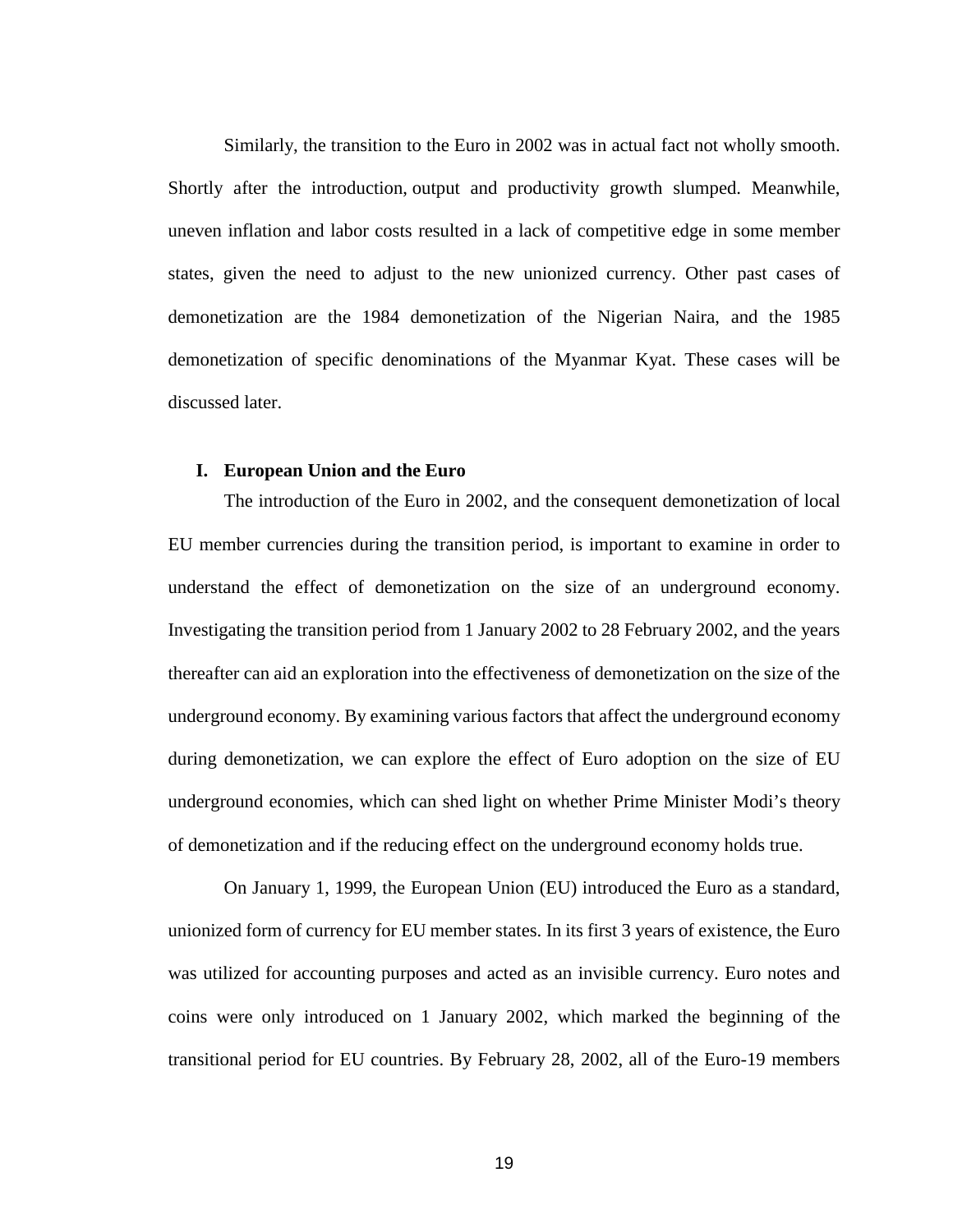were required to adopt the Euro as a national currency, thereby demonetizing the existing local currency available in each country.

Since its introduction, the Euro has been in high demand. As the years have passed, there has been a gradual increase in the number of banknotes in circulation. According to the European Central Bank, "cash is by far the most widely used means of payment for retail transactions in the euro area in terms of number of transactions."[13](#page-21-0) Following Euro adoption, the Euro area saw a growth rate of cash demand of over 10%, and more specifically, with demand for 500 Euro notes skyrocketing at a growth rate of 20%.<sup>[14](#page-21-1)</sup> Moreover, as Figure 1 in my Appendix illustrates, the growth rate of cash usage and the growth of shadow economy proportionally increased immediately after the introduction of the Euro in 2002. This provides evidence for a correlation between the cash supply and the size of the underground economy. Thus, a reduction in the money supply through demonetization would intuitively reduce the size of the underground economy. This relationship should be considered in testing Prime Minister Modi's theory, given that his policy called for demonetization of 86% of the money supply.

In many EU member states, the size of the underground economy was significant. According to an ECB report, during this period, roughly half the circulating  $\epsilon$  = 60 notes were hoarded cash, and 40% of total cash was held as a store of value.<sup>[15](#page-21-2)</sup> In 2002, the selfliquidating nature of local currencies incentivized higher spending of currency, thereby

<span id="page-21-0"></span><sup>&</sup>lt;sup>13</sup> This quote was taken from the ECB website,

<https://www.ecb.europa.eu/euro/intro/html/index.en.html>

<span id="page-21-1"></span><sup>&</sup>lt;sup>14</sup> Statistics of cash demand and usage in the Euro area in 2002 were collected from <http://www.tandfonline.com/doi/pdf/10.1080/10168737.2010.525992?needAccess=true> <sup>15</sup> ECB Report on Euro Banknotes:

<span id="page-21-2"></span><https://www.ecb.europa.eu/press/key/date/2014/html/sp140519.en.html>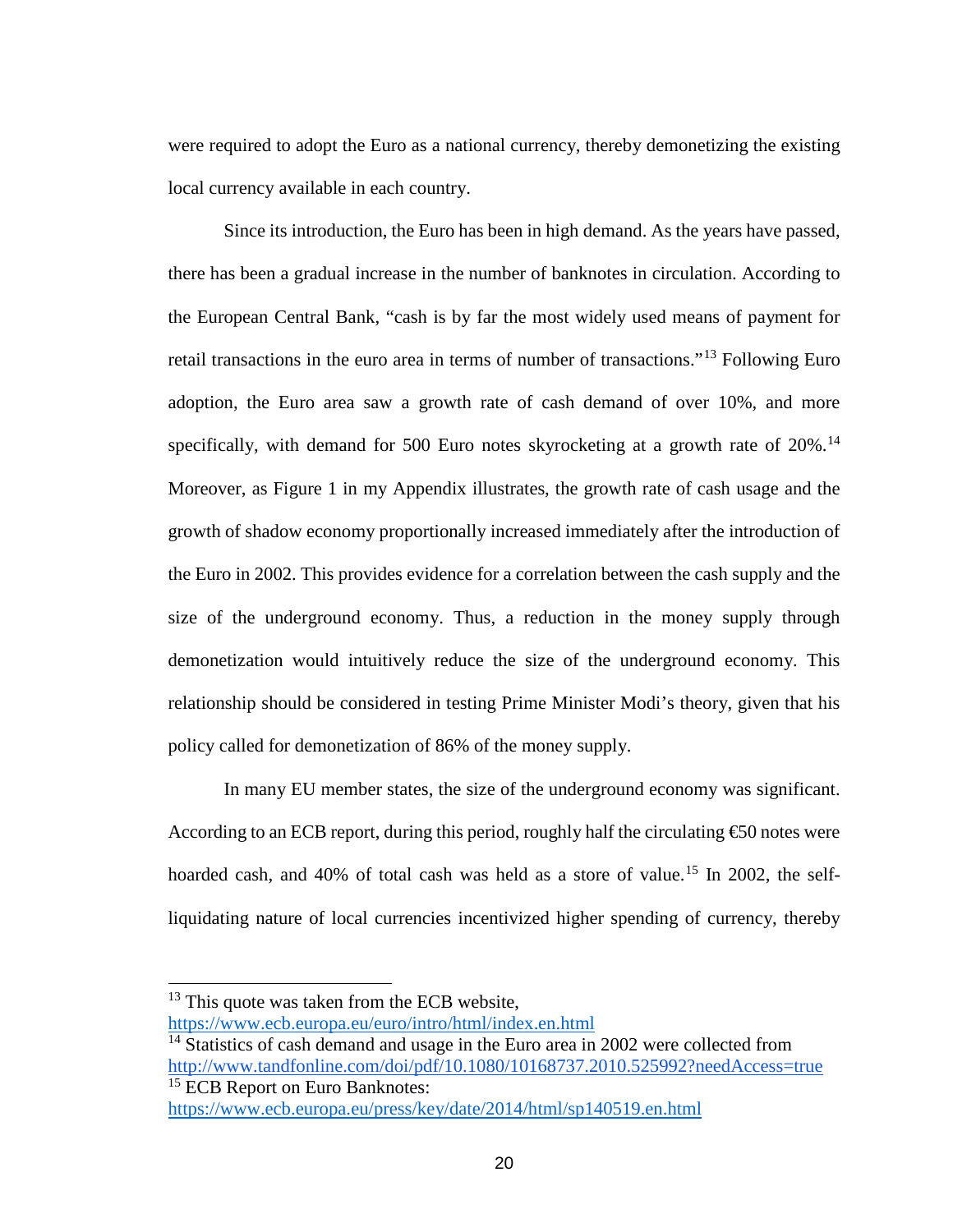reducing the appeal of hoarding. This could have further encouraged those holding cash to put hoards in banks given the loss of value of the cash in possession.

Having said that, there are ways in which individuals can side-step exchanging cash via the formal banking sector. For example, an examination of the effect of demonetization on exchange rates could explain motives for currency substitution through international markets. In turn, this would allow us to explore any changes to the size of the underground economy post-demonetization that can be attributed to foreign currency substitution, thereby either keeping the volume of cash in circulation unchanged or causing an increase. We can draw this conclusion from cash in circulation on the basis that 95% of transactions in the underground economy are cash-based.

It is important to additionally consider the exchange policy in the case of the Euro. The transitional, dual circulation period in which local European currencies and the Euro were considered legal tender was between 1 January, 2002 and February 28, 2002. On 28 February, 2002, all local European currencies were nullified, and the Euro was the only official legal currency. The process of banknote and coin conversion was facilitated through three channels public will receive banknotes and coins from three main channels. ATMs dispensed 20 and 50 Euro notes, while banks supplied larger denominations of notes. Additionally, coins would be exchanged through in-store transactions. Local currencies were removed from circulation when they are used for payment or taken to banks for deposit during the transitional period.<sup>[16](#page-22-0)</sup> By 4 January 2002, 80 % of ATMs were dispensing solely Euros. Shortly after the announcement on 1 January, people scrambled

<span id="page-22-0"></span><sup>16</sup> For more information, see [http://ec.europa.eu/avservices/avs/files/euro/092-euro](http://ec.europa.eu/avservices/avs/files/euro/092-euro-fi/plan_for_adoption.pdf)[fi/plan\\_for\\_adoption.pdf](http://ec.europa.eu/avservices/avs/files/euro/092-euro-fi/plan_for_adoption.pdf)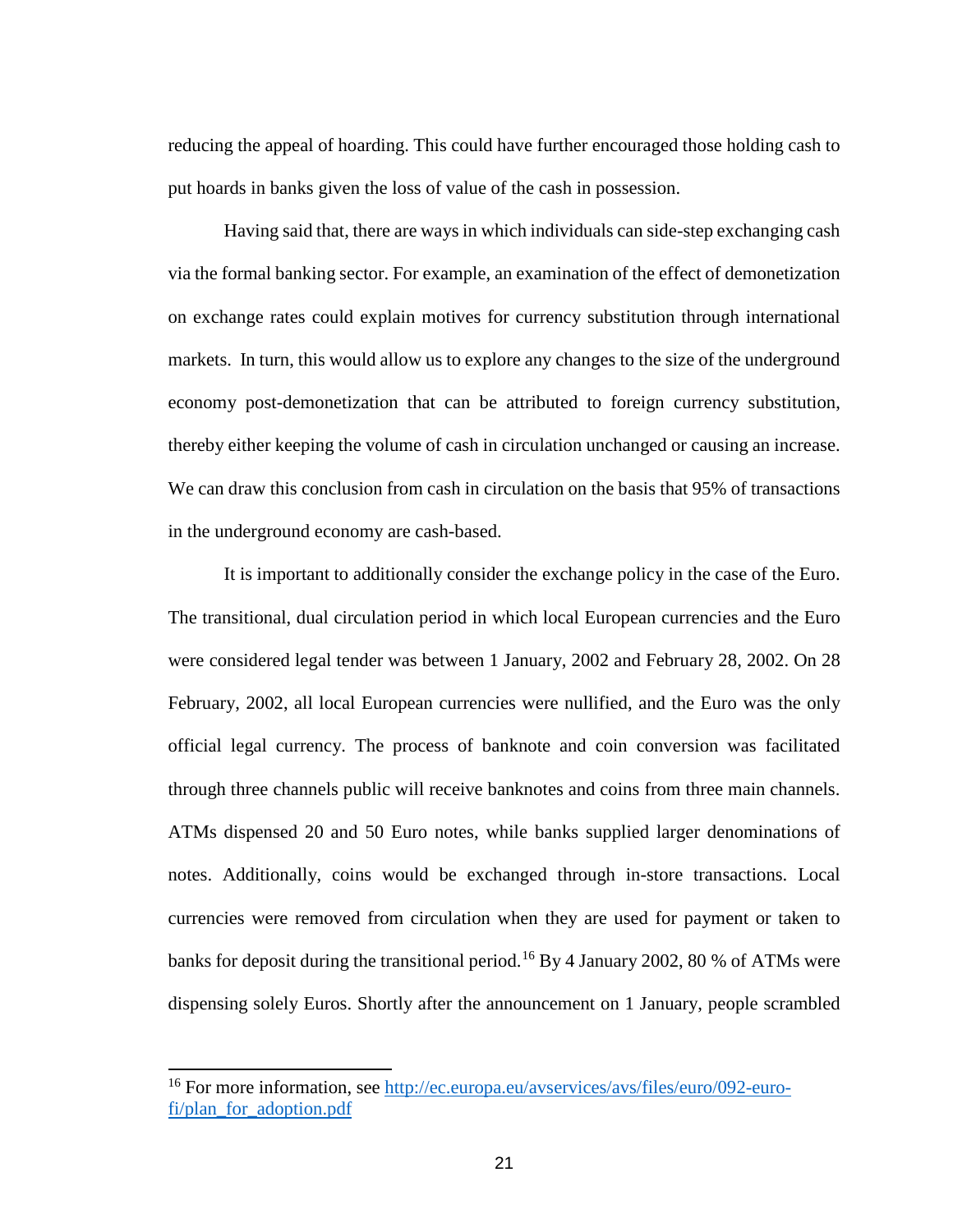to exchange existing currency for Euros, resulting in a large-scale cash run and a surge in ATM queues.<sup>[17](#page-23-1)</sup> Thus, the dates of interest when analyzing the case of the Euro are 1 January 2002, and 28 February 2002.

The relevance of this case study in understanding the effect of Modi's INR demonetization is multifold. A panel regression reveals the effect of various contributing variables on the size of the underground economy over a fixed time period. This allows us to understand possible factors that influence the size of the underground economy which we can extrapolate to the India case. More importantly, adoption of the Euro by member countries and the effect of this on the size of the underground economy is an important metric. This shows whether adoption of a new currency, and demonetization of an old currency, has any significant effect in reduces the size of the underground economy. We can use these results to further understand the outcome of Indian demonetization.

#### <span id="page-23-0"></span>**II. Nigeria and the Naira**

Examining the case of the Naira is value-adding to an analysis of demonetization and the underground economy. Naira demonetization was similar in nature to that of the case in India because the local currency was not replaced but rather the appearance of certain notes was changed. In April 1984, General Buhari launched a demonetization of the Nigerian Naira and ordered the change of the color of the notes in circulation. No new currency denominations were introduced. The 20 Naira note was changed from yellow to green, while the 5 Naira note was changed from green to pink. Additionally, the 10 note

<span id="page-23-1"></span><sup>17</sup> See [http://eur-lex.europa.eu/legal-content/EN/TXT/?uri=cellar:bb43afaa-4203-45a2](http://eur-lex.europa.eu/legal-content/EN/TXT/?uri=cellar:bb43afaa-4203-45a2-be1d-abc1e22c58cf) [be1d-abc1e22c58cf](http://eur-lex.europa.eu/legal-content/EN/TXT/?uri=cellar:bb43afaa-4203-45a2-be1d-abc1e22c58cf)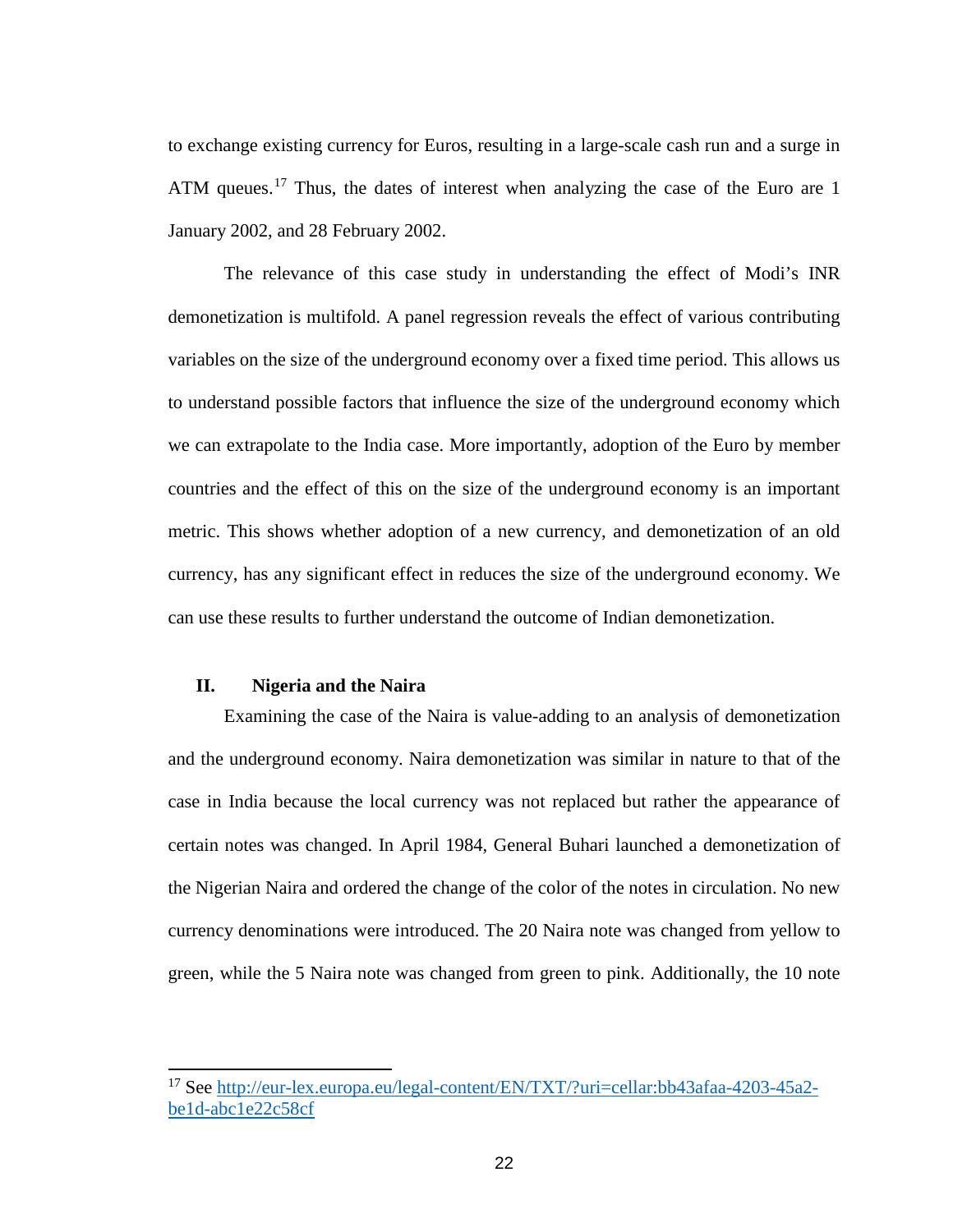was changed from pink to red while the 1 Naira note, which was red was changed to yellow. [18](#page-24-0)

This move of demonetization was propelled by the objective of deterring corrupt officials and businessmen from hoarding large amounts of cash or engaging in illegal cashbased transactions. As people were forced to exchange existing notes for new notes at official banks, currency in circulation that had been unaccounted for emerged, and counterfeit currency was eliminated.

While the move resulted in a significant reduction in the underground economy, regulatory scrutiny could have encouraged people to simply replace existing currency with foreign currency. Therefore, it is important to consider incentives for currency substitution and the continued prevalence of shadow activity. Extending the analysis further, an examination of exchange rate patterns centered on the event of demonetization in 1984 would allow for an analysis of the impact of demonetization on exchange rates. Exchange rate fluctuations can explain currency demand patterns. Given the volatility of the Naira during this time, there can be a case made for currency substitution incentive. With the depreciation of the Naira following demonetization, individuals could have been incentivized to acquire stronger, more stable foreign currency as a more reliable store of value. Furthermore, a strong, stable currency would allow minimization of any losses in a transaction. Finally, given that 95% of transactions in the underground economy are cashbased, possessing a strong form of currency is vital for profitability. We can use the results

<span id="page-24-0"></span><sup>&</sup>lt;sup>18</sup> 1984 Nigerian Naira demonetization: <http://dspace.africaportal.org/jspui/bitstream/123456789/32390/1/RP55.pdf?1>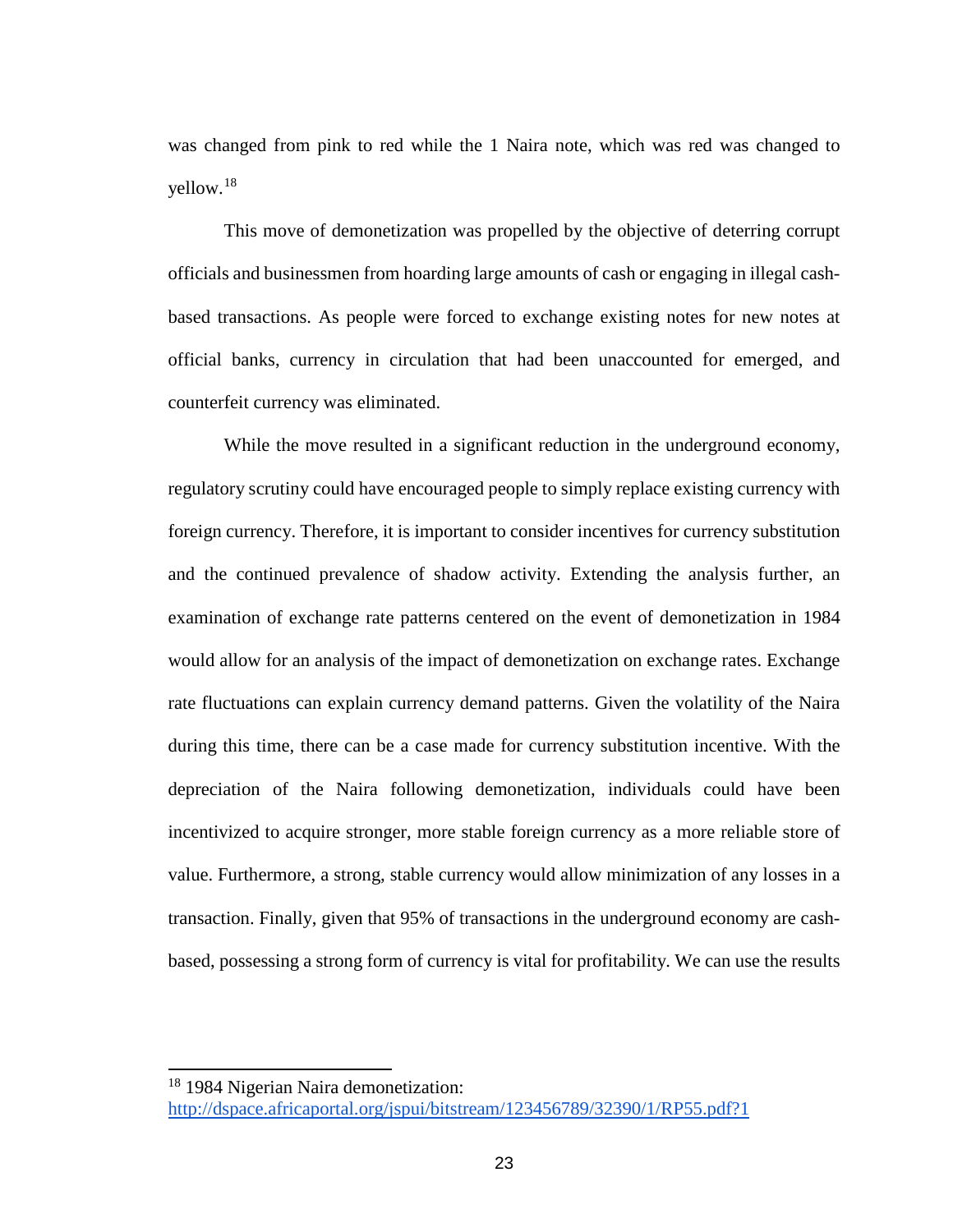from this study to understand potential for any currency substitution in the underground economy, and whether this is a fair consideration for future impact in India.

#### <span id="page-25-0"></span>**III. Myanmar and the Kyat**

The case of Kyat demonetization is also important to consider in exploring the effectiveness of demonetization in reducing the incidence of the underground economy. On November 4, 1985, the Myanmar government devalued all 20, 25, and 100 Kyat notes without warning, and introduced new 75 Kyat notes in limited quantity. The transition period for exchanging notes, as well as the number of new notes available for exchange, was extremely limited. The demonetization regime was launched in an effort to decrease the money supply, reduce inflation, and identify corrupt, illegal individuals who were hoarding large amounts of currency.<sup>[19](#page-25-1)</sup> As Than (1987) writes, the objective of this demonetization episode, which affected 80% of the money supply, was "to uncover black money in the hands of money hoarders who are hindering socialist economic construction". The result of this move was unsuccessful, as participants of the black market found ways to avoid regulatory scrutiny through using proxies to exchange cash in different amounts at banks, thereby allowing them to continue engaging in black market activity.

The Myanmar Kyat demonetization resembles the recent episode in India, whereby certain denominations of notes were extracted from circulation and replaced with new notes. The result of this case forces us to turn to other factors that explain why the size of the informal economy remained unchanged. An analysis of exchange rate patterns around

<span id="page-25-1"></span><sup>&</sup>lt;sup>19</sup> 1985 Kyat demonetization:

[http://calhoun.nps.edu/bitstream/handle/10945/48478/16Mar\\_Stein\\_Pamela.pdf?sequenc](http://calhoun.nps.edu/bitstream/handle/10945/48478/16Mar_Stein_Pamela.pdf?sequence=1)  $e=1$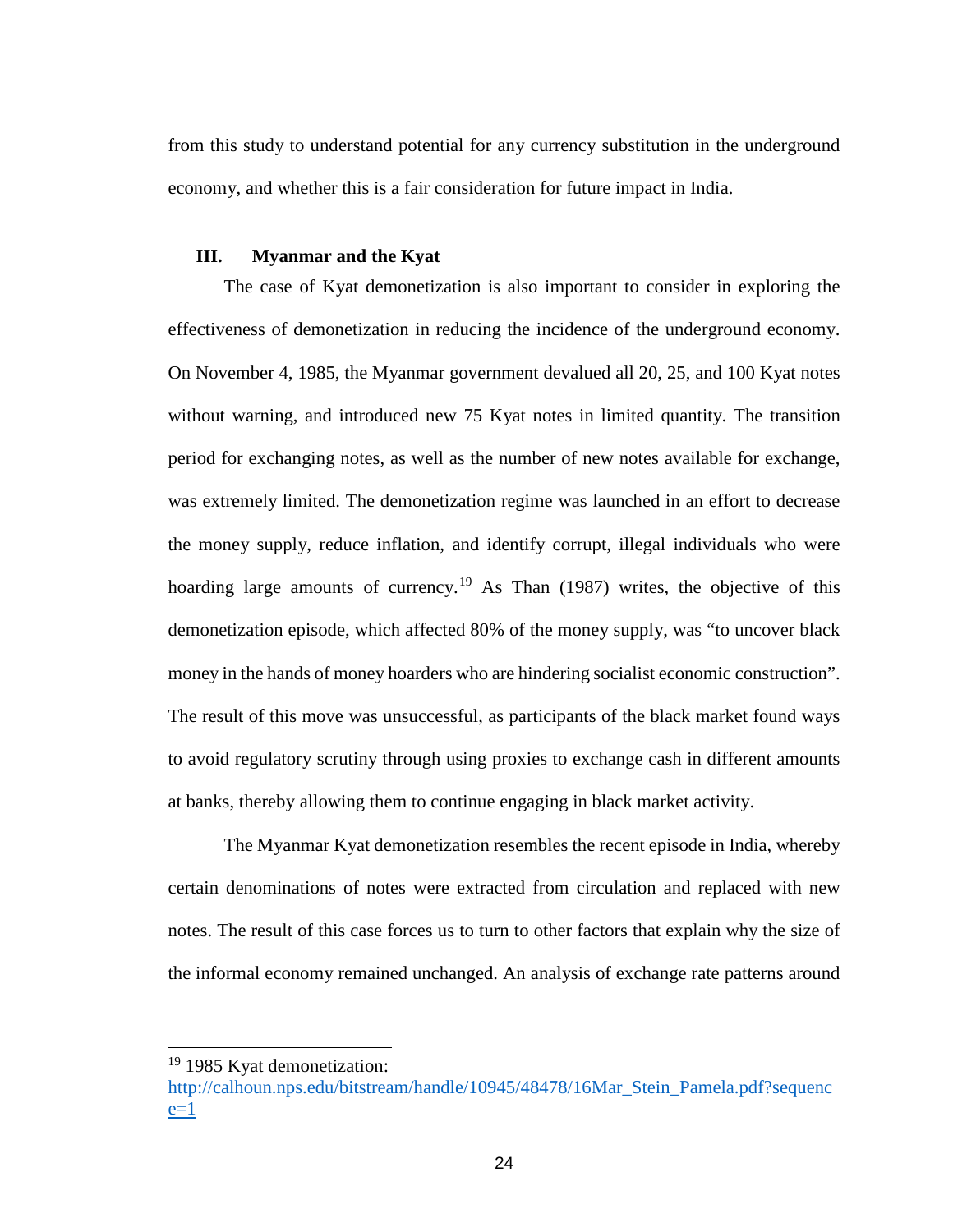the time of the event would be beneficial to consider in understanding the impact of demonetization of this kind on exchange rates. Furthermore, I extend my analysis to analyze the incentive for foreign currency substitution in the case of exchange rate depreciation. This is especially important to consider in light of the limited exchange period during demonetization, as this could have incentivized a move towards foreign currency substitution. Similar to the case of Nigeria, we can apply these findings to test Prime Minister Modi's theory, and determine if there is any scope for currency substitution in the underground economy in the future in India, and whether this would leave the size of the underground economy unchanged.

In the next section, I will outline my hypothesis and then outline the methodology and data of my empirical studies.

# <span id="page-26-0"></span>**III. Hypothesis**

The size of the underground economy is largely affected by several independent variables, and specifically, inflation, income tax, unemployment, interest rates, corruption, and GDP growth. Demonetization should have a decreasing effect on the size of an underground economy, given that the supply of money reduces. This hinges on the strength of monitoring systems and regulatory scrutiny in the formal banking sector that would require black market participants to turn money in. With respect to INR demonetization, the inconvenience and difficulty of exchanging cash through the formal banking sector could impede the effectiveness of demonetization, thus leaving the underground economy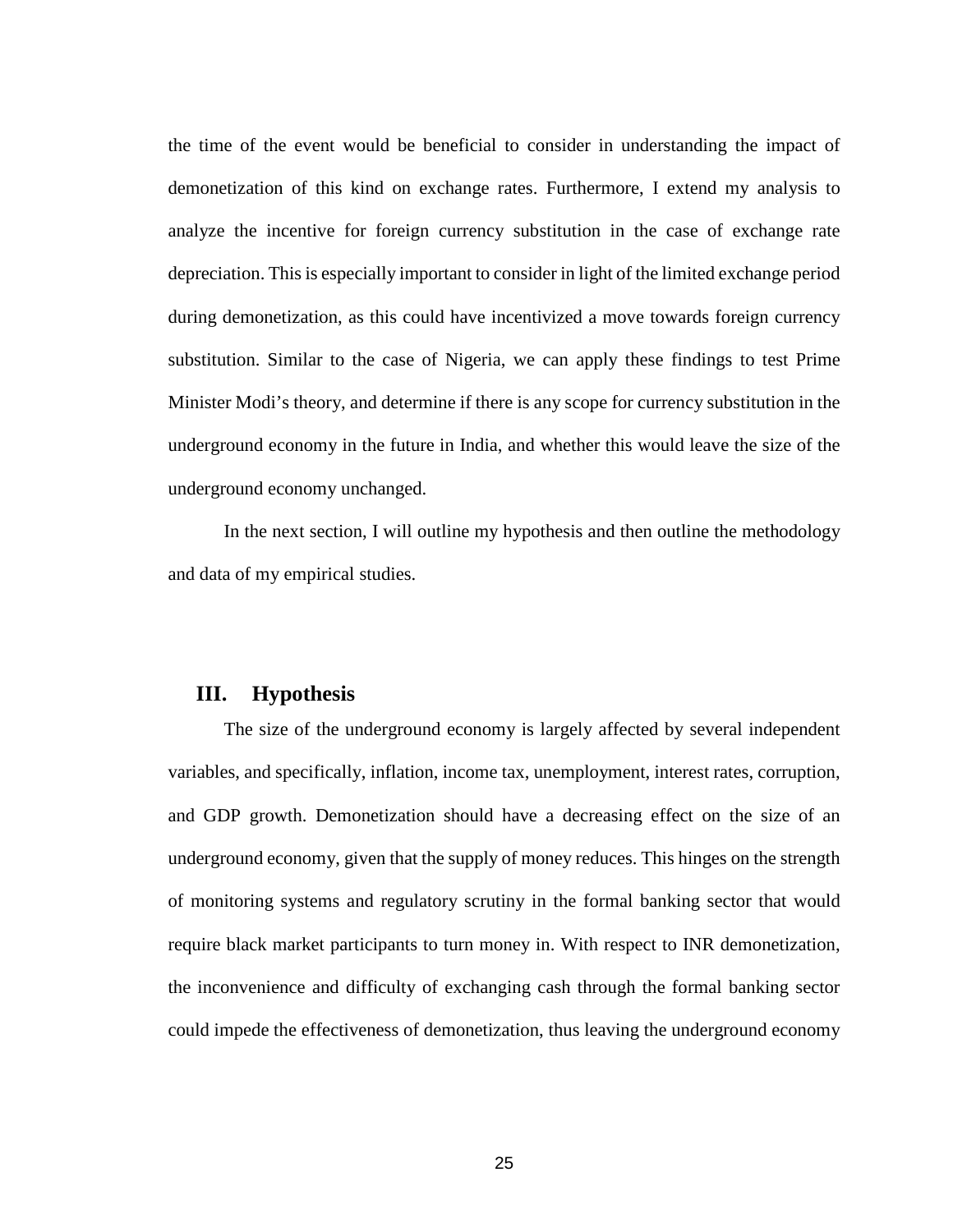remains unchanged. Thus, there could be incentive to look to foreign currency substitution as an alternative to continue executing illegal transactions.

I predict that in the case of an unchanged or growing size of an underground economy, there is much that can be explained by the incentive to substitute currency as a result of the effect of demonetization on exchange rates.

## <span id="page-27-0"></span>**IV. Data Sources**

#### <span id="page-27-1"></span>**A. Panel Regression Data**

The panel regression includes all Euro-19 countries from 1998-2015, totaling 17 years. The objective of the panel regression is to examine the relationship, if any, between currency demand, the size of the underground economy, and currency demonetization after the introduction of the Euro in 2002. The data collected for size of underground economies in Europe is from Schenider (2010) from 1999 to 2016. Countries included are: Austria, Belgium, Bulgaria, Czech Republic, Denmark, Estonia, Finland, France, Germany, Greece, Hungary, Ireland, Italy, Latvia, Lithuania, Luxembourg, Malta, Netherlands, Poland, Portugal, Romania, Slovenia, Spain, Slovakia, Sweden, and the United Kingdom.

The dependent variable in this model is the size of the underground economy. The dependent variable is represented as a percent of GDP figure. The data for this variable was collected from Schneider (2006). These figures were calculated using the Multiple Indicators and Multiple Causes (MIMIC) model.<sup>[20](#page-27-2)</sup> MIMIC estimates are more precise as it

<span id="page-27-2"></span> $20$  The MIMIC model examines the relationship between causal variables and a latent variable, and additionally examines the impact of the latent variable on each independent variable.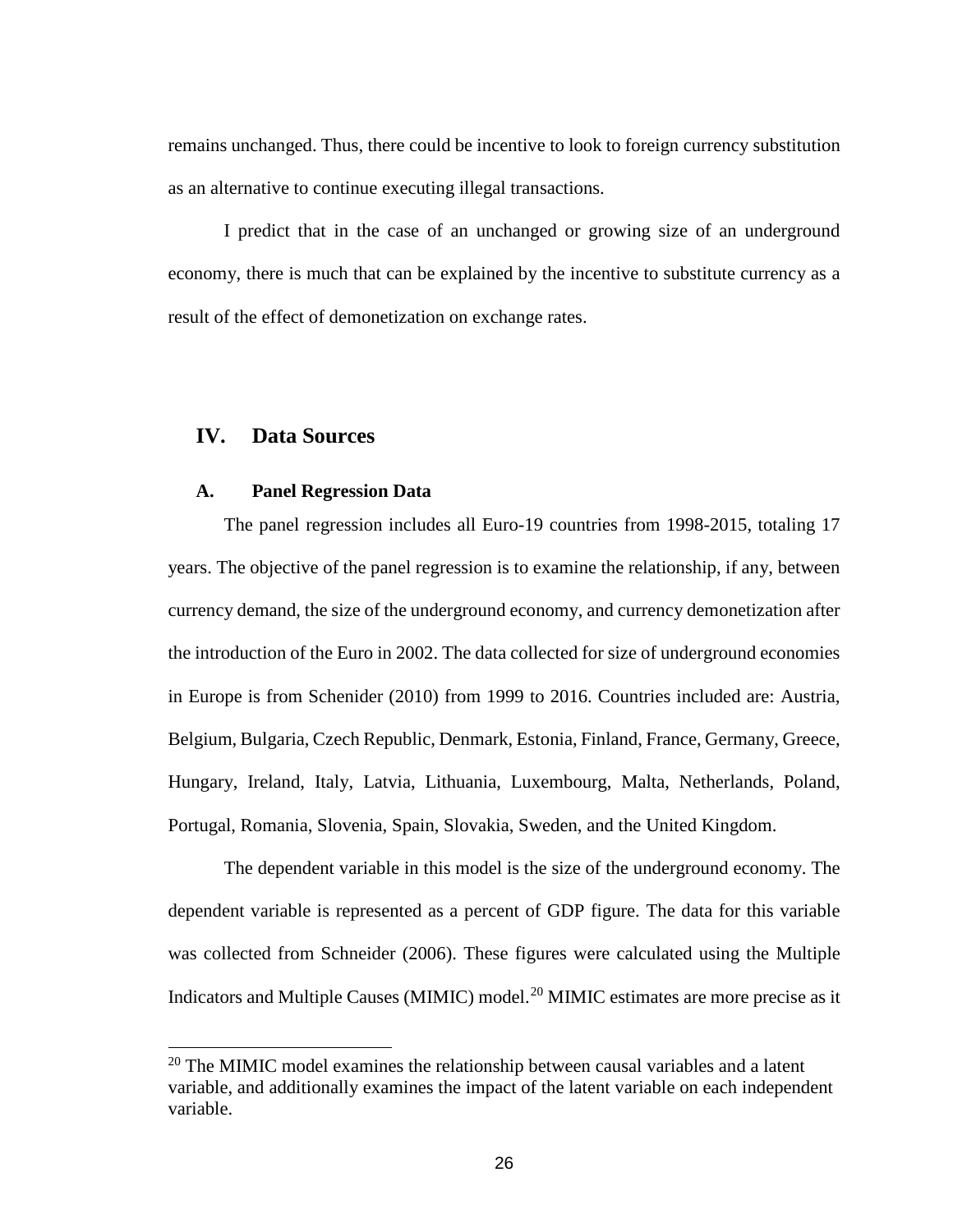treats the shadow economy as a latent variable and identifies various causes of the shadow economy by differentiating indicators and causes. Additionally, the MIMIC model is most applicable to time series data to trace the development of the shadow economy over time.

The independent variables include GDP per capita, GDP per capita growth, income tax rates, long-term interest rates, corruption ranking, unemployment rates, and inflation rates. Data for these variables in this regression were collected from an array of sources. Tax and interest rates were drawn from the World Bank DataBank database. Exchange rates were drawn from the Global Financial Data Exchange Rate Database. GDP per capita and per capita growth figures were obtained from the IMF Database. The Corruptions Perception Index (CPI) rankings were collected from the Transparency International. Inflation rates were extracted from the World Bank DataBank.

#### <span id="page-28-0"></span>**B. Exchange Rate Multivariate Regression Data**

A series of multivariate regressions were conducted to analyze the effect of demonetization on exchange rates in order to understand the likelihood of foreign currency substitution in underground economies.

For the regressions focusing on the Euro, weekly, daily, and monthly 3-month forward Euro-USD exchange rates were collected. These data sets were drawn from the Global Financial Data Exchange Rate Database. I chose to use three sets of data to identify consistencies, or differences, across different types of data. Daily exchange rates provide higher frequency data, allowing for more degrees of freedom and a more precise fix on the event dates, but at the expense of significant day-to-day noise that could confound estimates. On the other hand, weekly and monthly data are less precise but reduce the amount of noise. I chose to use forward rates given that forward rates are future oriented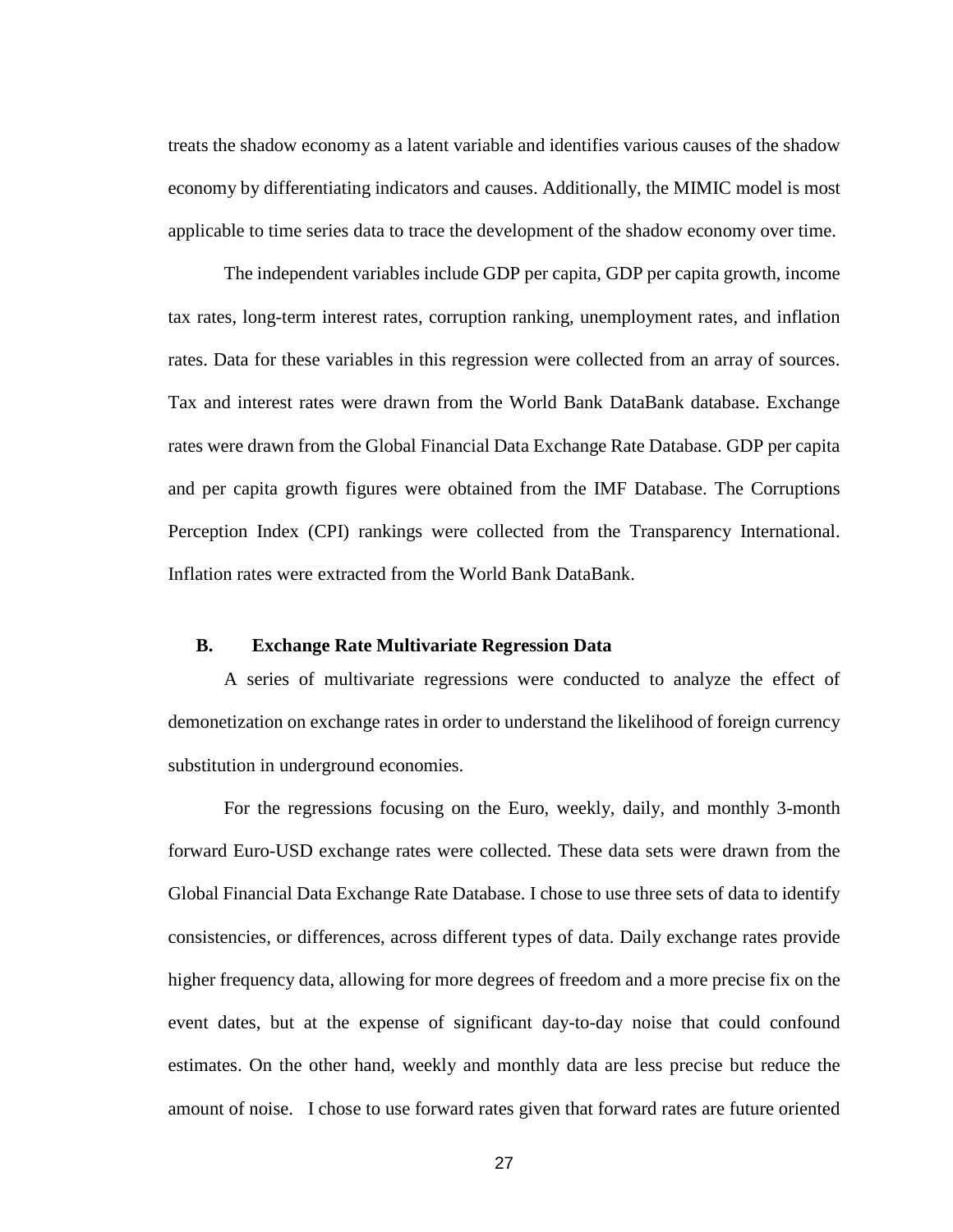and could shed light on expected future impact of demonetization. Monthly black market spot rates for the Kyat-USD and Naira-USD were also drawn from the Global Financial Data Exchange Rate Database for Myanmar and Nigeria respectively. While official rates were extractable for the Eurozone for the event window, black market exchange rates were the only available rates for the Nigerian Naira and Myanmar Kyat around the respective event windows.

For the Euroization event, the 2 event dates are the official circulation of Euro notes and coins on 1 January 2002, and the completion of the changeover of all European Union members on 28 February 2002. For the demonetization of the Nigerian Naira in 1984, there is no literature that indicates a specific date on which the demonetization policy was issued. Instead, the key month of focus is April 1984. Lastly, for the case of Myanmar, the key date is 3 November, 1985, when the 20,25 and 100 Kyat notes were demonetized.

In the next section, I will proceed to outline the econometric methods I have used in this paper. First, I will explain the panel regression for the case of the 2002 Euroization, and will follow with an explanation of the exchange rate multivariate regressions for the 2002 Euro case, the 1984 Naira case, and the 1985 Kyat case.

## <span id="page-29-1"></span><span id="page-29-0"></span>**V. Methodology**

#### **A. Panel Regression**

A panel regression allows for observing the behavior of several entities across a window of time. The merits to a panel method are that it allows for controlling variables that are unobservable or differences across entities.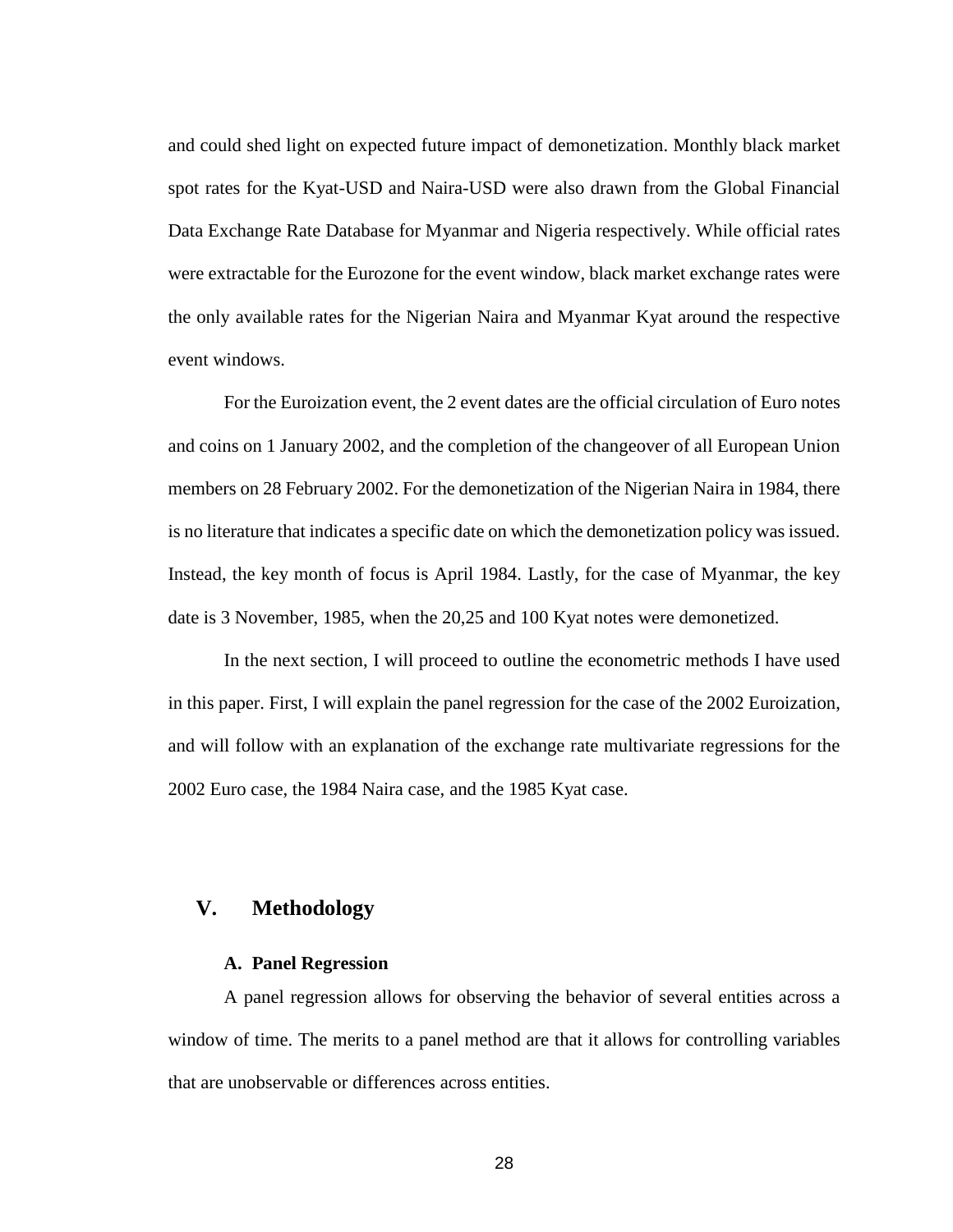A time-series panel regression is a macroeconomic approach to estimating the size of an underground economy over a specified time frame. The objective of conducting a time-series panel regression is to examine any possible attributions of growth in the size of underground economies to the explanatory variables in the model. I will analyze two different panel regression: a regression that includes all independent variables, and a stacked panel that gradually incorporates each independent variable. The panel regressions accounts for fixed effects for the variables that represent the year from 1998-2015 (*year)*  and country *(country)*. The variables included in the panel regressions can be found in Table 4.

In order to evaluate any possible correlation between the size of the underground economy and GDP, tax rates, unemployment, exchange rates and corruption, this thesis will utilize a panel regression method. The equation for my panel regression is:

### under\_econ =  $\beta_0 + \beta_1$ inflation +  $\beta_2$ tax +  $\beta_3$ intrate +  $\beta_4$ unemp +

#### $\beta_5$ corrupt +  $\beta_6$ gdppc +  $\beta_7$ gdpgrowth +  $\beta_8$ joined × eurojoin + u(1)

where *under\_econ* represents the size of the underground economy, *inflation* represents the inflation rate as a percent of the GDP deflator, *tax* represents the tax on capital gains and income as a percent of GDP, *intrate* represents the long-term interest rates as a percent of GDP, *unemp* represents the rate of unemployment as a percent of the labor force, *corrupt*  represents the ranking on the CPI scale from 1-9, *gdppc* represents GDP per capita in US Dollar figures, *gdpgrowth* represents the per capita growth rate, and a variable with an interactive dummy to account for the year that a specific country adopted the Euro (*joined*  and *eurojoin (*dummy*))*. These explanatory variables have been incorporated into the model from Feige (1979), Schneider (2005), Tanzi (1983), Bordo and Choudhri (1982),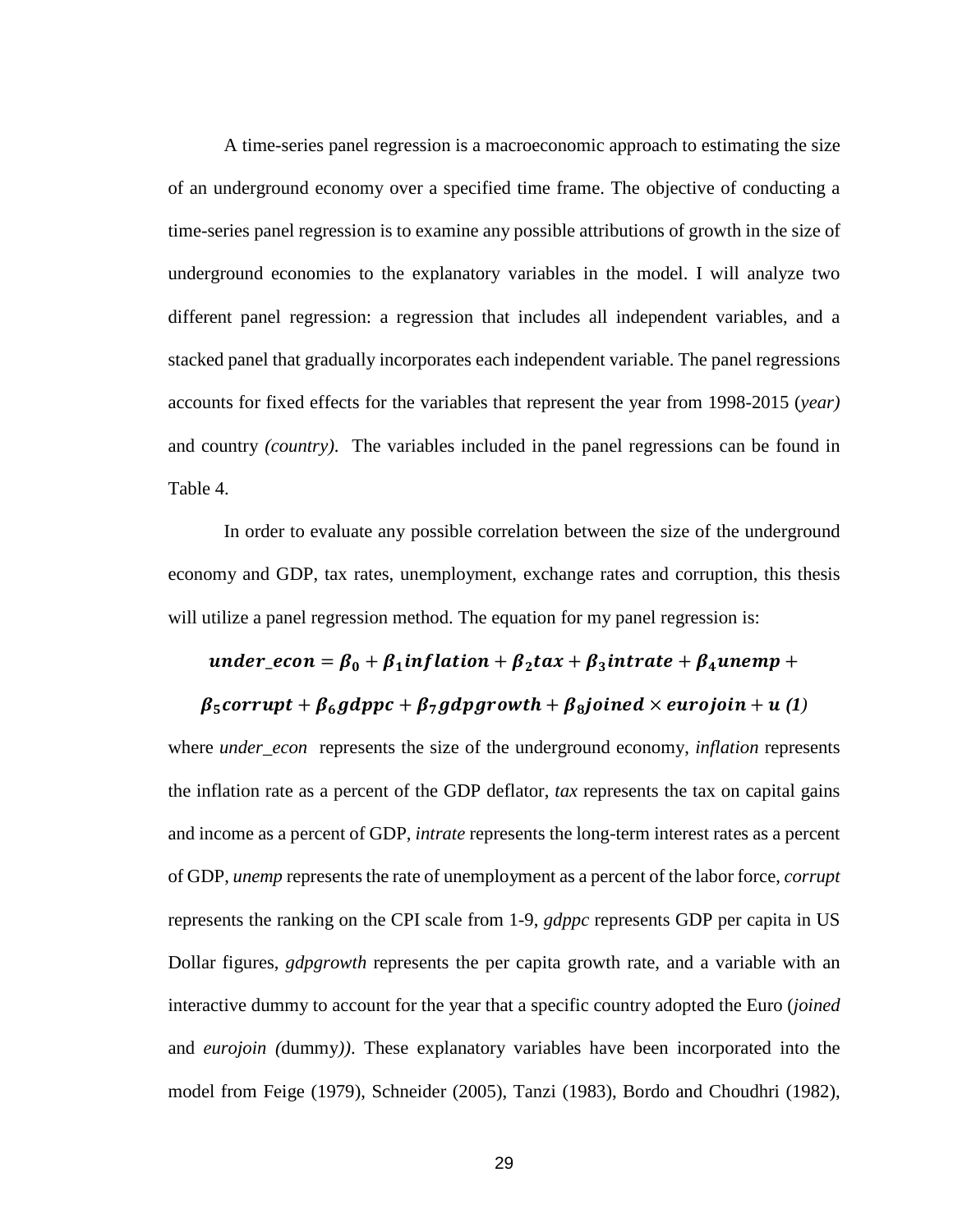Btejer (1978), and Frey and Weck-Hanneman (1984). Finally, *joined* represents the year that each country joined the EU, and *eurojoin* is a dummy variable that signifies every year including and thereafter that each country fully implemented the Euro.

In this model, the dependent variable is the size of the underground economy. Over the past few decades, economists have identified various econometric methods to estimate this. These include the currency demand method pioneered by Cagan (1958) and further developed by Tanzi (1983) and Bhattacharyya (1990), the transactions method (Feige, 1979) and MIMIC (Multiple Indicators Multiple Causes) proposed by Frey and Weck-Hannemann (1984) and further modified by Schneider (1997). Given that my panel regression is based on time-series data, I obtained estimates for the size of the EU underground economies using the MIMIC approach. The MIMIC approach was further developed by Schneider (2005), who identifies taxation, intensity of state regulations, labor market regulations, and public sector services as key explanatory variables that determine the size of the underground economy in a specific country. The following paragraph provides a rationale for the independent variables included in my model.

First, the income tax burden significantly influences the underground economy. Allingham and Sandmo (1972) argue that underground economic activity tends to imply tax evasion, which allows us to conclude that factors affecting evasion of taxes will impact the shadow economy. The role of tax in the size of underground economy has been analyzed by Tanzi (1983), who found that as higher taxes incentivizes cash-based taxevading activities. Feige (2003) identifies interest rates and inflation as key influencing variables, as rising interest rates and declining inflation encourage an increase in cash holdings, especially in many developing countries with large underground economies.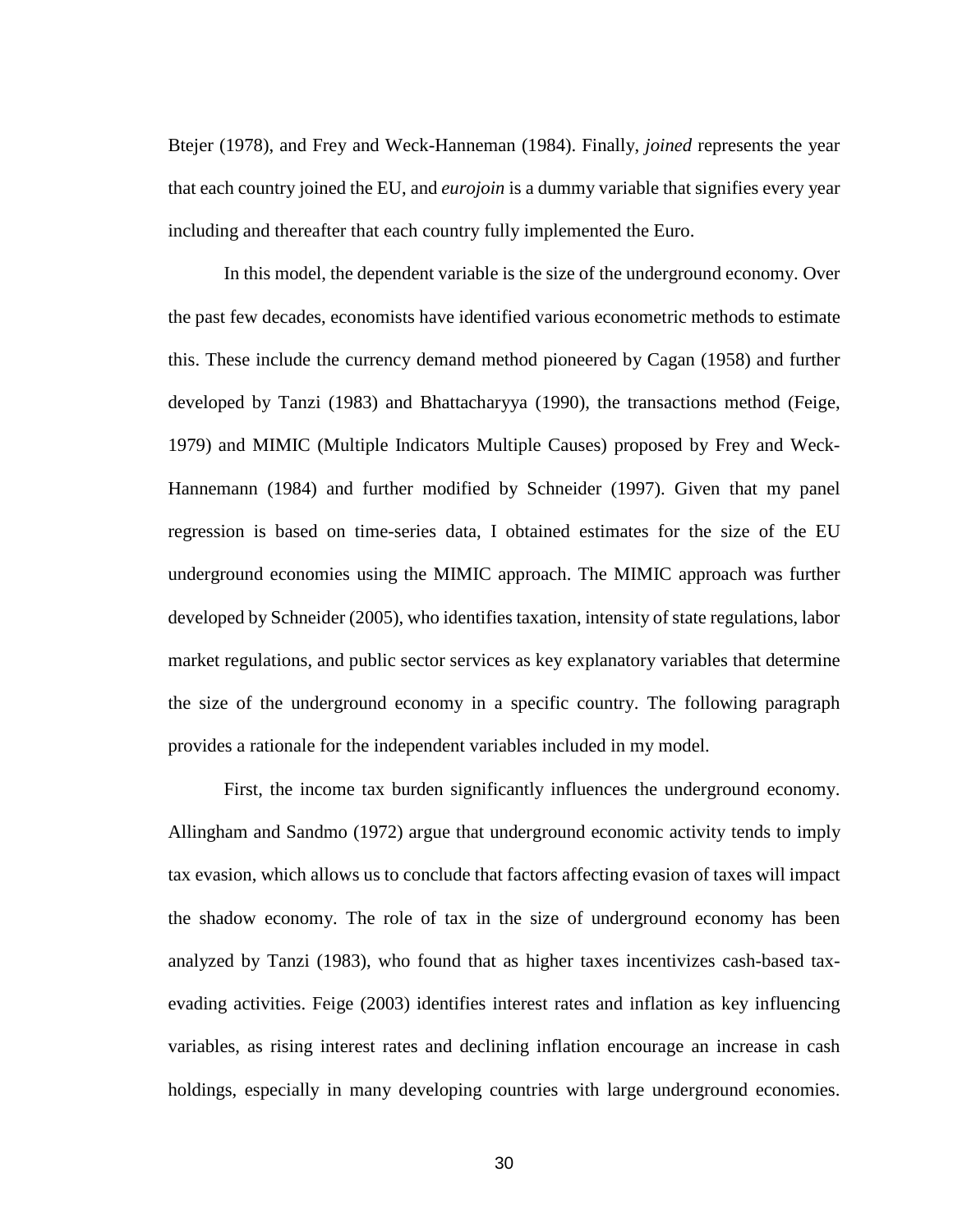Easton (2001) claims that electric power consumption is a strong measure of economic activity. Furthermore, by using electricity consumption as a proxy for official and unofficial activity combined, unofficial activity can be singled out and estimated as the size of the underground economy. As Frey and Weck-Hanneman (1984) argue, the unemployment rate is a key determinant of the underground economy, as an unemployed person has more incentive to find work in the shadow economy. Finally, Schneider (2006) highlights regulation as a key explanatory variable, whereby lack of stringent regulations encourages higher corruption in the form of cash-based illicit activities.

I have included a few of many explanatory variables that could affect the size of an underground economy. An additional factor that is excluded from the model. An examination of exchange rate fluctuations would be valuable in understanding currency demand during monetary reforms such as currency demonetization. For example, foreign cash transactions reduce the costs of tax evasion and facilitate illegal activity, as foreign currency can be obtained through international exchange markets to evade documentation. It is therefore important to understand how demonetization affects exchange rates and if there is any consequent effect on currency demand and the size of the underground economy. This is achieved through a multivariate regression analysis.

#### **B. Exchange Rate Multivariate Regression**

<span id="page-32-0"></span>In this thesis, I have employed a multivariate regression method to analyze the statistical significance of key dates of demonetization with respect to exchange rates for three case studies. These cases are the introduction of the Euro in 2002, the demonetization of the Nigerian Naira in 1984, and the demonetization of specific denominations of the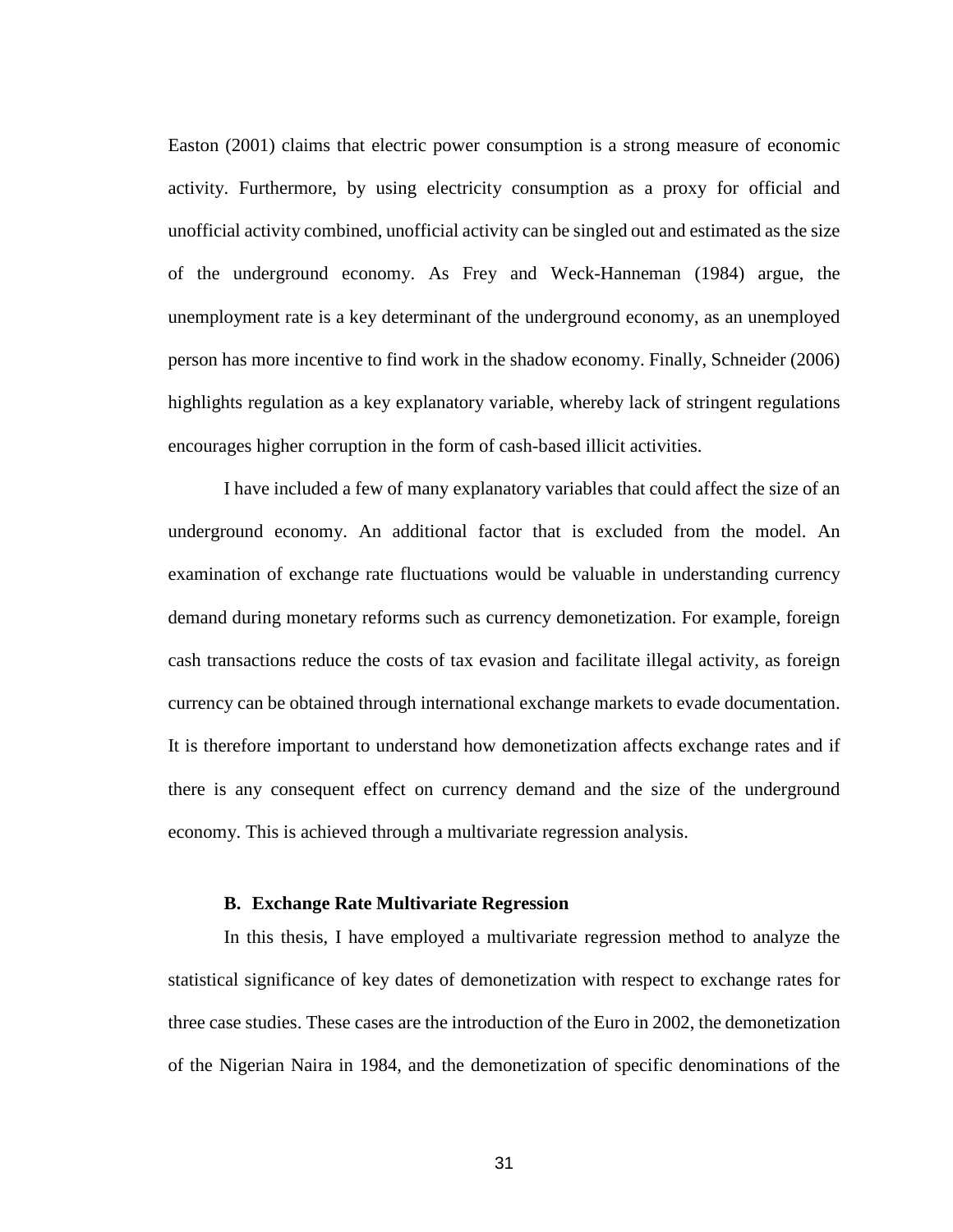Myanmar Kyat in 1985. Key dates of interest and time frames for each case are outlined in Table 1.

Appreciation or depreciation of exchange rates can illuminate foreign currency demand patterns in the formal and informal economy. Many economists have studied the impact of currency substitution on demand for money in the formal economy. Bordo and Choudhri (1982) investigated the impact of exchange rate fluctuations on money demand and subsequently, the likelihood of currency substitution in Canada. They found proportionality between the expected rate of return on foreign money and the expected appreciation of the exchange rate. However, in the case of Canada, their findings indicated statistical insignificance, and as such, that even if significant amounts of foreign currency are held, currency substitution does not impact demand for money function.

Additional studies indicate a weak relationship between currency demand and official exchange rates. Ortiz (1983) further investigates the relationship between foreign currency demand and exchange rates in Mexico during the "dollarization" surge after 1954 through a system of regressions. His findings indicate that money demand estimations show that foreign exchange rates do not significantly affect the demand for pesos, so there is no evidence of currency substitution.

Others have examined the effect of black market exchange rate fluctuations on demand for money. Black market exchange rates could be beneficial to examine when estimating the foreign currency demand in the underground economy, as individuals may rely on these rates as opposed to official rates. It is important to consider the relationship between official and black market exchange rates in examining patterns of currency demand. Goldberg and Karimov (1997) argue that a devaluation of the official exchange

32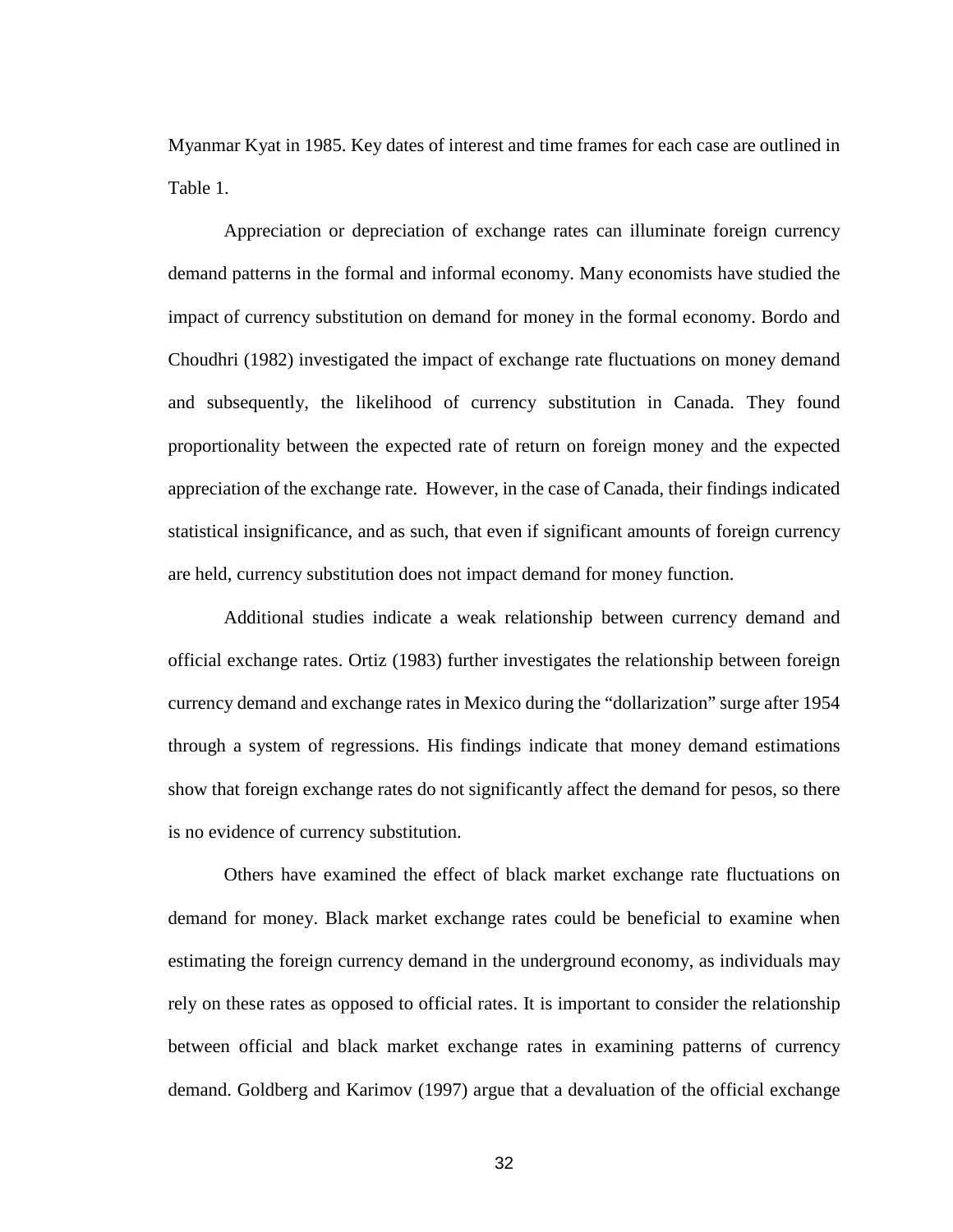rate increases the likelihood of depreciation of the black market exchange rate since the official devaluation increases the attractiveness of foreign currency circulation in the underground economy.

Furthermore, case studies examining competition between the strength of the dollar and euro have revealed a reduction in reliance on US Dollars abroad. The size of the underground economy does not greatly increase the likelihood of de facto currency adoption, but there appears to be a unit elastic increase in dollar use with every percent increase in underground economy activity (Stix 2007). Therefore, it is important to consider exchange rate fluctuations and the effect on currency demand.

The first study examines the effect of European currency demonetization on the official Euro-US Dollar exchange rate with respect to the introduction of the Euro in 2002. Exchange rate data spanned from 4 January 1999 to 4 January 2005. Two potentially significant dates of the transition period during Euroization were 1 January 2002, and 28 February 2002.<sup>[21](#page-34-0)</sup> Weekly, monthly, and daily 3-month forward exchange rates were used. The second study examines the effect of demonetization of the Nigerian Naira in 1984 on the monthly black market exchange rate of the Naira-US Dollar. The time frame examined begins 1 November 1982 to 1 November 1985, focusing on April 1984 as the key month in which the policy change took place. The final study examines the 1985 demonetization of 20, 25 and 100 denominations of the Myanmar Kyat on the monthly black market exchange rate of the Kyat-US Dollar, with an event window of 1 April 1983 to 1 April 1986. Event windows of  $\pm$  3 years were applied to assess the longer-term impact of demonetization events. In each case, three different regressions were conducted to compare

<span id="page-34-0"></span><sup>21</sup> 1 January 2002 is represented by *event1*, 28 February 2002 is represented by *event2*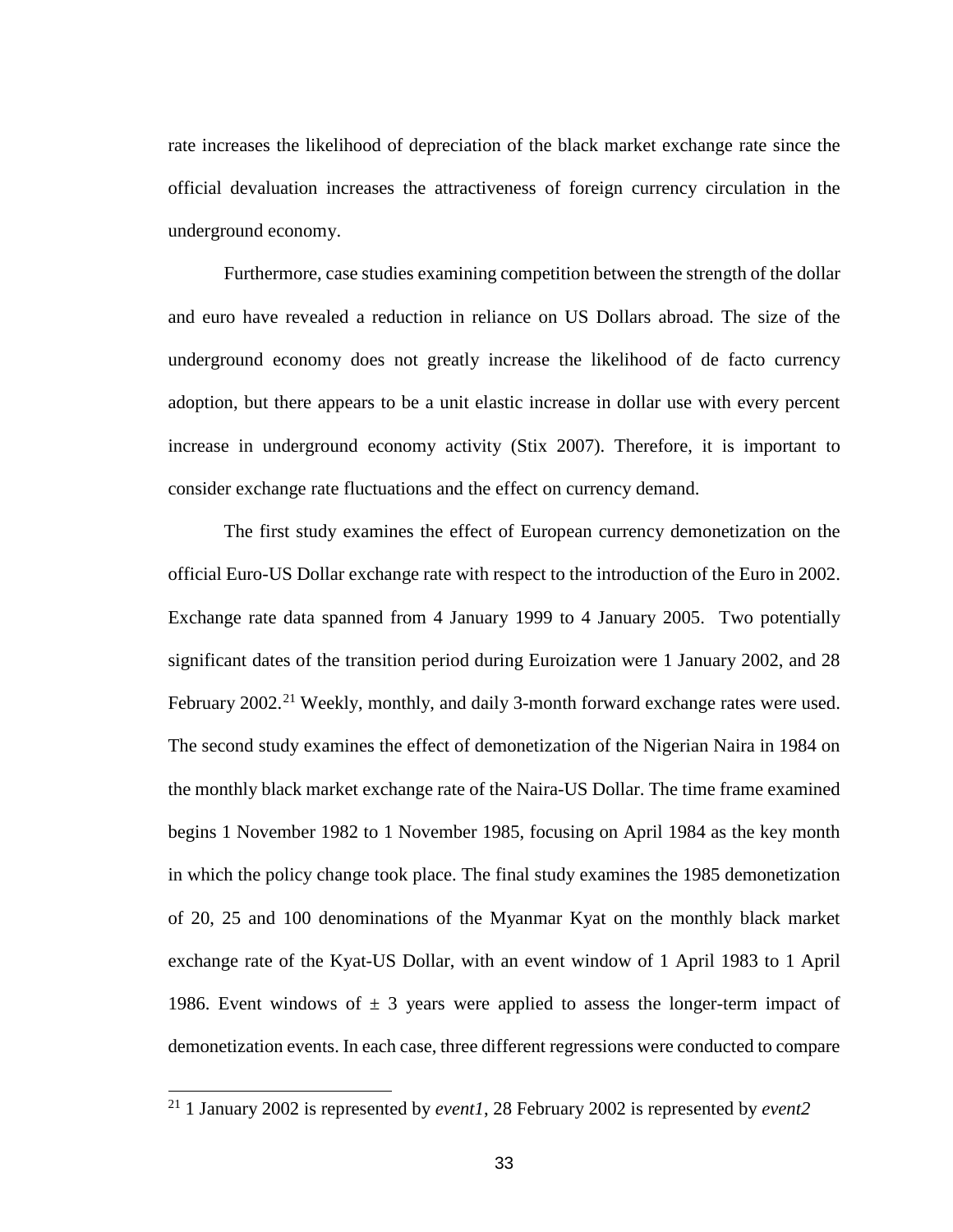immediate, short-term, and long-term impact of demonetization on exchange rates through variations in the dummy variable specification. These specifications are described in Table 2.

The equation for this model is:

# $\epsilon$ *xchrate* =  $\beta_0 + \beta_1$ *exchrate*<sub>t-1</sub> +  $\beta_2$ *time* +  $\beta_3$ *event*(1 *or* 2) +  $\epsilon^{22}$  $\epsilon^{22}$  $\epsilon^{22}$ (2)

The dependent variable is the daily fluctuation in the exchange rate (official or black market) and the independent variables are  $\mathit{exchrate}_{t-1}$ , a lag on the exchange rate, *time,* and *event1* or *event2.* A description of the variables can be found in Table 3.

## <span id="page-35-1"></span><span id="page-35-0"></span>**VI. Results**

#### **A. Main Panel Regression Results**

The first empirical method I used was a panel regression of the size of the underground economy of the Euro-19 against the following variables: inflation rates, longterm interest rates, income tax rates, unemployment rates, corruption rankings, GDP per capita, and GDP per capita growth rates. A panel regression was conducted to examine the effects of each of these variables on the size of the underground economy. Table 5 illustrates the results of the main panel regression, incorporating all independent variables with year and country fixed effects. Figure 2 illustrates a trend of the size of the underground economy for each of the Euro-19 members over the period of 1998-2015. Most of these countries illustrate a downward trend on the size of the underground economy. It is noteworthy to highlight the downward trend post-2002 (represented by a

<span id="page-35-2"></span><sup>&</sup>lt;sup>22</sup> For Euro regressions, I used the variables *discount exch* (difference between forward and spot rate over the spot rate) *and lag1* (first lag of *discount\_exch*) instead of *exchrate*  and *exchrate*<sub>t-1</sub>.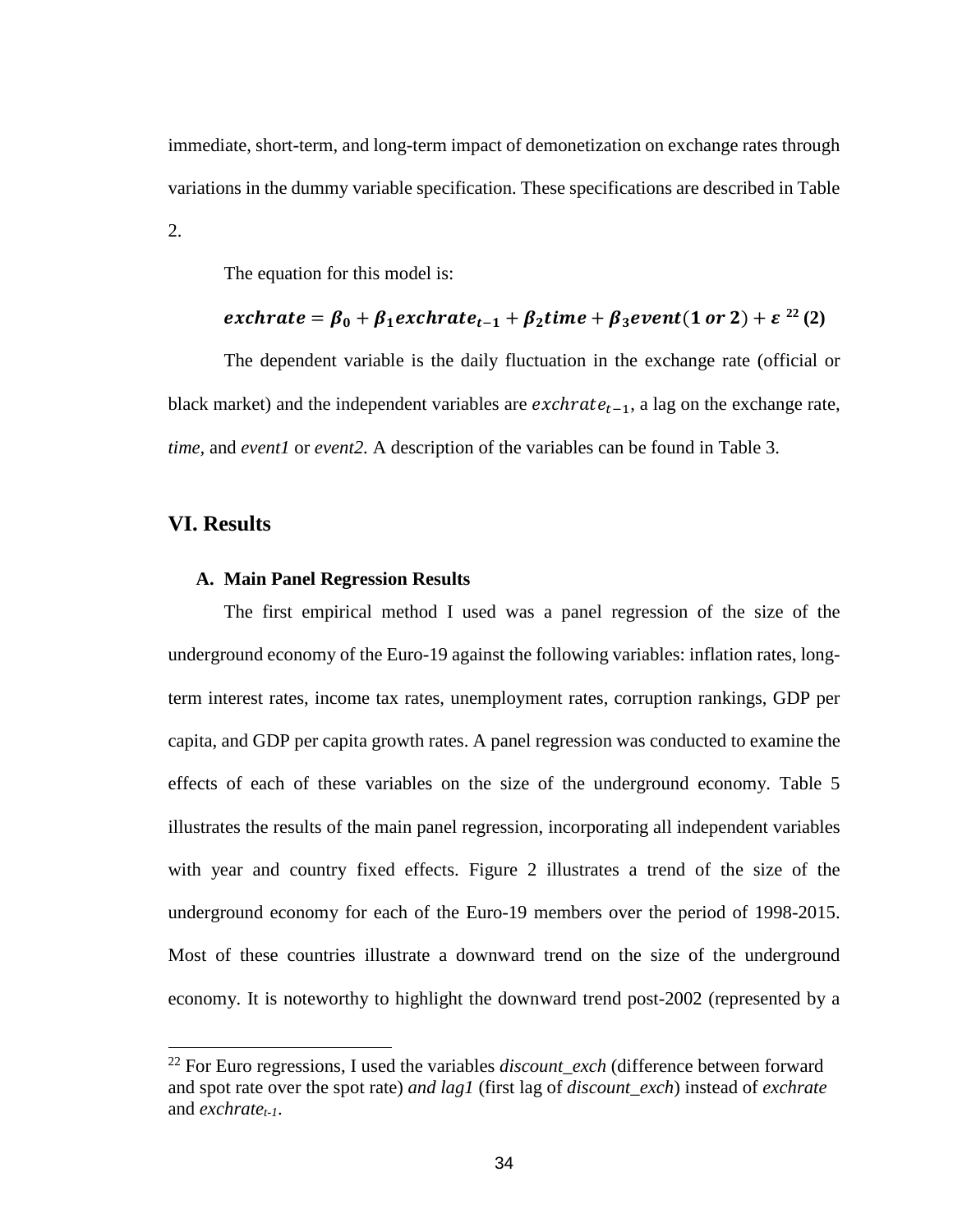red line in each graph). This could reflect a simple decreasing effect of demonetization on the size of EU underground economies. Additionally, Figure 3 is a chart that illustrates average annual figures of the size of the underground economy of the Euro-19 from 1998- 2015.

A 1% increase in inflation results in a 1.026% decrease in the size of the underground economy. This is consistent with my prediction of a negative relationship, but runs contrary to the idea that an increase in inflation results in lower purchasing power and strengthens incentive to enter the hidden economy to reduce the risk of high costs. (Asiedu and Stengos, 2014)

A 1% increase in the income tax rate results in a 0.254% increase in the size of the underground economy. This is consistent with my prediction of a positive sign. An increase in tax encourages more tax evading behavior, as individuals are more incentivized to find ways to avoid tax burden.

A 1% increase in the unemployment rate results in a 1.111% decrease in the size of the underground economy. This is consistent with my prediction of a negative relationship because an increase in the unemployment rate could indicate a rise in the number of people who work in the underground economy. (Giles and Tedds, 2002)

A 1 kWh unit increase in electric power consumption results in a 0.0122-unit increase in the size of the underground economy. My prediction for this metric runs contrary to the evidence provided. Kaliberda (1996) claims that electric power consumption is regarded as the single best physical indicator of official and unofficial economic activity. Thus, looking at the unofficial economy portion of electric power consumption can shed light on the size of an underground economy.

35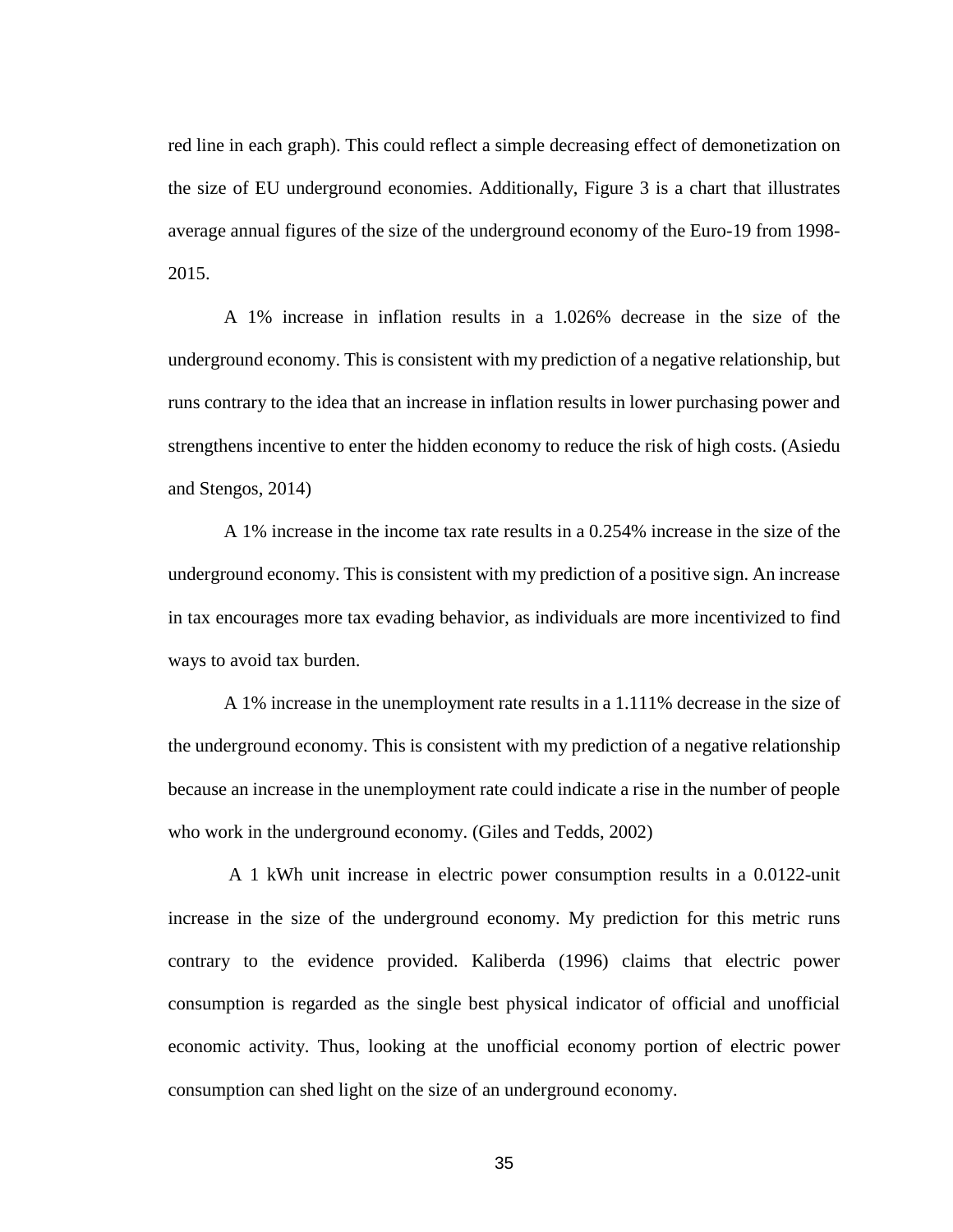A 1-unit increase in the ranking of a country on the Corruption Perceptions Index results in a 51.44-unit decrease in the size of the underground economy. This contrasts my prediction of a positive correlation. Rose-Ackerman (1997) claims that corruption perceptions could influence attitudes towards institutional credibility and can thus incentivize or deters illicit activity.

A \$1 increase in GDP per capita results in a 0.000257-unit increase in the size of the underground economy (Ene and Stefanescu, 2011). This parallels my prediction of a positive sign.

A 1% increase in the GDP per capita growth rate results in a 2.51% increase in the size of the underground economy. This evidence supports my prediction of a positive relationship.

#### <span id="page-37-0"></span>**B. Stacked Panel Regression Results**

The second panel regression conducted is a stacked regression, gradually incorporating one variable at a time into the model. These results are also shown in Table 5.

The results of interest in this regression are the coefficient and standard errors corresponding to the dummy variable, *eurojoin.* When *eurojoin* is the only variable included in the model, a coefficient of 17.52 with a standard error of -38.02 is produced. This indicates that for every additional earlier year that a country adopts the Euro, there is a 17.32% increase in the size of the underground economy. When *inflation* is added, the coefficient decreases to 16.74. After *tax* is included in the model, the coefficient rises to 17.78. Adding *intrate* results in a coefficient of 17.49. *Unemployment* included in the model produces a coefficient of 18.52. Once *eleccons* is included, the coefficient rises to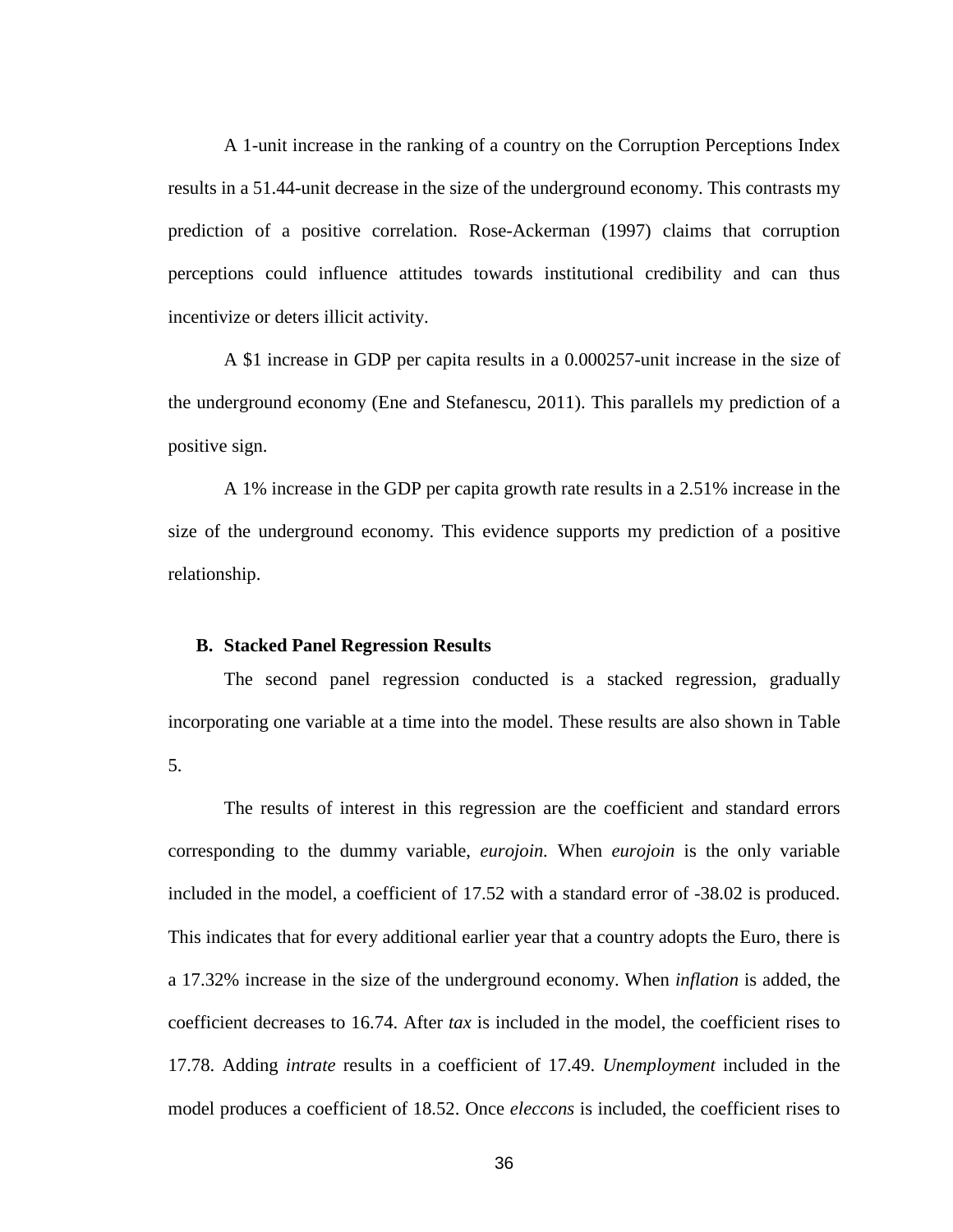19.1. Following thereafter, as *corrupt, gdppc and gdpgrowth* are included, the coefficients gradually rise at 28.62, 28.54 and 30.44 respectively. Results are not significant for any of the iterations. Thus, there is no evidence of a significant effect of Euro adoption on the size of the underground economy in this regression.

What the overall trend suggests is that as more control variables are added to the model, there appears to be an overall increase in the strength of the correlation between *eurojoin* and *under\_econ*. This suggests that if other conditions such as high interest rates, high inflation, and low GDP per capita growth (to name a few) exist, and if *eurojoin* is included in the model, there is an increase in the size of the underground economy as a percent figure of total GDP. While this appears to be the trend, we cannot establish causality due to insignificance of the coefficients.

#### <span id="page-38-1"></span><span id="page-38-0"></span>**C. Exchange Rate Multivariate Regressions Results**

#### **I. Euro**

A series of regressions were conducted on the Euro to USD exchange rate over the period of 1999-2005. I conducted regressions using weekly, monthly, and daily exchange rate data for comprehensiveness. In each regression, the two event dates are 1 January 2002, and 28 February 2002. On 1 January 2002, Euro banknotes and coins were introduced and circulated. On 28 February 2002, the Euro was recognized as the sole currency holding legal tender throughout the euro area. 19 European countries demonetized their respective local currencies and adopted the Euro. These regressions are distinguished by different specifications of the dummy variable included in the model, *eurojoin*. The specifications for each regression can be found in Table 4. These specifications allow for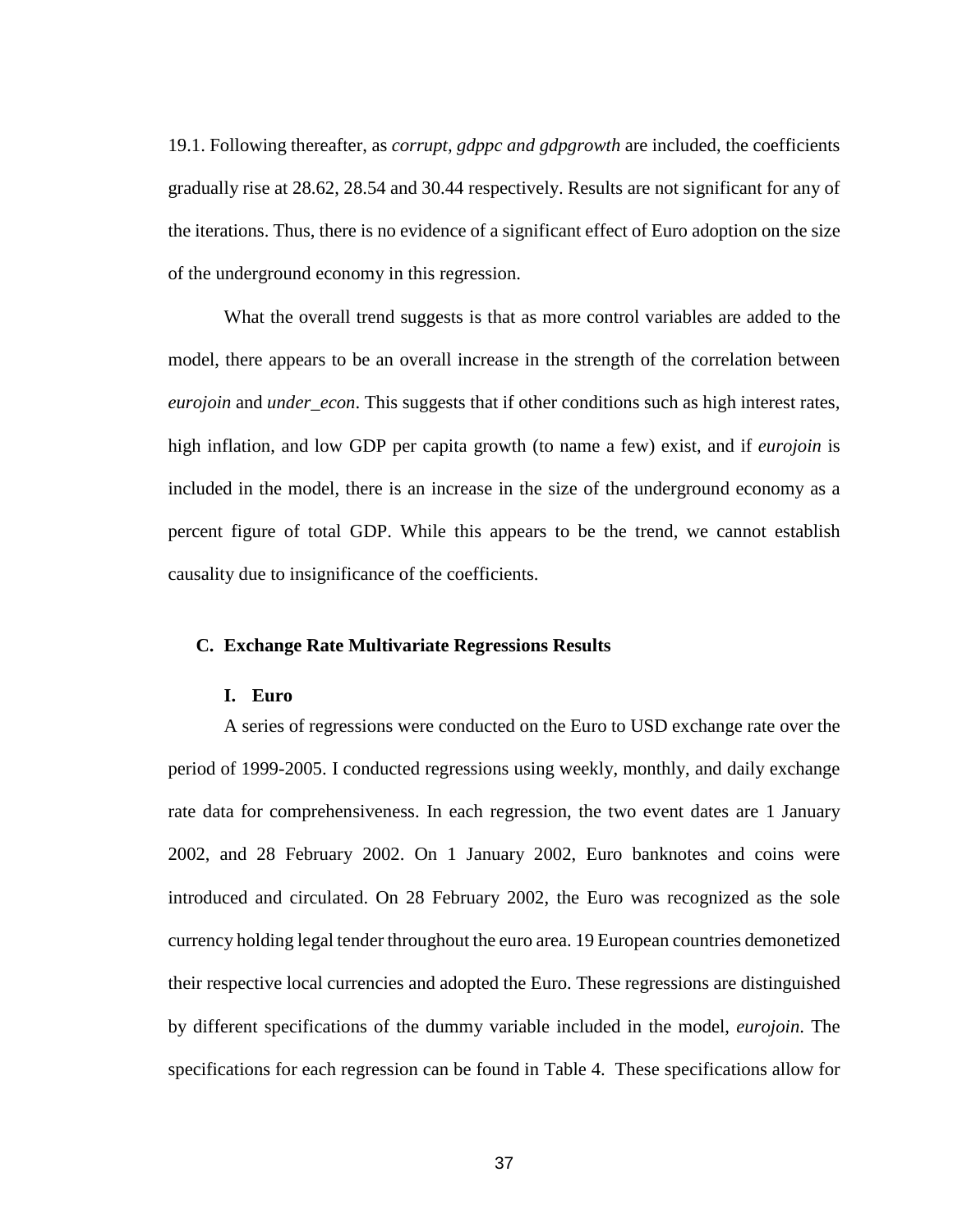analysis of the immediate, short term, and long term impact of demonetization of local currency and adoption of the Euro.

All Euro regressions follow a standard model of regressing the 3-month forward discount rates (*discount\_exch)*[23](#page-39-0) against the first lag of this variable (*lag1)* and the dummy variable for the events of interest (*event)*. The time trend variable (*time)* is included and excluded in different iterations to observe differences. In these regressions, the coefficient of interest is for the variable *event1* or *event2*. For each set of regressions, the specification of interest is test 2, where *event1* or *event2* is set to one for the date of interest and all dates thereafter. I will describe the results for the weekly, monthly, and daily regressions for *event1* and *event2*. All results can be found in Table 6. For a graphical representation of Euro-USD exchange rate patterns, refer to Figure 5.

#### *Event 1*

The first set of regressions that I conducted were for *event1*. The results for the regressions using weekly data are illustrated in Table 6. The t-values for *event1* in both regressions are insignificant at all levels.

Monthly data results are also found in Table 6. Without *time* included, *event1* has a 0.00803 coefficient. This shows that following 1 January 2002, the Euro-USD discount premium rate saw a 0.008029 increase. With the time trend included, the coefficient on *event1* is -0.01687, which translates to a depreciation in the rate following the first event of demonetization. The t-values for *event1* in both regressions are significant at the 1%,

<span id="page-39-0"></span><sup>&</sup>lt;sup>23</sup> Discount exch, the 3-month forward discount rate, can be calculated as forward rate-spot rate

spot rate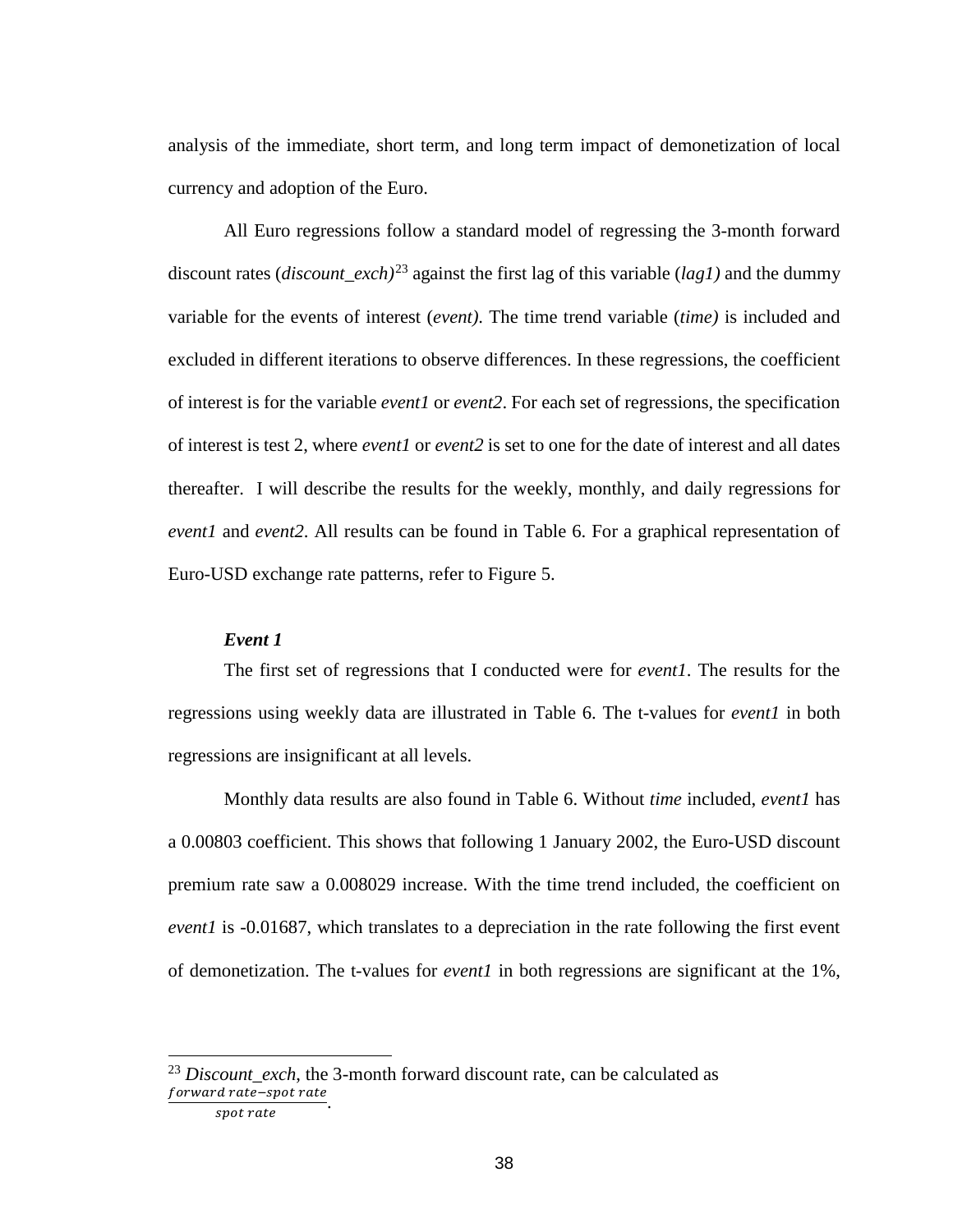5%, and 10% level. This provides evidence of a significant effect of Euro adoption on exchange rates when examining monthly data.

The daily rate regression results are listed in Table 6. T-values for *event1* in both regressions are insignificant at all levels.

#### *Event 2*

The following set of regressions were conducted to investigated *event2,* which corresponds to the date 28 February 2002.

The weekly rate regression results can be found in Table 6. Examining the results when *time* is excluded from the model, I obtained a coefficient of -0.00128 on *event2.* This indicates a 0.00128-unit decrease in the discount premium rate following the official nullification of local member currencies. With *time* included, I obtained a 0.004505 coefficient on *event2* that is significant at the 10% level*.* This translates to an appreciation of the exchange rate following 28 February 2002. The coefficient for the model without time is insignificant. The significant test reveals an effect of local EU member currency demonetization on the Euro-USD exchange rate. This allows us to infer a potential relationship between demonetization, currency appreciation, and the size of the underground economy.

Monthly rate regressions were calculated. For the model that excludes *time, event2*  has a 0.00829 coefficient, which means that following the second date of Euroization, the Euro-USD discount premium rate appreciated by 0.00829 units. Including *time, event2* has a coefficient of -0.01498. This means that following the second date of interest, the rate dropped by 0.01498 units. T-values for *event2* in both regressions are significant at the 10% level. This indicates concludes a relationship between demonetization and exchange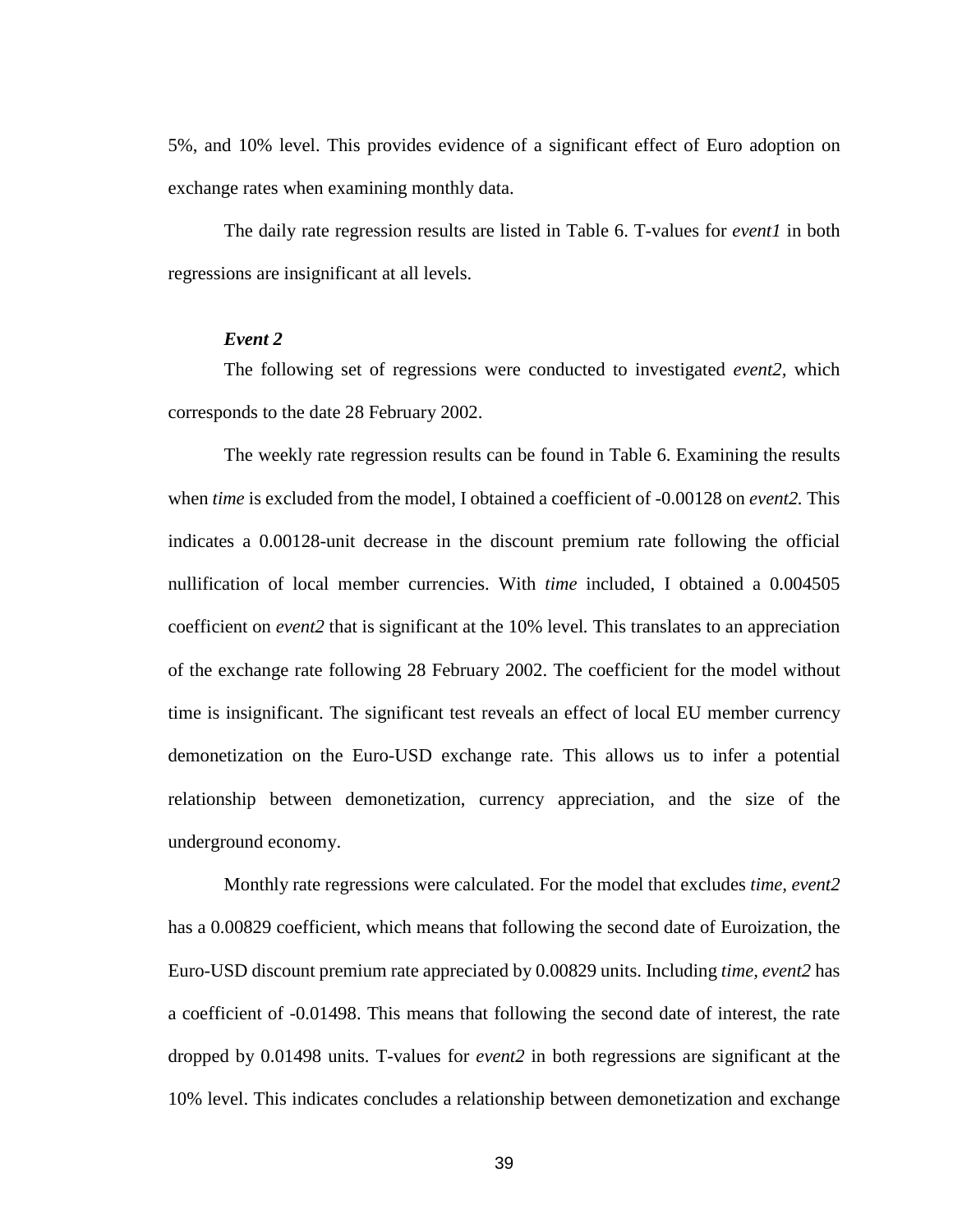rate appreciation. When the currency appreciates, individuals are incentivized to substitute existing currency – in this case, local currency – with the new, stronger currency – the Euro.

Finally, the daily rate regression results were collected. With *time, event2* is significant at the 10% level and has a coefficient of 0.006405, which explains an appreciation in the rate following 28 February 2002. The t-value for the model without *time*  shows insignificance, however.

## **II. Naira**

<span id="page-41-0"></span>Buharinomics was General Buhari's economic currency reform program in 1984 to revive the economy.<sup>[24](#page-41-1)</sup> In April 1984, Buhari conducted a demonetization of the Naira by voiding all existing notes in order to change the color schemes of all currency in circulation. The empirical analysis for this event was constrained by the absence of official Naira-USD exchange rate data. As a result, monthly Naira-USD black market exchange rates were utilized in this analysis.

All Naira regressions follow a standard model of regressing the exchange rate (*exchrate)* against four lags of this variable (*L(1/4). exchrate)* and the dummy variable representing April 1984 (*event1)*. The time trend variable (*time)* is included and excluded in different iterations to observe differences. Specifications for each regression can be found in Table 3. The specification of interest is Test 2.

The results can be found in Table 7. I began by first excluding *time* from the model. This regression produced a resulting 3.81823 coefficient on *event1*. In the second

<span id="page-41-1"></span><sup>&</sup>lt;sup>24</sup> For more information on Buharinomics, see [http://www.afriheritage.org/ar/late](http://www.afriheritage.org/ar/late-new/147-can-a-new-buharinomics-save-nigeria)[new/147-can-a-new-buharinomics-save-nigeria](http://www.afriheritage.org/ar/late-new/147-can-a-new-buharinomics-save-nigeria)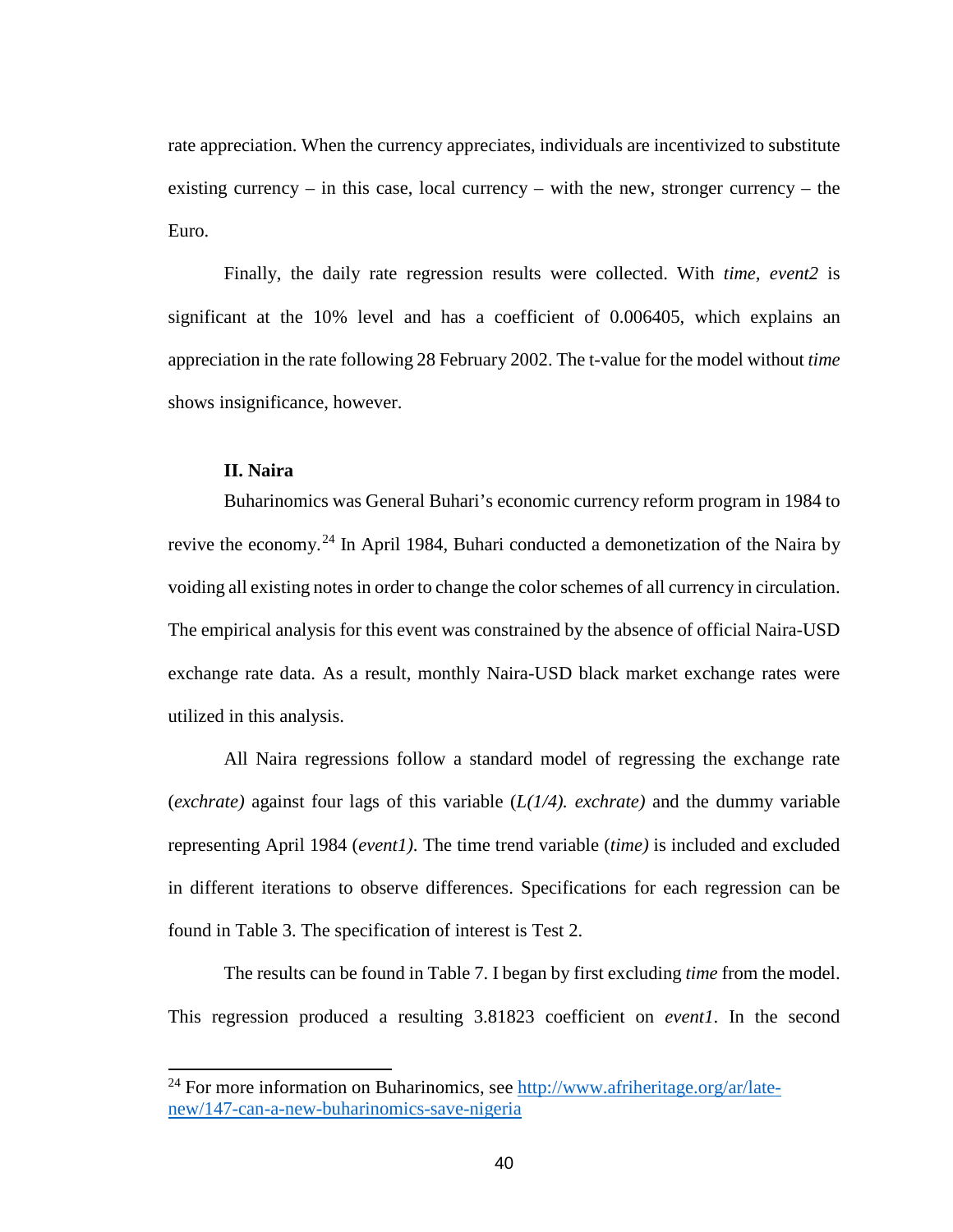regression, which included the time trend variable *time, event1* has a coefficient of 0.615. The t-value for the first regression is extremely significant at the 1%, 5%, and 10% levels. This suggests that there is a gradual increase over time that could be distinguished from any discrete effect of the policy move. On the other hand, the t-value for the second regression is insignificant at all levels. For a graphical illustration of the exchange rate data, refer to Figure 6.

#### **III. Kyat**

<span id="page-42-0"></span>On November 3, 1985, the Burmese government embarked on a demonetization reform for specific Kyat notes. The empirical analysis for this event was constrained by the absence of official Kyat-USD exchange rate data. As a result, monthly Kyat-USD black market exchange rates were utilized in this analysis.

Similar to the Naira regressions, all Kyat regressions follow a model of regressing the exchange rate (*exchrate)* against four lags of this variable (*L(1/4).exchrate)* and the dummy variable representing April 1984 (*event1)*. The time trend variable (*time)* is included and excluded in different iterations to observe differences. Specifications for each regression can be found in Table 3. The specification of interest is Test 2. Results are shown in Table 7.

The first regression I conducted was without the *time* variable. This regression produced a coefficient of 5.927 for *event1.* This indicates a strong appreciation of the black market exchange rate following the 1985 Kyat demonetization case observed. The second regression incorporates the variable *time.* In this regression, the coefficient on *event1* is - 14.807. This translates to a sharp decrease in the black market exchange rate following November 1985. In both regressions, the t-value for *event1* is extremely significant at the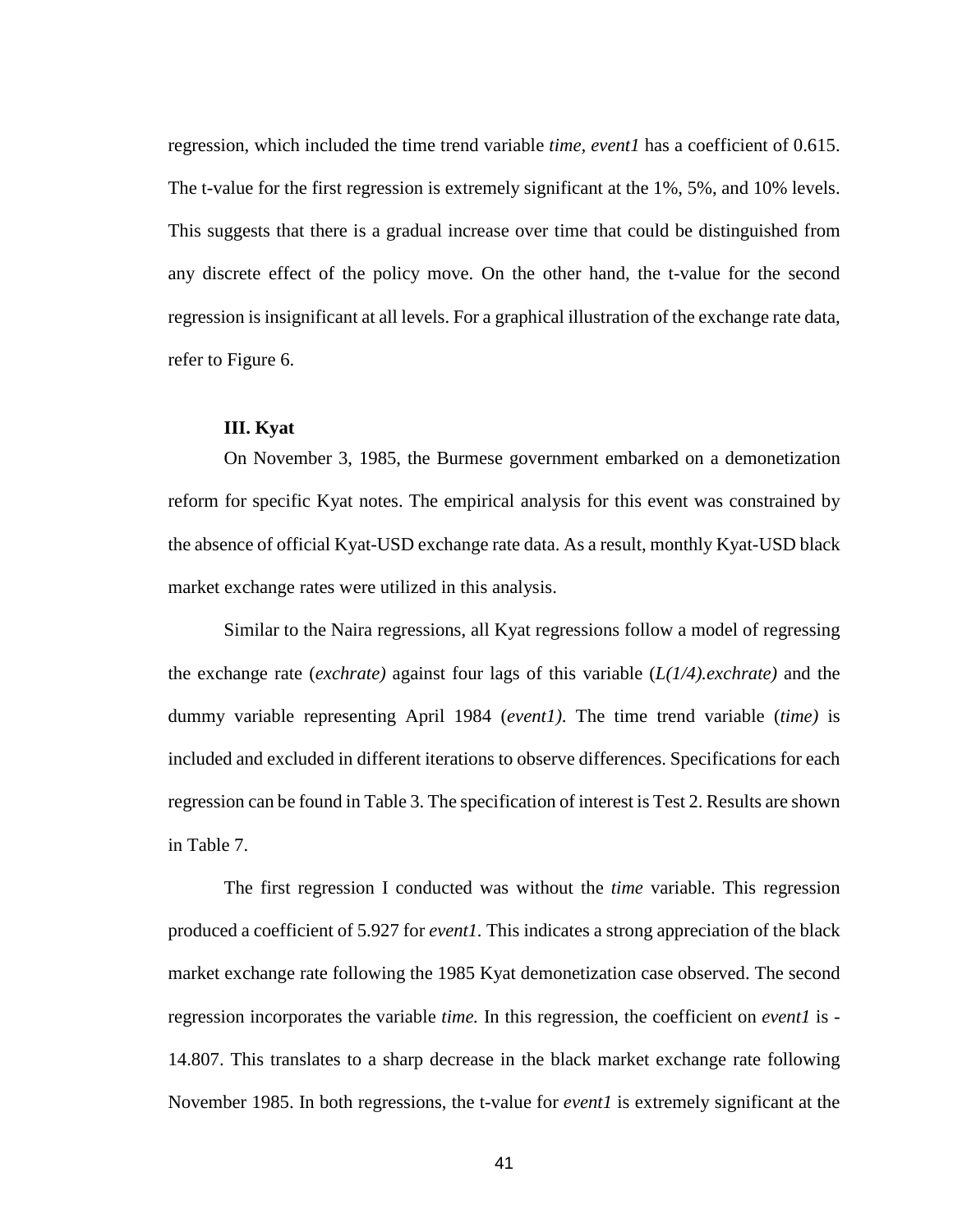1%, 5% and 10% levels. For a graphical illustration of the exchange rate data, refer to Figure 7.

### <span id="page-43-0"></span>**VII. Analysis**

The panel regression that I conducted examined the effect of various explanatory variables on the size of the underground economy from 1998 to 2015. I was interested in specifically understanding the impact of demonetization on the size of the underground economy. The variable of interest in this regression is *eurojoin,* which indicates when each member state adopted the Euro. While the coefficient indicates a potential 17.52% increase in the size of the underground economy if a country adopts the Euro, we cannot confirm that this is the case because of statistical insignificance. Additionally, as other explanatory variables, such as inflation rates, interest rates, unemployment rates, corruption rankings, GDP per capita, electric power consumption, and GDP growth rates are added to the model, the effect of adopting the Euro on the size of the underground economy rises to 30.44%, but this coefficient remains statistically insignificant. These findings run contrary to the notion that demonetization reduces the size of the underground economy, as adopting the Euro leads to an apparent growth in the size of the shadow economy. However, it is worth noting that the panel regression runs over 18 years, with a majority of member states adopting the Euro in 2002. This motivates an exploration into other factors, such as de facto currency substitution, that could have catered to an increase in the years following adoption. Moreover, looking at currency substitution incentive is crucial given the possibility of an increase in illegal activity despite strong monitoring during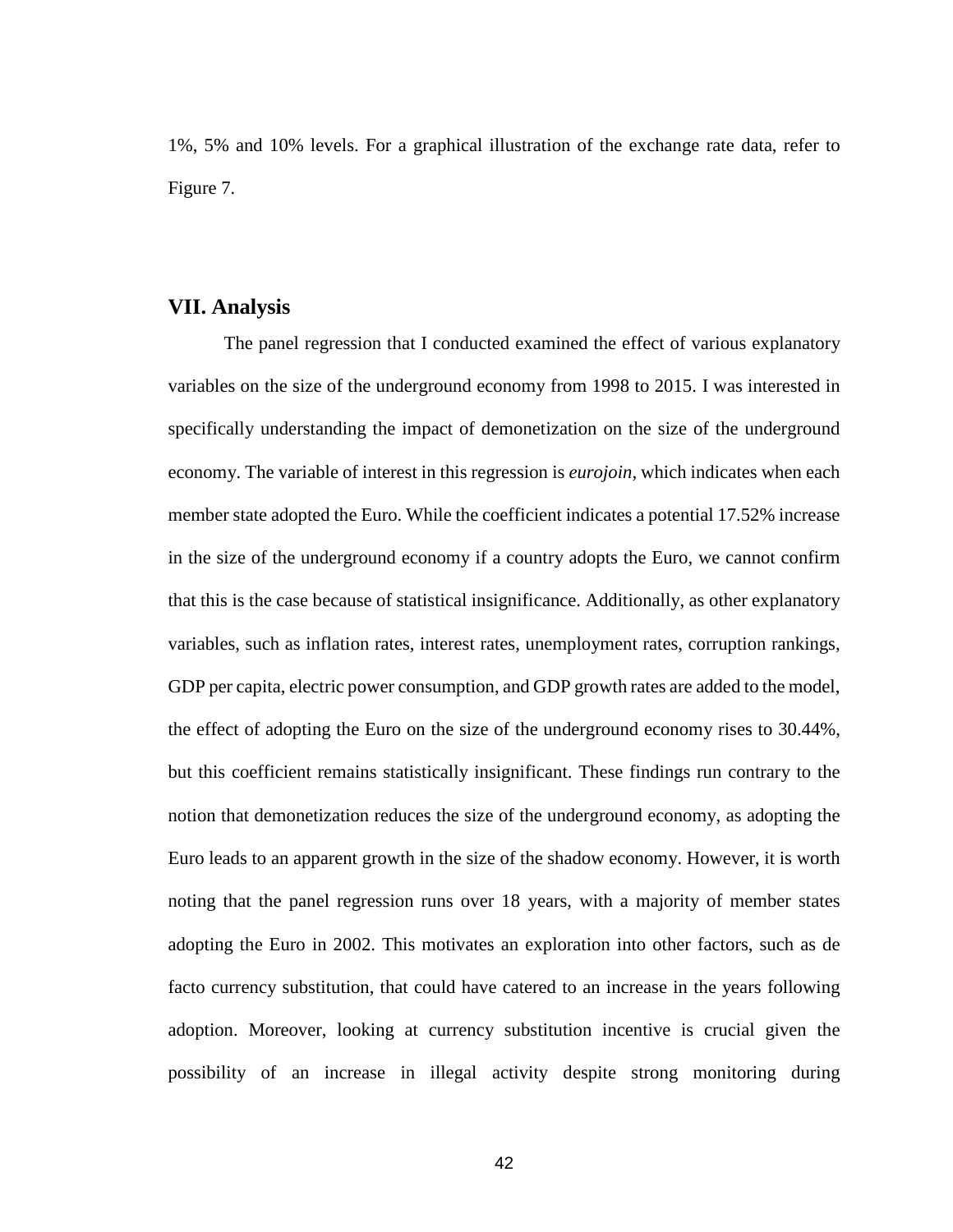demonetization that would have subjected criminals to regulatory scrutiny. De facto currency demand arises when a population loses faith in the credibility of a local currency and opts to obtain foreign currency in forms of cash.

Investigating currency demand requires an exploration of exchange rate. I achieved this through running exchange rate multivariate regressions for the cases of demonetization of the Euro, Naira, and Kyat, to understand the role that foreign currency substitution can play in explaining an increase or lack of change in the size of an underground economy. The first set of regressions were carried out to examine the effect of 2002 Euroization. The two dates important to Euroization were 1 January 2002, and 28 February 2002, represented by *event1 and event2* in the models. By identifying various specifications to understand the short-term, long-term and immediate impact of demonetization, I was able to investigate the effect of demonetization policy on these two dates on the Euro-USD forward discount premium rate. I utilized weekly, monthly, and daily data. My findings indicate that the introduction of the Euro on 1 January 2002, and the demonetization of local currencies on 28 February 2002, resulted in an overall appreciation of the Euro-USD forward discount premium, given the statistical significance of many of the resulting coefficients. This is consistent with the idea that currency appreciation occurs as a result of a reduction in the money supply. The introduction of a new, unionized currency encourages replacement of old currency, and a wider usage of the Euro. The efficient and effective execution of Euro introduction allowed the EU to replace existing local currency in circulation with Euro banknotes and coins, which could have minimized the effects of a contraction in the money supply. This could explain the increase in the size of the underground economy, given the surge of Euro circulation and the smooth replacement of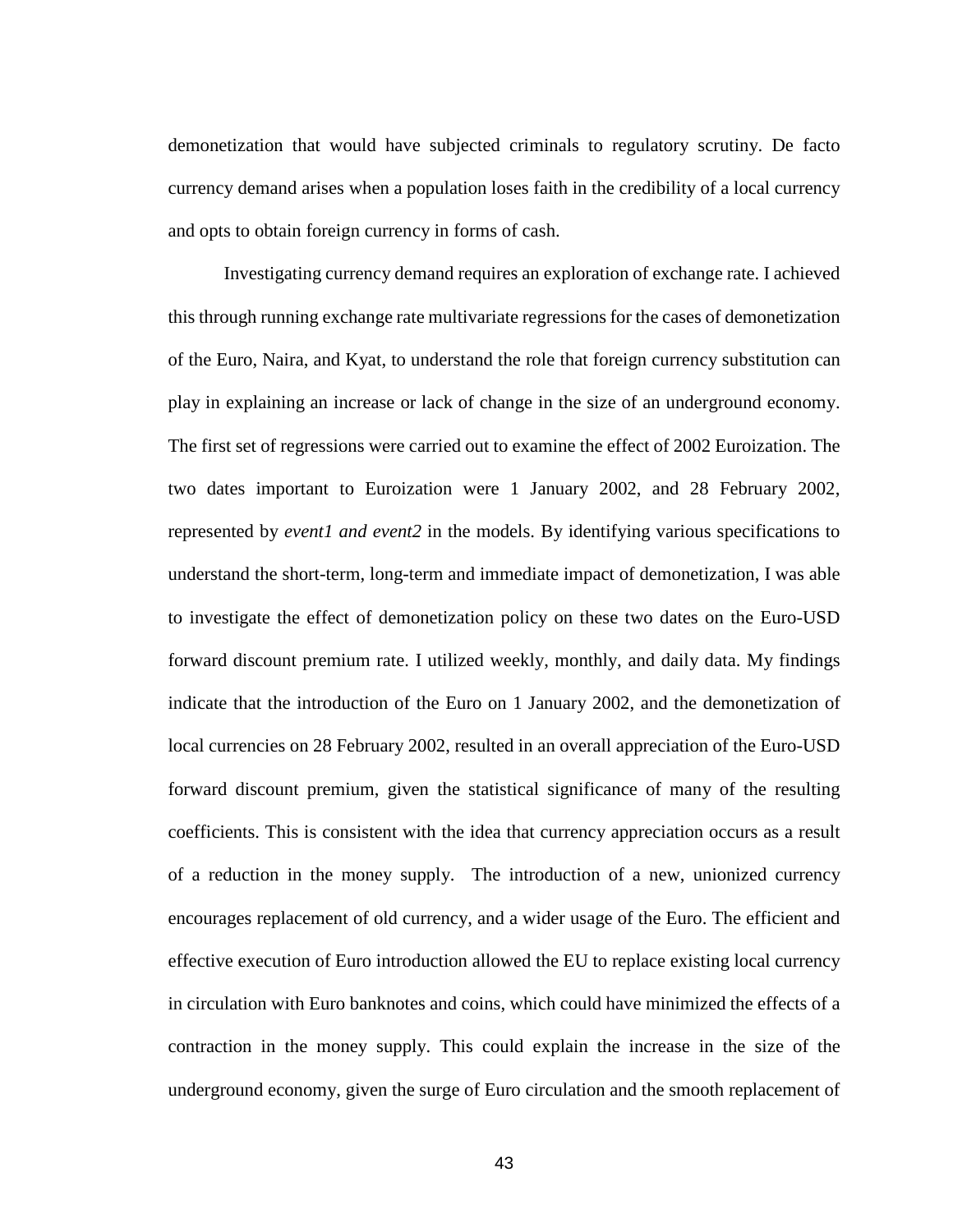currency in circulation. Despite regulatory requirements for Euro exchange, criminals may have been able to exchange existing local currency for Euros and could have continued to engage in illegal activity with Euros. Extending this to the demonetization in India, the depreciation of the INR to the US Dollar, and the added inconvenience and shortage of new INR availability, could incentivize participants of the black market to look to foreign currency alternatives to continue illegal activities. Therefore, Modi's demonetization theory is doubtful, given that the size of the black market could remain unchanged, or increase, in the future.

In the case of the Nigerian Naira and Myanmar Kyat, there is evidence of statistical significance and an appreciation in the black market monthly exchange rate for the Naira-USD and the Kyat-USD. The dates of interest, April 1984 and 3 November 1985 respectively, are represented by the variable *event1* in each model. In the case of the Naira, both regressions produce significant positive coefficients on the variable *event1*. This indicates an appreciation of the exchange rate following an episode of demonetization. This is in line with the belief that currency appreciation is a product of currency demonetization. It is important to consider the nature of this case of demonetization in understanding these results. Naira demonetization was executed through a re-coloring of all existing Naira notes in circulation. What this meant was that no denominations were nullified, but rather replaced by notes with a new look. Thus, this could have had little impact on the overall money supply, given that it was a total replacement of all notes in circulation. With regards to Myanmar, the model that excluded the time trend produced a positive coefficient, whereas the model that included the time trend resulted in a negative coefficient. This reveals that the immediate impact of Kyat demonetization resulted in exchange rate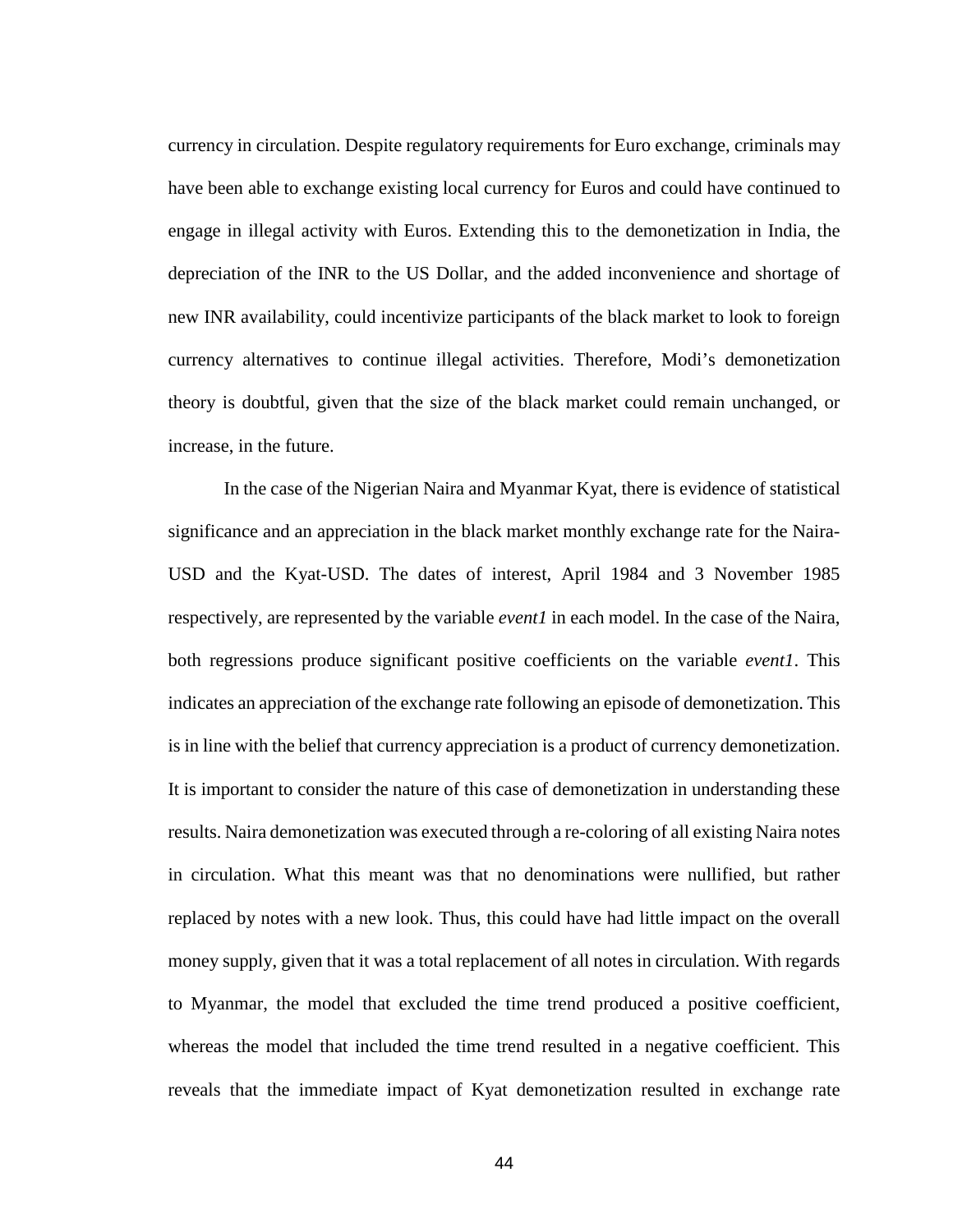appreciation, whereas the longer-term effect resulted in currency depreciation. The results of this regression are intuitive. Short-term appreciation occurred due to the government announcing that 50 and 100-kyat denominations were no longer legal tender, which would have reduced the money supply given that these notes were not replaced. Eventually, as money supply levels were normalized, a depreciation in the exchange rate is an expected result. In the case of the Naira, the result indicates that introduction of new Naira notes produced an appreciation of the Naira to the US Dollar. The success of this case of demonetization is intuitive, as the local currency was not replaced by a new form of currency, and people were incentivized to exchange black money for new notes of legal tender. In the case of the Kyat, there was a limited time period, and a limited quantity of new notes, that could be exchanged. The lack of monitoring via the banking system, paired with a disorganized and short transitionary period, resulted in a longer-term effect of currency depreciation of the Kyat to the US Dollar. This could have incentivized those involved in the informal economy to look to stronger foreign currencies, thereby evading regulatory scrutiny and continuing illegal transactions using foreign currency instead. This could explain a lack of reduction, or an increase, in the size of the underground economy, and the lack of effectiveness of demonetization. In testing Prime Minister Modi's demonetization theory, it is important to consider the results of this case, and the possibility of this result in the future for India, given the lack of regulatory scrutiny, and the shortage of supply of new INR notes available for withdrawal.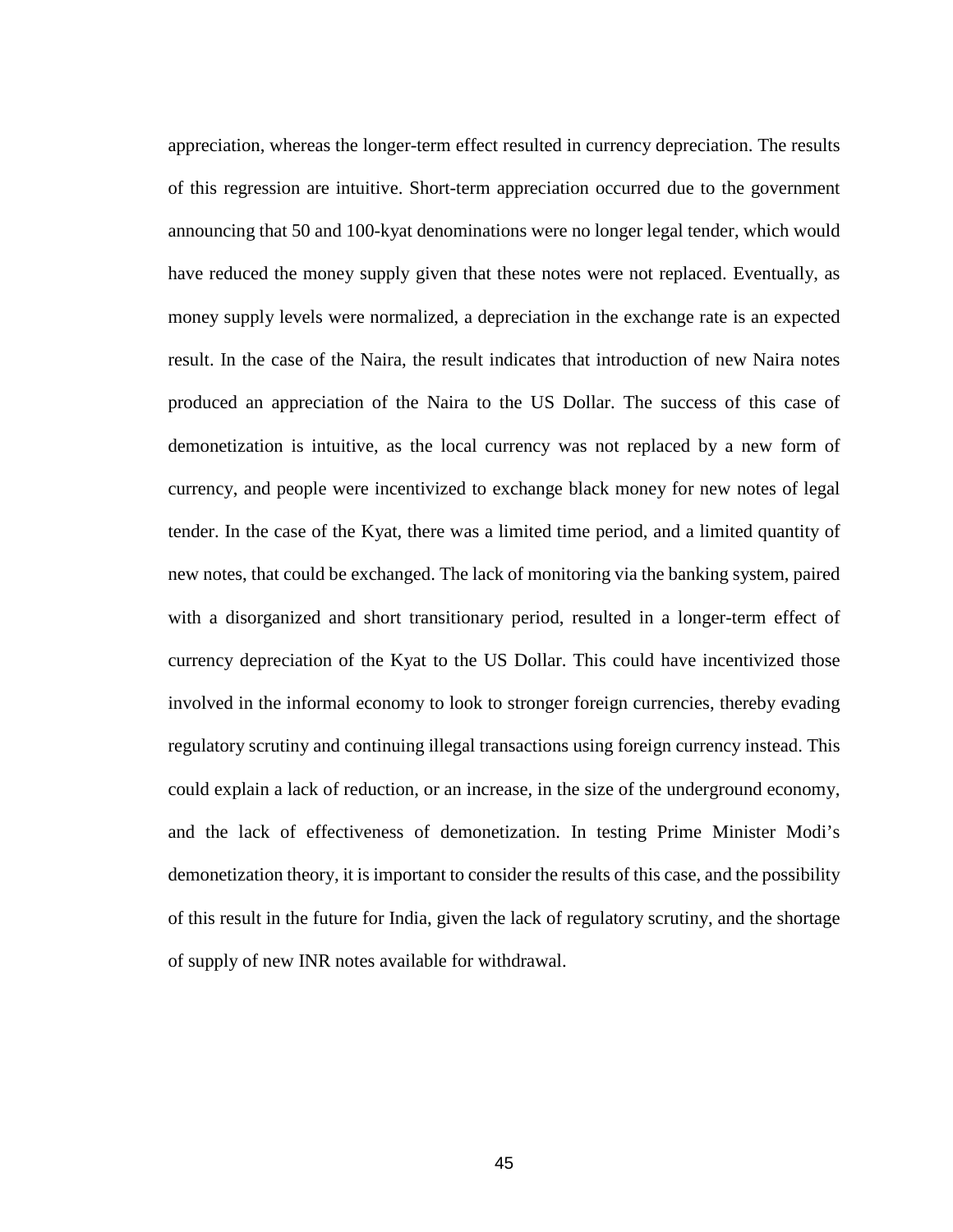## <span id="page-47-0"></span>**VIII. Conclusions and Limitations**

Demonetization is a policy tool that governments utilize in an effort to reduce the incidence of an underground economy. Given that the shadow economy operates on cash, and demonetization nullifies existing notes and coins in circulation, many scholars find it intuitive that targeted demonetization of large-denomination currency would reduce the size of an underground economy. This follows because demonetization reduces the quantity of money in circulation by forcing individuals to exchange existing voided notes for new legal tender through the formal banking system. As a result, old notes are brought in and withdrawn from circulation, including black money. However, in countries where poor monitoring systems in banks exist, the effectiveness of demonetization can be ambiguous.

In 2016, Prime Minister Modi embarked on a program of demonetization and extracted INR 500 and 1000 denominations out of the economy, which made up 86% of the total cash in circulation in India. He replaced these denominations with new INR 500 and 2000 notes, envisioning a move towards destroying the black economy, corruption, and counterfeit. Prime Minister Modi launched this policy with the belief that black market participants would be brought forth through the requirement of exchanging currency through the formal banking sector, thereby subjecting them to regulatory scrutiny. Consequently, these deposits of black money would reduce the prevalence of the underground economy. However, given that India remains an economy that relies on cash, demonetization has wreaked havoc on the country. The speed of extraction exceeded the speed of replacement, thereby resulting in endless queues outside ATMs and banks comprised of scores of people waiting to exchange their existing notes for new ones. The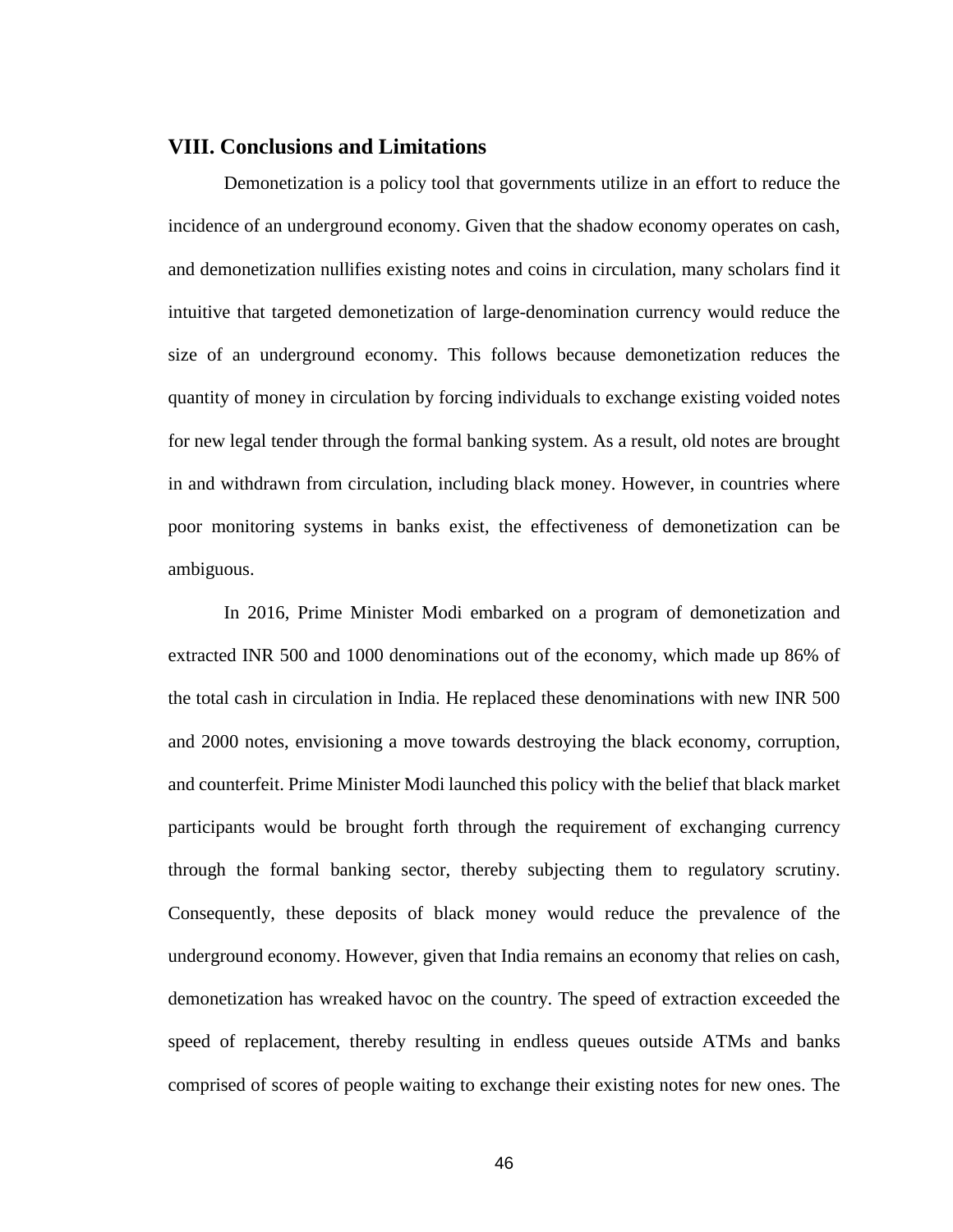effects of demonetization have brought the overall policy into question. With severe costs associated with demonetization, economists have hotly debated whether the means justify the ends, and more specifically, if the ends have even been met.

In this thesis, I looked at Prime Minister Modi's theory of demonetization and the effects on the shadow economy in India. Prime Minister Modi believed that by forcing individuals to exchange hoards of cash at banks and ATM machines, he could successfully document unreported money and retract black money from circulation. For this to be successful, however, a strong monitoring system in the formal banking sector should be in place, which should discourage cash hoarding and encourage income reporting. Prime Minister Modi has attempted to establish this in a country that is largely dependent on cash, and where scores of people continue to remain unbanked. As a result, demonetization has had dire consequences; the nullification of 86% of notes in circulation has impacted the economy negatively. Prime Minister Modi, however, justifies the negative economic effects with the expectation of a great reduction, and ultimate destruction, of the shadow economy, given that large-denomination notes are most frequently used in this economy. I tested this theory by first examining whether demonetization reduces black market activity for the case of the 2002 introduction of the Euro, and the consequent demonetization of local EU member currencies. By aggregating explanatory variables identified by Feige (1979), Schneider (2005), Tanzi (1983), Bordo and Choudhri (1982), Btejer (1978), and Frey and Weck-Hanneman (1984), I estimated a panel regression from 1998 to 2015 to explore the significance of adopting the Euro on the size of EU underground economies. My study finds no evidence that supports the view that demonetization reduces the size of the underground economy. I find that, on its own, joining the European Monetary Union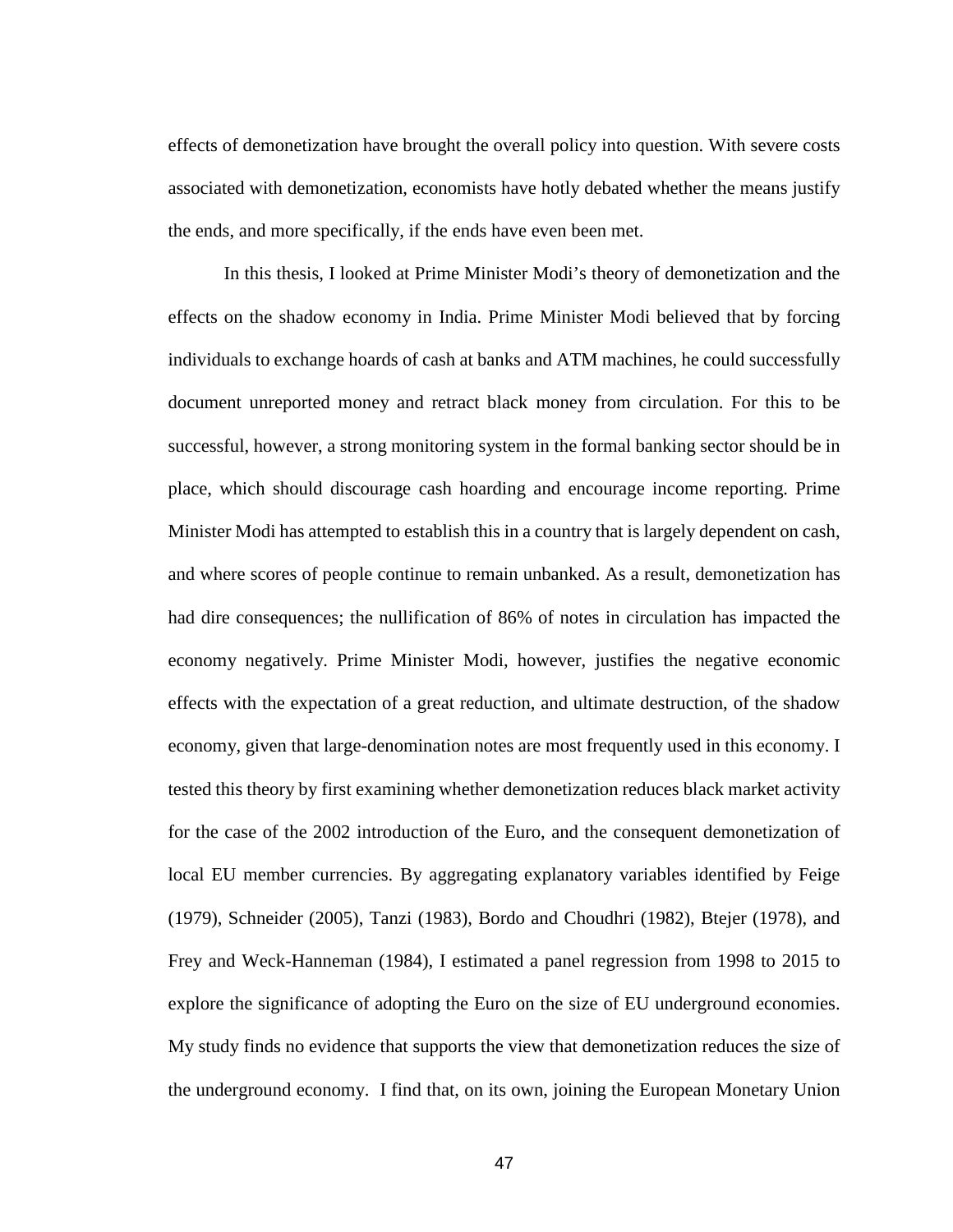increases the size of the underground economy. Having said this, the insignificance of this coefficient does not allow for a confirmation or denial of this claim. Furthermore, accounting for other explanatory variables, the effect of adopting the Euro could lead to a further increase in the size of the underground economy. This result contrasts the theory that demonetization results in a reduction in the size of the underground economy. Thus, in order to understand these results, albeit the insignificance, it is necessary to investigate other factors that affect cash demand, given that the underground economy hinges on cash in circulation. Examining exchange rate patterns could illuminate any incentive for currency substitution and an increase in cash in circulation.

To motivate this exploration, I examined the impact of demonetization on exchange rates to understand the potential for currency substitution in the shadow economy. Incentive for currency substitution could explain any lack of change, or an increase, in the size of the underground economy, given currency demonetization. I explored this in the second portion of my empirical analysis through a series of multivariate regressions that examine the impact of demonetization on the exchange rates for three different cases: Europe in 2002, Nigeria in 1984, and Myanmar in 1985. In the first two cases, my findings indicate a long-term appreciation of the exchange rate against the USD following the event of demonetization. These results are consistent with the notion that demonetization results in a contraction of the money supply and thus, results in an appreciation of the exchange rate. These results can be contextualized by the nature of these cases of demonetization. In the case of Euro introduction in 2002, however, a new currency was introduced, and existing local currencies were nullified. This may have left the money supply largely unaffected given the effective replacement of cash in circulation. In the case of the Naira,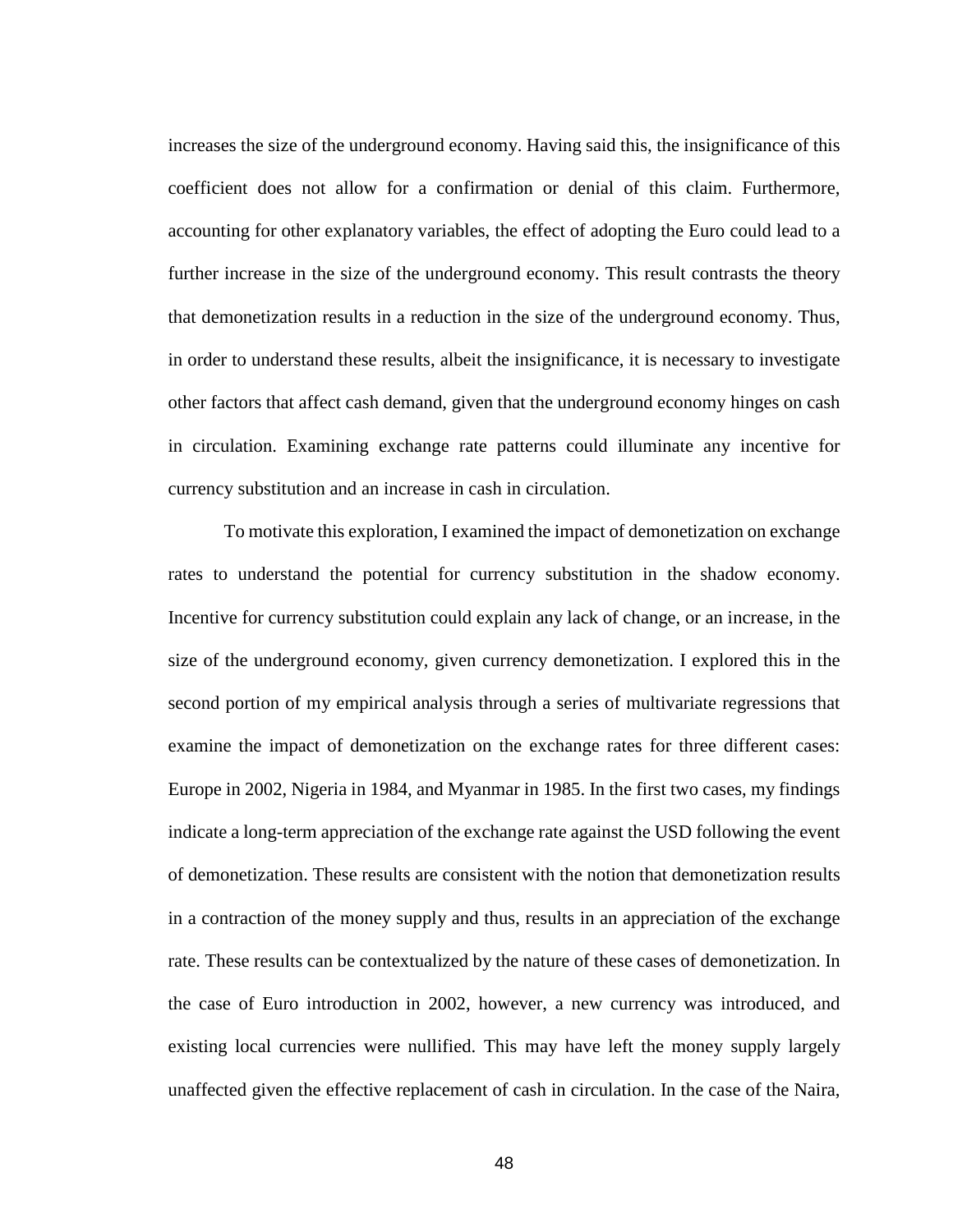Buhari's move to change the color of all notes in circulation was seen as an episode of demonetization. In effect, changing the color of all notes is simply a nullification of existing currency but an immediate replacement of all denominations in circulation, which could insignificantly impact the money supply. In the case of Myanmar, the long-term effect of demonetization resulted in a depreciation of the exchange rate. The long-term impact contrasts the traditional notion of the effect of demonetization, but the short-term impact is intuitive given the episode of demonetization destroyed 50 and 100-kyat denominations and reduced the effective money supply.

The results of this paper reveal that in past cases, demonetization has resulted in an increase in the size of an underground economy. The introduction of a new INR 2000 note can be likened to the introduction of the Euro as a new currency. Even though I was unable to establish a causal effect, the results of the panel regression indicate some correlation between the introduction of a new currency and the growth of underground economies. From examining the effect of demonetization on the exchange rate, we can infer that the resulting exchange rate appreciation revealed in the results can provide evidence of an unchanged money supply. If all else is held constant, this could allow for a continuation, and increase, in illegal activity. This case can be made in predicting the long-term impact of demonetization in India, which adds to the skepticism that economists have of the effectiveness of demonetization. Thus, I conclude that Prime Minister Modi's theory of demonetization lacks substance, and there is a case that can be made for an incentive to substitute foreign currency for local currency and dodge regulatory scrutiny during demonetization.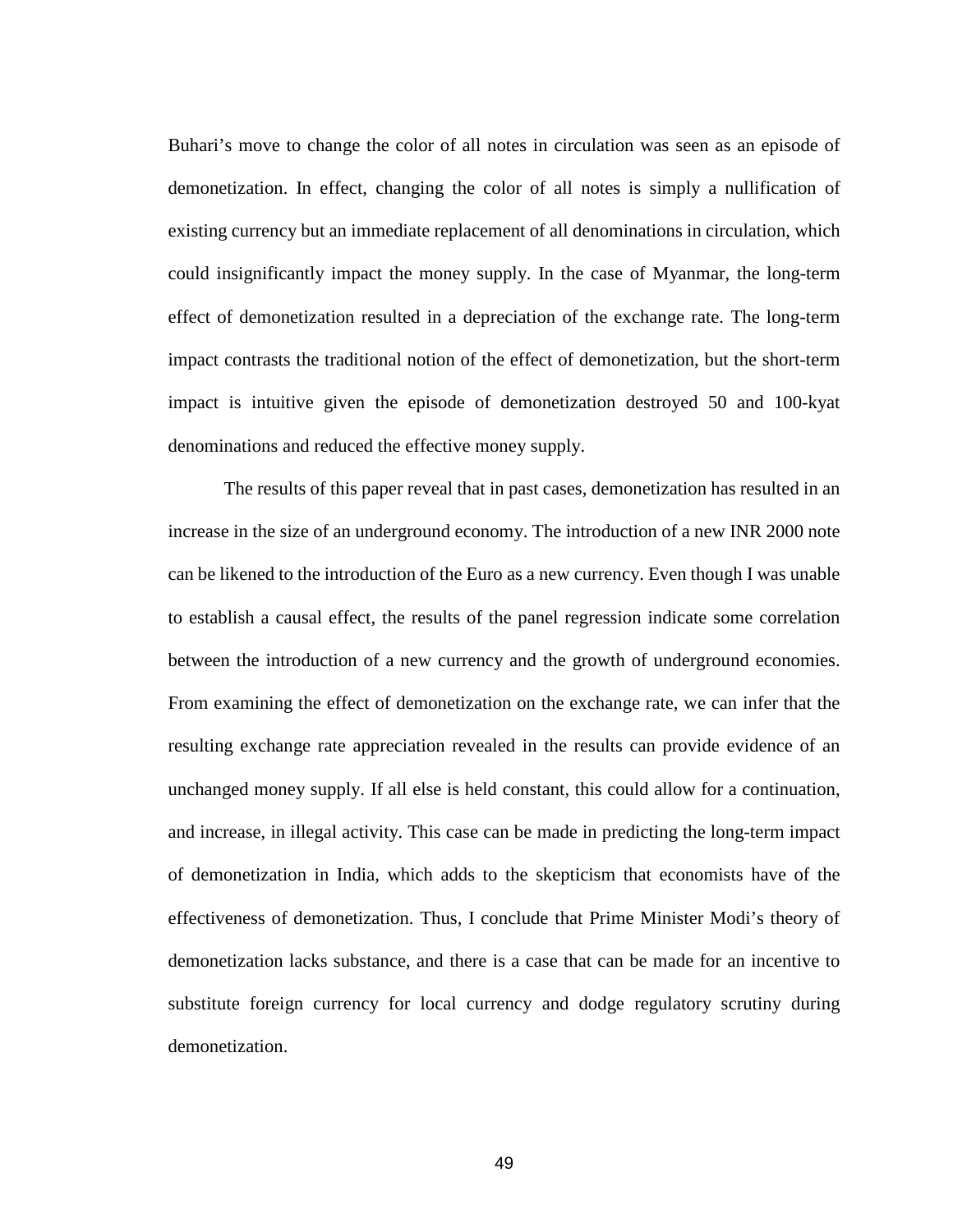There are limitations to my empirical analysis that explain the statistical insignificance of some of my regression results. With respect to my panel regression, I included a few of many explanatory and control variables that explain the incidence of an underground economy. For the purpose of this thesis, however, I limited the regression to include 7 explanatory variables. However, as a result, this leaves room for omitted variable bias, and thus, the model could be over-estimating or under-estimating the effect of one of the included variables on the dependent variable, the size of the underground economy. For example, there could exist a relationship between higher social security contributions and incentive for starting a business in the underground economy to reduce the cost of production. Secondly, in the multivariate exchange rate regressions that I conducted, I limited the independent variables to be a few lags of the dependent variable, a time trend variable, and a dummy variable to represent the event of demonetization and the time thereafter. This also leaves room for omitted variable bias, given that there could be a plethora of other factors that could influence exchange rate patterns. For example, inflation rates, interest rates, and current account deficits are a few variables that could have been included in the model, as they directly affect exchange rates. I chose to exclude these variables given that the focus of my analysis was on the specific effect of demonetization on exchange rates.

Future studies could look to include additional variables in each of these empirical methods in order to establish higher causal relationships. There are many opportunities to further analyze the long-term impact of demonetization on the Indian economy. For example, one could explore other explanatory variables that simultaneously affect exchange rates and the size of the underground economy to identify a strong link between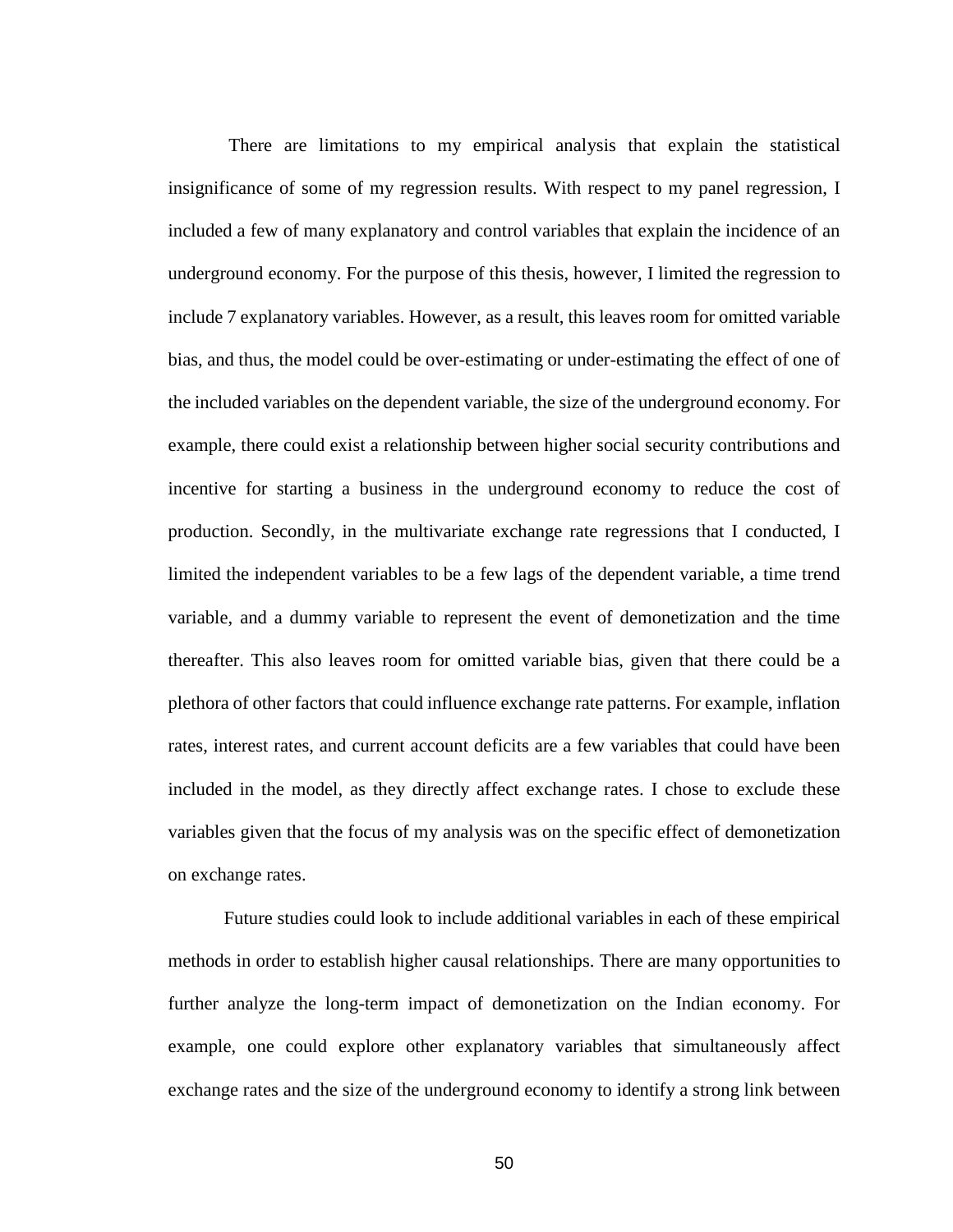these entities. Alternatively, an exploration of cases of de facto currency substitution in the underground economy following episodes of demonetization can shed light on the future of the Indian shadow economy. These studies would be value-adding in understanding the real outcome of the demonetization and the "Modi effect".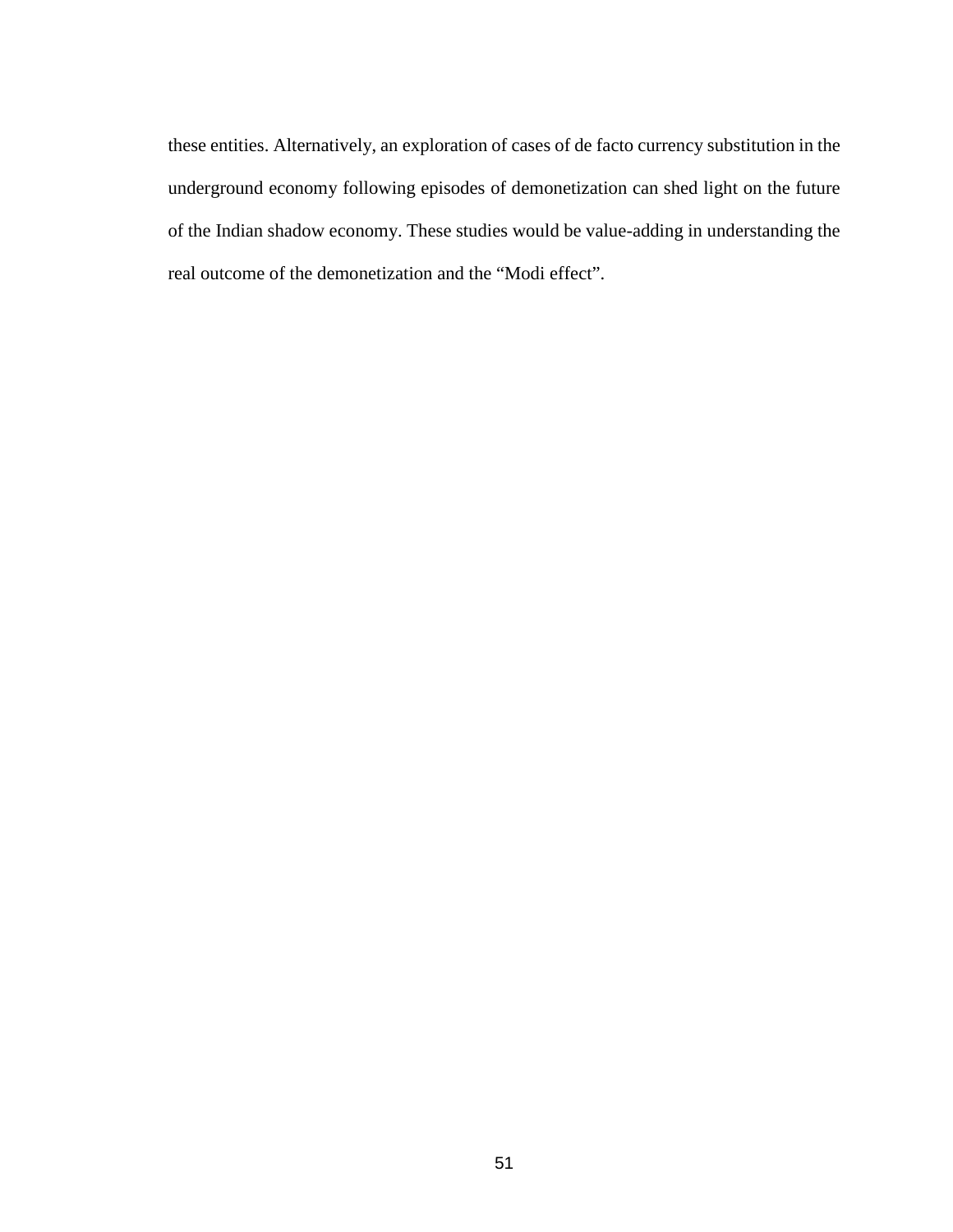# <span id="page-53-0"></span>**Tables**

|       |   | <b>Case Tests Time Window</b> | <b>Key Dates</b> |
|-------|---|-------------------------------|------------------|
|       |   |                               | 1 January 2002,  |
|       |   |                               | 28 February      |
| Euro  | 6 | 1999-2005                     | 2002             |
| Naira |   | 1981-1987                     | Apr-84           |
| Kyat  |   | 1982-1988                     | $3-Nov-85$       |

# **Table 1: Key Dates, Tests and Time Window for Euro, Naira, and Kyat Demonetization**

# **Table 2: Multivariate Exchange Rate Regression Dummy Variable Specifications**

| Case  | <b>Test Number</b> | Specification                   |
|-------|--------------------|---------------------------------|
| Euro  | 1                  | event1=1 for 1 Jan 2002         |
|       | 2                  | event2=1 for 28 Feb 2002        |
|       |                    | event $1=1$ for 1 Jan 2002      |
|       |                    | and observations                |
|       | 3                  | thereafter                      |
|       |                    | event2=2 for 28 Feb 2002        |
|       |                    | and observations                |
|       | 4                  | thereafter                      |
|       |                    | event1=1 for 1 Jan $2002 \pm 3$ |
|       | 5                  | observation dates               |
|       |                    | event1=1 for 28 Feb 2002 $\pm$  |
|       | 6                  | 3 observation dates             |
| Naira | 1                  | event1=1 for April 1984         |
|       |                    | event1=1 for April 1984         |
|       |                    | and observations                |
|       | 2                  | thereafter                      |
|       |                    | event1=1 for April 1984 $\pm$   |
|       | 3                  | 3 observation dates             |
| Kyat  | 1                  | $event1 = 1$ for $3$ Nov $1985$ |
|       |                    | event $1=1$ for $3$ Nov $1985$  |
|       |                    | and observations                |
|       | 2                  | thereafter                      |
|       |                    | event1=1 for 3 Nov 1985 $\pm$   |
|       | 3                  | 3 observation dates             |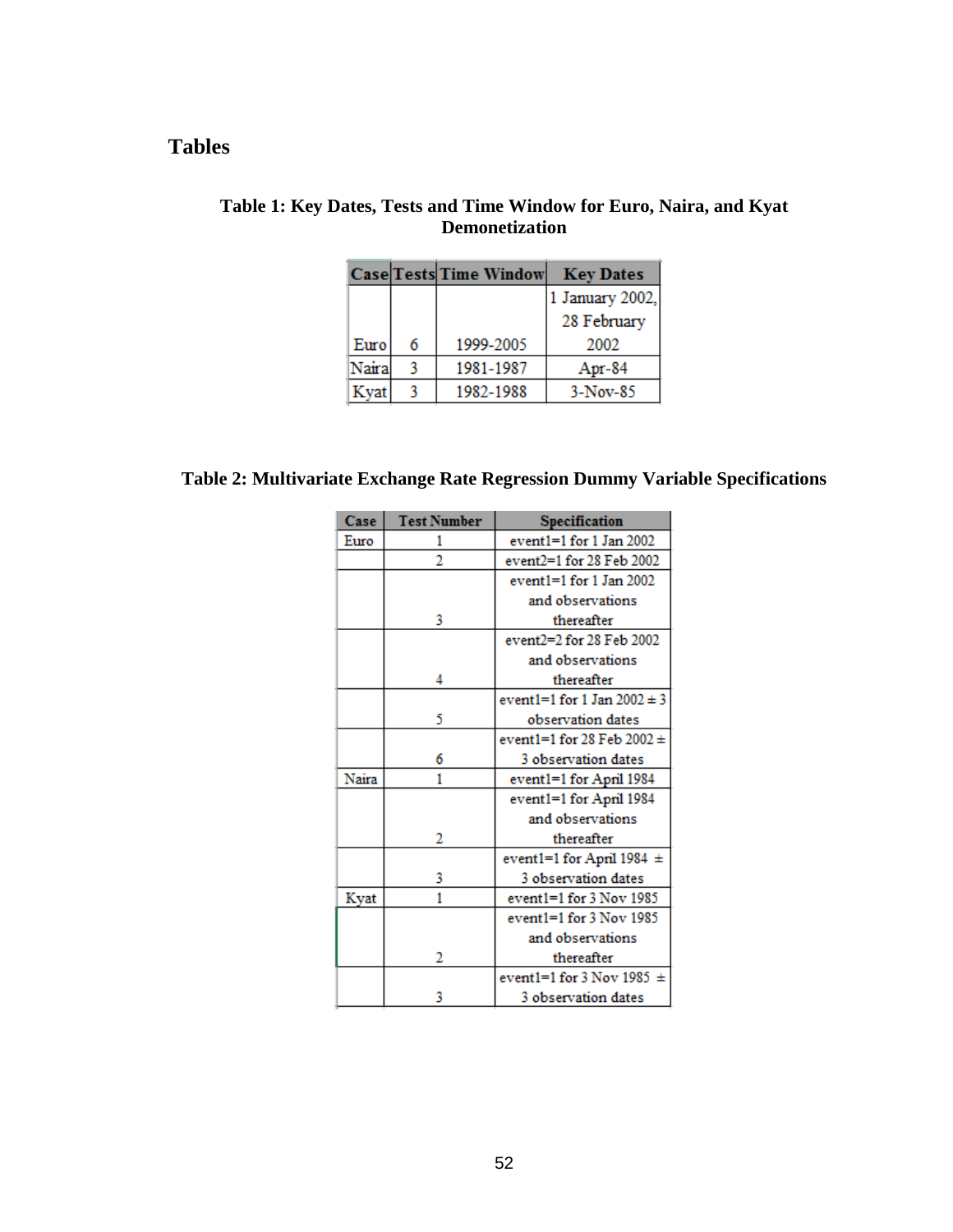| Case  | <b>Variable</b>   | <b>Description</b>       |
|-------|-------------------|--------------------------|
|       |                   | Forward rate – spot rate |
| Euro  | discount exch     | spot rate                |
|       |                   | First lag of variable    |
|       | lag l             | discount exch            |
|       | event1            | 1/1/2002                 |
|       | event2            | 2/28/2002                |
|       | <b>time</b>       | Time trend variable      |
|       |                   | Monthly black market     |
|       |                   | Naira-USD exchange       |
| Naira | exchrate          | rate                     |
|       |                   | First, second, third,    |
|       |                   | fourth lag of variable   |
|       | L1/2/3/4.exchrate | exchrate.                |
|       | event1            | 4/1/1984                 |
|       | <i>time</i>       | Time trend variable      |
|       |                   | Monthly black market     |
|       |                   | Kyat-USD exchange        |
| Kyat  | exchrate          | rate                     |
|       |                   | First, second, third,    |
|       |                   | fourth lag of variable   |
|       | L1/2/3/4.exchrate | exchrate                 |
|       | event l           | 11/3/1985                |
|       | time              | Time trend variable      |

# **Table 3: Variable Descriptions for Exchange Rate Multivariate Regressions**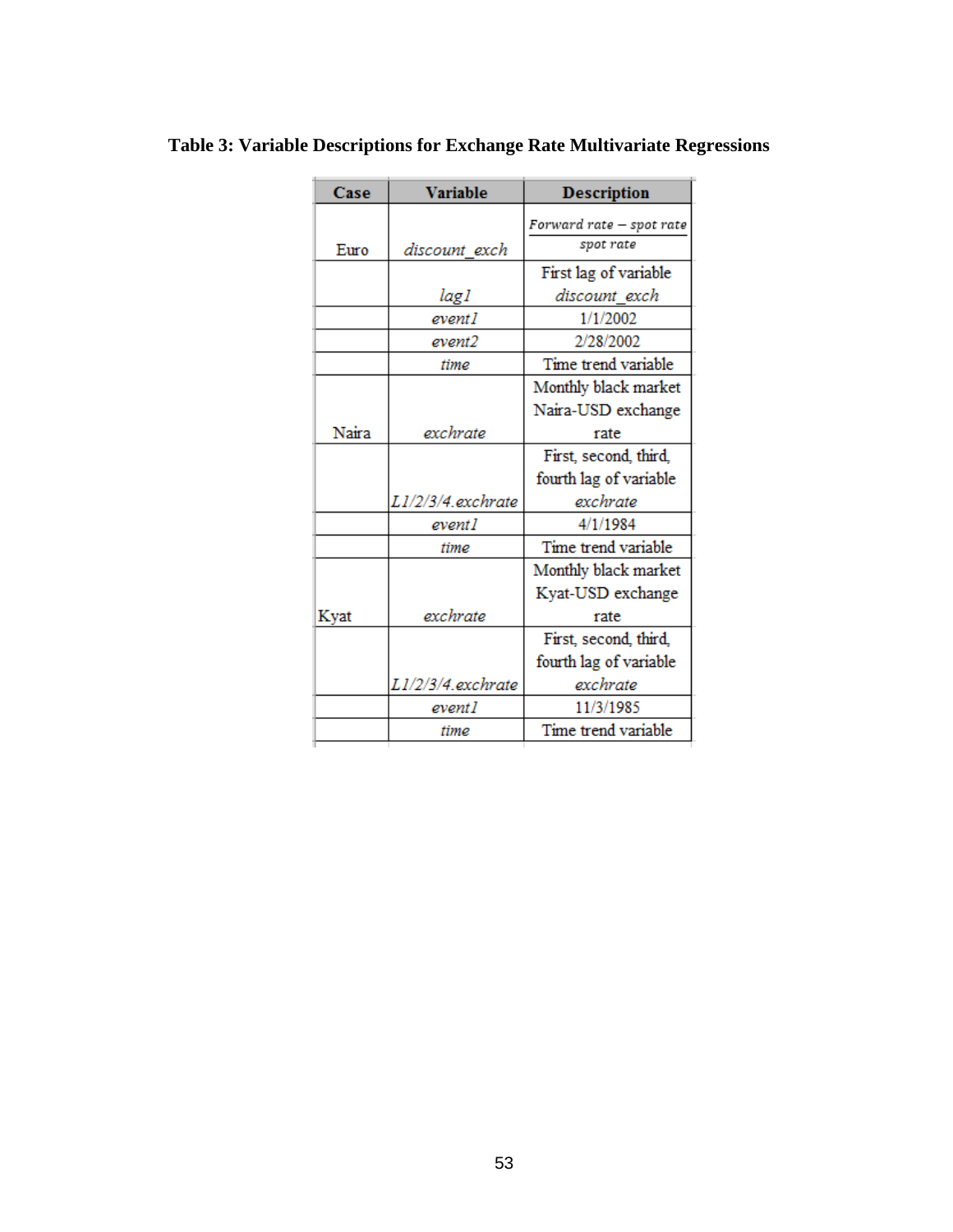| <b>Variable</b>             | <b>Description</b>                                            | <b>Source</b> | <b>Reason for Inclusion</b>   | <b>Expected Sign</b> |
|-----------------------------|---------------------------------------------------------------|---------------|-------------------------------|----------------------|
| <b>Dependent Variable</b>   |                                                               |               |                               |                      |
|                             |                                                               |               |                               |                      |
|                             |                                                               |               |                               |                      |
|                             |                                                               |               | The best available measure    |                      |
|                             |                                                               |               | for currency demand in the    | Dependent            |
| under_econ                  | Size of the underground economy (% of GDP)                    | EC            | underground economy           | Variable             |
| <b>Independent Variable</b> |                                                               |               |                               |                      |
|                             |                                                               |               | Expected to capture impact    |                      |
|                             |                                                               |               | of inflation on currency      |                      |
|                             |                                                               |               | demand in the underground     |                      |
| inflation                   | Annual inflation rate (% GDP deflator)                        | WB            | economy                       | Negative sign        |
|                             |                                                               |               | Expected to capture the       |                      |
|                             |                                                               |               | impact of income tax rates    |                      |
|                             |                                                               |               | on currency demand in the     |                      |
| tax                         | Annual Income tax on capital gains and profits (% of GDP)     | WB            | underground economy           | Positive sign        |
|                             |                                                               |               | Expected to capture the       |                      |
|                             |                                                               |               |                               |                      |
|                             |                                                               |               | impact of interest rate on    |                      |
|                             |                                                               |               | currency demand in the        |                      |
| intrate                     | Annual Long-term interest rates (%)                           | OECD.Stat     | underground economy           | Negative sign        |
|                             |                                                               |               | Expected to capture the       |                      |
|                             |                                                               |               | impact of unemployment        |                      |
|                             |                                                               |               | rates on currency demand in   |                      |
| unemp                       | Annual unemployment rate (% of total labor force)             | <b>WB</b>     | the underground economy       | Positive sign        |
|                             |                                                               |               | Expected to capture the       |                      |
|                             |                                                               |               | impact of electric power      |                      |
|                             |                                                               |               | consumption on currency       |                      |
|                             |                                                               |               | demand in the underground     |                      |
| eleccons                    | Electric power consumption (kWh)                              | <b>WB</b>     | economy                       | Negative sign        |
|                             |                                                               |               | Expected to capture the       |                      |
|                             |                                                               |               | impact of corruption on       |                      |
|                             |                                                               |               | currency demand in the        |                      |
| corrupt                     | Corruption Perceptions Index Ranking (0-10)                   | Trans         | underground economy           | Positive sign        |
|                             |                                                               |               | Expected to capture the       |                      |
|                             |                                                               |               | impact of GDP figures on      |                      |
|                             |                                                               |               | currency demand in the        |                      |
| gdppc                       | GDP per capita (US\$)                                         | <b>WB</b>     | underground economy           | Negative sign        |
|                             |                                                               |               | Expected to capture the       |                      |
|                             |                                                               |               |                               |                      |
|                             |                                                               |               | impact of GDP growth rate     |                      |
|                             |                                                               |               | on currency demand in the     |                      |
| gdpgrowth                   | GDP per capita (US\$) growth                                  | WB            | underground economy           | Negative sign        |
|                             |                                                               |               | Interaction for dummy         |                      |
|                             |                                                               |               | variable to indicate the year |                      |
|                             |                                                               |               | that each country adopted     |                      |
| joined                      | Year that specific country joined the European Monetary Union | EC            | the Euro                      |                      |

# **Table 4: 2002 Introduction of the Euro Panel Regression Variable Descriptions**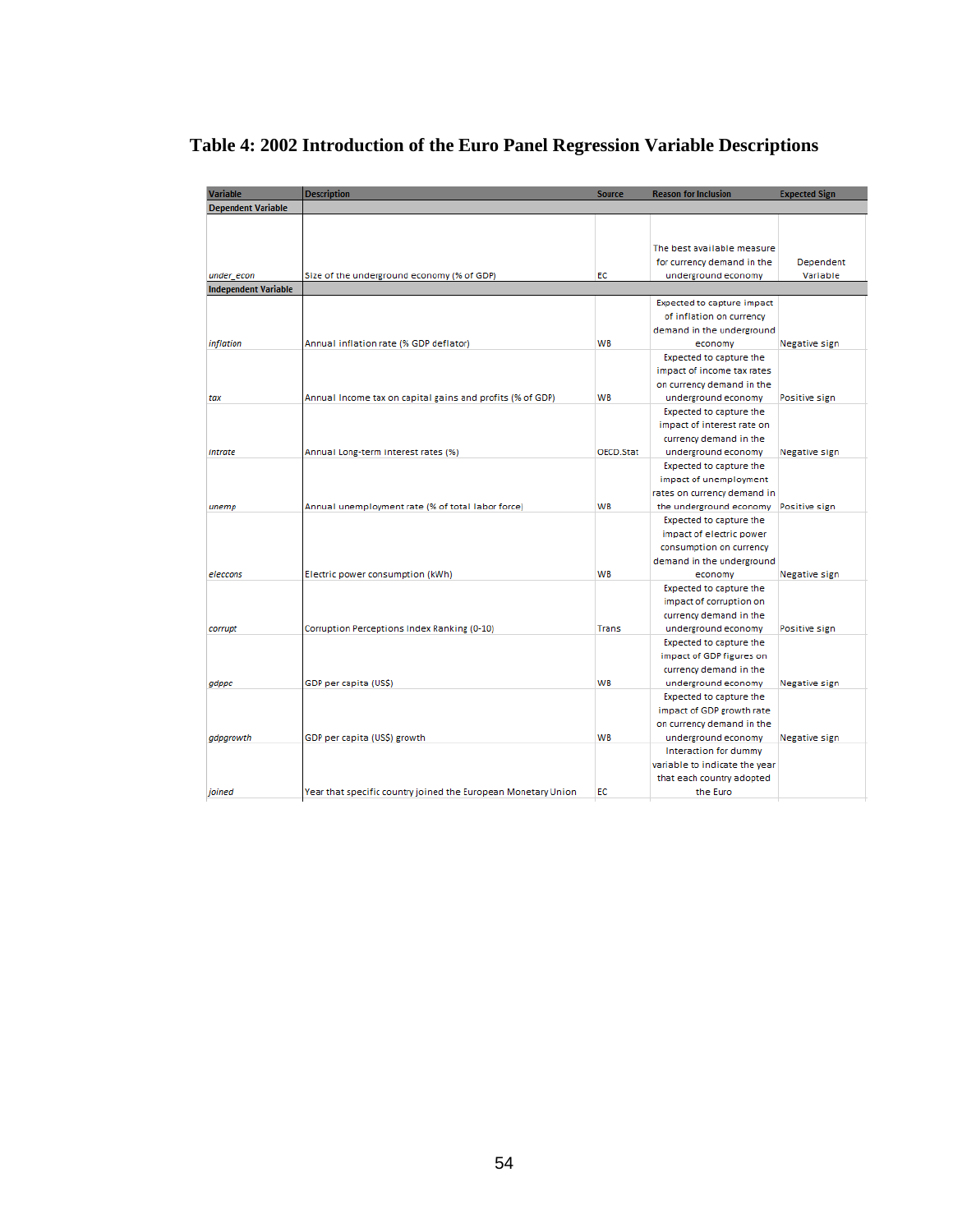## **Table 5: 2002 Introduction of the Euro Panel Regression of Euro-19 Countries (1998-2015)**

|                                                                                                              | $-1$       | $-2$       | $-3$       | $-4$       | $-5$       | $-6$        | $-7$        | $-8$         | $-9$         |
|--------------------------------------------------------------------------------------------------------------|------------|------------|------------|------------|------------|-------------|-------------|--------------|--------------|
| VARIABLES under econ under econ under econ under econ under econ under econ under econ under econ under econ |            |            |            |            |            |             |             |              |              |
|                                                                                                              |            |            |            |            |            |             |             |              |              |
| eurojoin                                                                                                     | 17.52      | 16.74      | 17.78      | 17.49      | 18.52      | 19.1        | 28.62       | 28.54        | 30.44        |
|                                                                                                              | $(-38.02)$ | $(-38.14)$ | $(-39.94)$ | $(-40.67)$ | $(-41.06)$ | $(-42.35)$  | $(-44.28)$  | $(-44.38)$   | $(-44.51)$   |
| inflation                                                                                                    |            | $-0.984$   | $-1.43$    | 0.656      | 0.754      | 0.529       | $-1.258$    | $-1.301$     | $-1.026$     |
|                                                                                                              |            | $(-2.763)$ | $(-3.028)$ | $(-3.697)$ | $(-3.738)$ | $(-3.884)$  | $(-3.983)$  | $(-4.009)$   | $(-4.033)$   |
| tax                                                                                                          |            |            | 0.219      | 0.158      | 0.22       | 0.154       | 0.438       | 0.436        | 0.254        |
|                                                                                                              |            |            | $(-1.227)$ | $(-1.269)$ | $(-1.305)$ | $(-1.403)$  | $(-1.424)$  | $(-1.427)$   | $(-1.453)$   |
| intrate                                                                                                      |            |            |            | 3.356      | 3.051      | 3.058       | 1.64        | 1.593        | 3.213        |
|                                                                                                              |            |            |            | $(-3.124)$ | $(-3.427)$ | $(-3.602)$  | $(-3.69)$   | $(-3.721)$   | $(-4.407)$   |
| unemp                                                                                                        |            |            |            |            | 0.667      | 0.471       | $-1.017$    | $-1.049$     | $-1.111$     |
|                                                                                                              |            |            |            |            | $(-2.876)$ | $(-3.258)$  | $(-3.333)$  | $(-3.352)$   | $(-3.357)$   |
| eleccons                                                                                                     |            |            |            |            |            | 0.00401     | 0.0123      | 0.0122       | 0.0122       |
|                                                                                                              |            |            |            |            |            | $(-0.0259)$ | $(-0.0264)$ | $(-0.0264)$  | $(-0.0265)$  |
| corrupt                                                                                                      |            |            |            |            |            |             | $-52.28***$ | $-52.01***$  | $-51.44***$  |
|                                                                                                              |            |            |            |            |            |             | $(-17.71)$  | $(-17.89)$   | $(-17.93)$   |
| gdppc                                                                                                        |            |            |            |            |            |             |             | 0.000221     | 0.000267     |
|                                                                                                              |            |            |            |            |            |             |             | $(-0.00195)$ | $(-0.00195)$ |
| gdpgrowth                                                                                                    |            |            |            |            |            |             |             |              | 2.514        |
|                                                                                                              |            |            |            |            |            |             |             |              | $(-3.654)$   |
| Constant                                                                                                     | 125.2***   | 128.3***   | 123.7***   | $97.64*$   | 91.34      | 71.96       | 381.4*      | $377.2*$     | $356.6*$     |
|                                                                                                              | $-24.45$   | $-26.04$   | $-41.87$   | $-50.54$   | $-57.57$   | $-173.7$    | $-202.8$    | $-206.5$     | $-208.9$     |
|                                                                                                              |            |            |            |            |            |             |             |              |              |
| <b>Observations</b>                                                                                          | 342        | 342        | 319        | 310        | 308        | 293         | 282         | 282          | 282          |
| R-squared                                                                                                    | 0.055      | 0.056      | 0.056      | 0.06       | 0.06       | 0.06        | 0.099       | 0.099        | 0.101        |
| Number of<br>countries                                                                                       | 19         | 19         | 19         | 19         | 19         | 19          | 19          | 19           | 19           |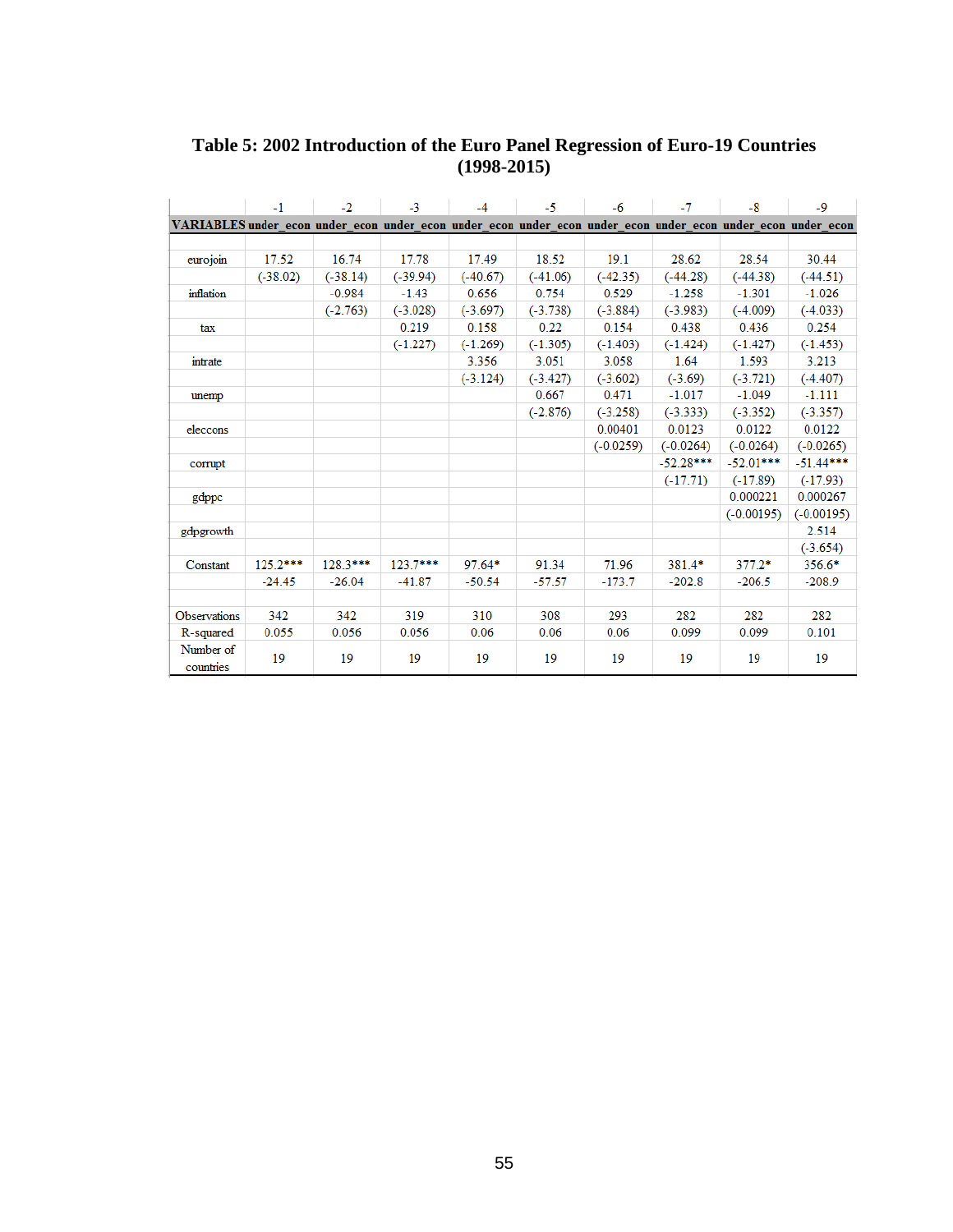# **Table 6: EUR/USD Multivariate Regression Results for Weekly/Monthly/Daily Data (1998-2015)**

|                  |                                           |                             | Event1                                          |                                  |                                           | Event <sub>2</sub>             |                                    |                                        |                                     |                                    |                                           |                                |
|------------------|-------------------------------------------|-----------------------------|-------------------------------------------------|----------------------------------|-------------------------------------------|--------------------------------|------------------------------------|----------------------------------------|-------------------------------------|------------------------------------|-------------------------------------------|--------------------------------|
|                  | <b>EURO WEEKLY</b><br><b>WITHOUT TIME</b> | <b>WITH TIME</b>            | <b>EURO WEEKLY EURO MONTHLY</b><br>WITHOUT TIME | <b>EURO MONTHLY</b><br>WITH TIME | <b>EURO DAILY</b><br><b>WITHOUT TIME</b>  | <b>EURO DAILY</b><br>WITH TIME | <b>EURO WEEKLY</b><br>WITHOUT TIME | <b>EURO WEEKLY</b><br><b>WITH TIME</b> | <b>EURO MONTHLY</b><br>WITHOUT TIME | <b>MONTHLY</b><br><b>WITH TIME</b> | <b>EURO DAILY</b><br>WITHOUT TIME         | <b>EURO DAILY</b><br>WITH TIME |
| <b>Variables</b> |                                           | discount exch discount exch | discount exch                                   |                                  | discount exch discount exch discount exch |                                | discount exch                      | discount exch                          | discount exch                       |                                    | discount exch discount exch discount exch |                                |
|                  |                                           |                             |                                                 |                                  |                                           |                                |                                    |                                        |                                     |                                    |                                           |                                |
| eventl           | 0.10728                                   | 0.003927                    | 0.008029                                        | $-0.016871$                      | $-0.002067$                               | 0.005899                       | $-0.001282$                        | 0.004505                               | 0.008286                            | $-0.014981$                        | $-0.00198$                                | 0.006405                       |
|                  |                                           |                             |                                                 |                                  |                                           |                                |                                    |                                        |                                     |                                    |                                           |                                |
|                  |                                           |                             |                                                 |                                  |                                           |                                |                                    |                                        |                                     |                                    |                                           |                                |
| lagl             | $-0.001423$                               | 0.089527                    | $-0.12542$                                      | $-0.29149$                       | $-0.004865$                               | $-0.00794$                     | 0.108301                           | 0.086066                               | $-0.1358$                           | $-0.26562$                         | $-0.00479$                                | $-0.008254$                    |
|                  |                                           |                             |                                                 |                                  |                                           |                                |                                    |                                        |                                     |                                    |                                           |                                |
| time             | ٠                                         | $-0.000034$                 |                                                 | 0.000719                         | $\sim$                                    | $-0.000009$                    |                                    | $-0.000037$                            | $\overline{\phantom{a}}$            | 0.000672                           |                                           | $-0.0000095$                   |
|                  |                                           |                             |                                                 |                                  |                                           |                                |                                    |                                        |                                     |                                    |                                           |                                |
| constant         | 0.001326                                  | 0.004071                    | $-0.002973$                                     | $-0.01703$                       | 0.001185                                  | 0.004608                       | 0.001226                           | 0.004324                               | $-0.002984$                         | $-0.016481$                        | 0.001094                                  | 0.004884                       |

# **Table 7: NGN/USD (1982-1987) and MMK/USD (1983-1989) Multivariate Regression Monthly Rate Results**

|                  | <b>NAIRA</b><br><b>MONTHLY</b><br><b>WITHOUT</b><br><b>TIME</b> | <b>NAIRA</b><br><b>MONTHLY</b><br><b>WITH TIME</b> | <b>KYAT</b><br><b>MONTHLY</b><br><b>WITHOUT</b><br><b>TIME</b> | <b>KYAT</b><br><b>MONTHLY</b><br><b>WITH TIME</b> |
|------------------|-----------------------------------------------------------------|----------------------------------------------------|----------------------------------------------------------------|---------------------------------------------------|
| <b>Variables</b> | discount exch discount exch                                     |                                                    | discount exch                                                  | discount exch                                     |
|                  |                                                                 |                                                    |                                                                |                                                   |
| eventl           | 3.81823                                                         | 0.615335                                           | 5.92709                                                        | $-14.8073$                                        |
|                  |                                                                 |                                                    |                                                                |                                                   |
| Ll               | 0.008461                                                        | 0.01092                                            | 0.01879                                                        | 0.178127                                          |
|                  |                                                                 |                                                    |                                                                |                                                   |
| L2               | $-0.011388$                                                     | 0.004819                                           | $-0.001559$                                                    | 0.095583                                          |
|                  |                                                                 |                                                    |                                                                |                                                   |
| L3               | 0.38126                                                         | 0.05633                                            | $-0.147597$                                                    | $-0.180529$                                       |
|                  |                                                                 |                                                    |                                                                |                                                   |
| L <sub>4</sub>   | $-0.058233$                                                     | 0.034356                                           | $-0.33137$                                                     | $-0.018012$                                       |
|                  |                                                                 |                                                    |                                                                |                                                   |
| time             |                                                                 | 0.060103                                           |                                                                | 0.501646                                          |
|                  |                                                                 |                                                    |                                                                |                                                   |
| constant         | 0.001226                                                        | $-0.160849$                                        | 57.6537                                                        | 26.1038                                           |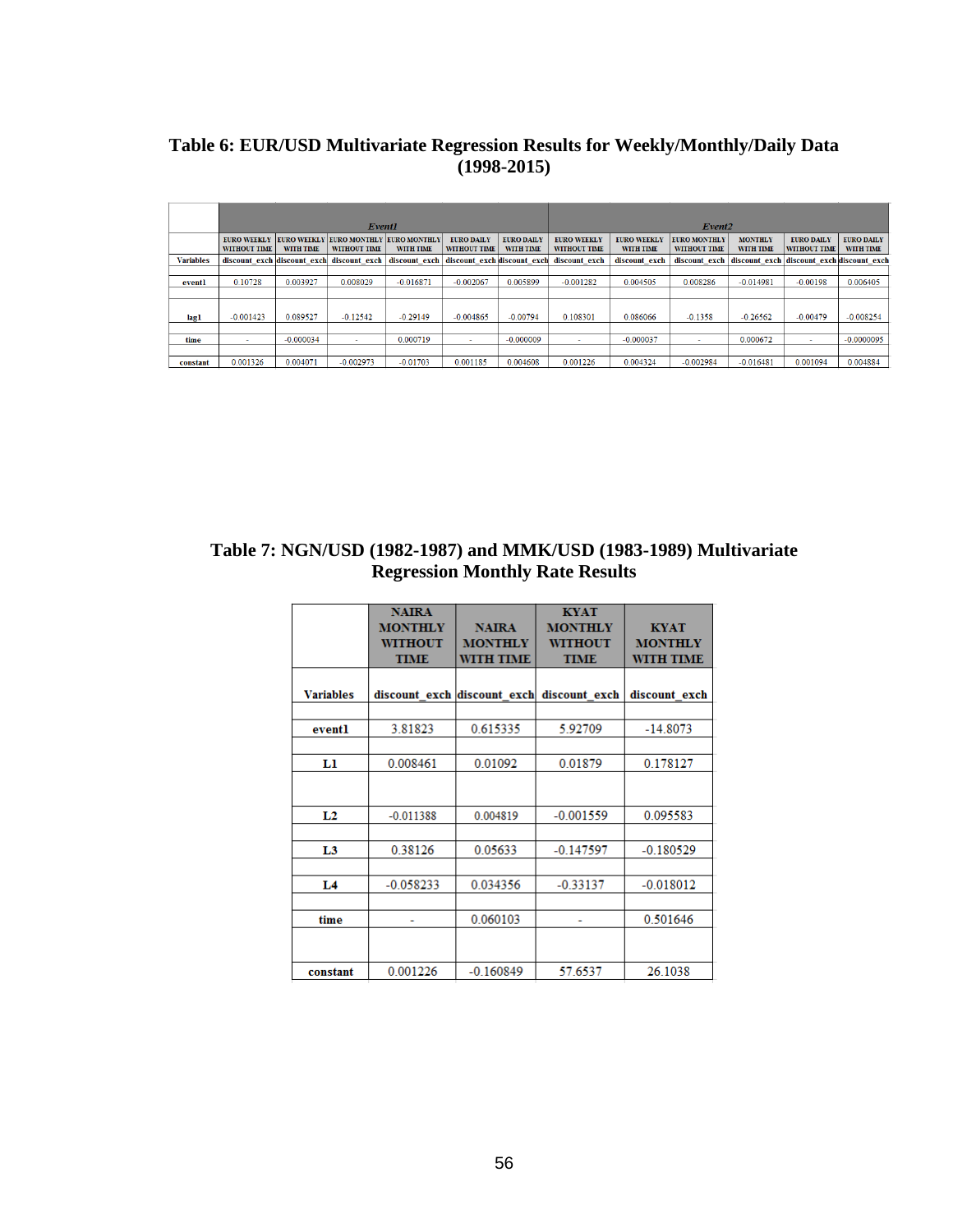# <span id="page-58-0"></span>**Appendix**



**Figure 1: Shadow Economy and Growth Rate of Cash Usage** 

*Source*: Takala, Kari and Viren, Matti. "Is Cash Used in the Shadow Economy?", *International Economic Journal Vol. 24 (December 13, 2010)*: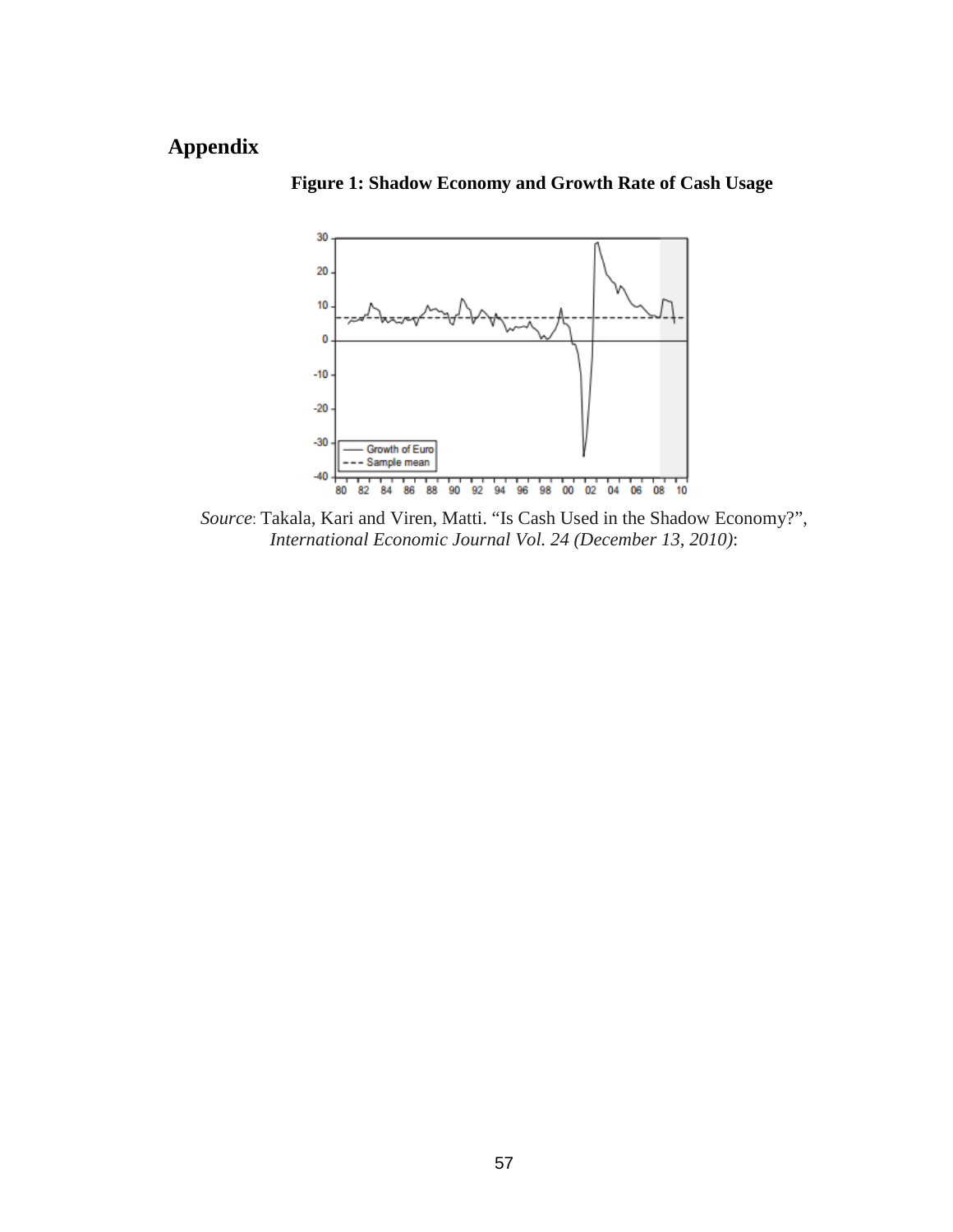

**Figure 2: Scatter Plots of Size of the Underground Economy for Euro-19 Countries (1998-2015)**

*Source*: Generated on STATA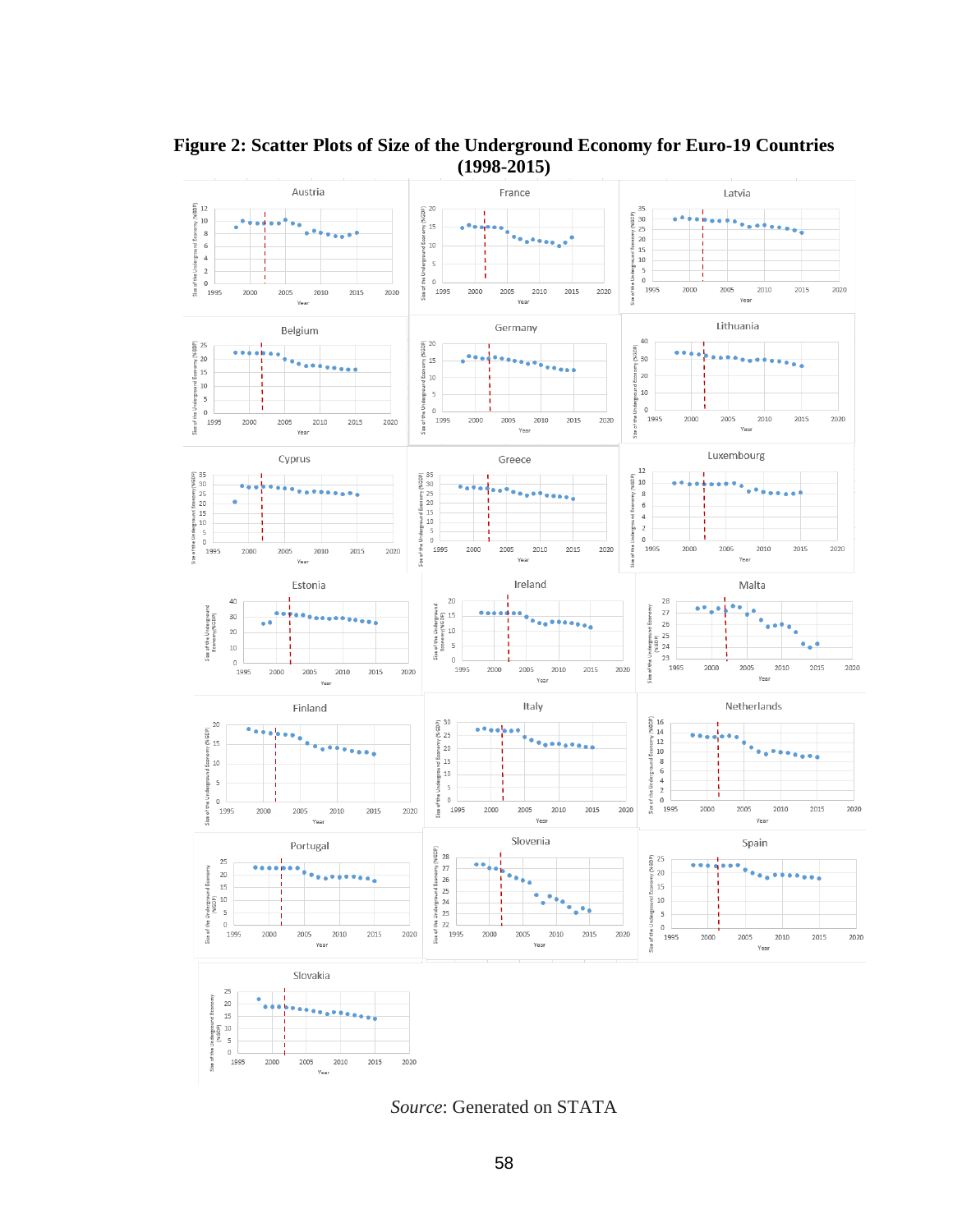# **Figure 3: Year against Average Underground Economy Size for Euro-19 Countries (1998-2015)**



*Source*: Data extracted from Schneider, Friedrich. "Shadow Economies and Corruption All Over The World: What Do We Really Know?", *IZA Discussion Paper Series No. 2315 (2006),* generated on Excel

| <b>Figure 4: Summary Statistics for Main Panel Regression of Euro-19</b> |
|--------------------------------------------------------------------------|
| <b>Countries (1998-2015)</b>                                             |

|                       |          | <b>Euro-19 Countries</b> |         |          | 2002 Joiners |          |         |         | Post-2002 Joiners |          |         |          |
|-----------------------|----------|--------------------------|---------|----------|--------------|----------|---------|---------|-------------------|----------|---------|----------|
|                       | Mean     | S.D.                     | Min     | Max      | Mean         | S.D.     | Min     | Max     | Mean              | S.D.     | Min     | Max      |
| Size of the           |          |                          |         |          |              |          |         |         |                   |          |         |          |
| Underground           |          |                          |         |          |              |          |         |         |                   |          |         |          |
| Economy               | 25.76    | 107.19                   | 7.5     | 1998     | 18.36        | 6.64     | 7.5     | 33.9    | 38.43             | 176.11   | 8       | 1998     |
| <b>Inflation Rate</b> | 2.42     | 2.61                     | $-9.8$  | 20.1     | 1.94         | 1.85     | $-5.3$  | 9.7     | 3.26              | 3.41     | $-9.8$  | 20.1     |
| Income Tax            |          |                          |         |          |              |          |         |         |                   |          |         |          |
| Rate                  | 31.77    | 12.42                    | 5.7     | 59.8     | 34.88        | 11.49    | 5.7     | 59.8    | 26.12             | 12.09    | 10.6    | 57.4     |
|                       |          |                          |         |          |              |          |         |         |                   |          |         |          |
| <b>Interest Rate</b>  | 4.15     | 3.13                     | $-7.7$  | 22.5     | 4.24         | 3.08     | $-1.7$  | 22.5    | 4.01              | 3.23     | $-7.7$  | 15.4     |
| Unemployment          |          |                          |         |          |              |          |         |         |                   |          |         |          |
| Rate                  | 8.94     | 4.53                     | 1.8     | 27.3     | 8.81         | 4.62     | 2.1     | 27.3    | 9.16              | 4.40     | 1.8     | 19.5     |
| <b>Electric Power</b> |          |                          |         |          |              |          |         |         |                   |          |         |          |
| Consumption           | 6704.73  | 3472.25                  | 2072.8  | 17212.9  | 6860.30      | 3140.26  | 2516.9  | 17212.9 | 6438.04           | 3978.57  | 2072.8  | 16830    |
| CPI                   | 6.50     | 1.61                     | 2.7     | 10       | 6.95         | 1.50     | 3.4     | 10      | 5.71              | 1.49     | 2.7     | 9        |
| GDP per capita        | 25092.08 | 15855.26                 | 2977.1  | 104841.4 | 25899.03     | 11102.94 | 3113.5  | 61388.2 | 23708.75          | 21695.68 | 2977.1  | 104841.4 |
| GDP per capita        |          |                          |         |          |              |          |         |         |                   |          |         |          |
| growth                | 1.98     | 3.82                     | $-14.6$ | 12.9     | 1.63         | 3.27     | $-13.9$ | 12.4    | 2.59              | 4.56     | $-14.6$ | 12.9     |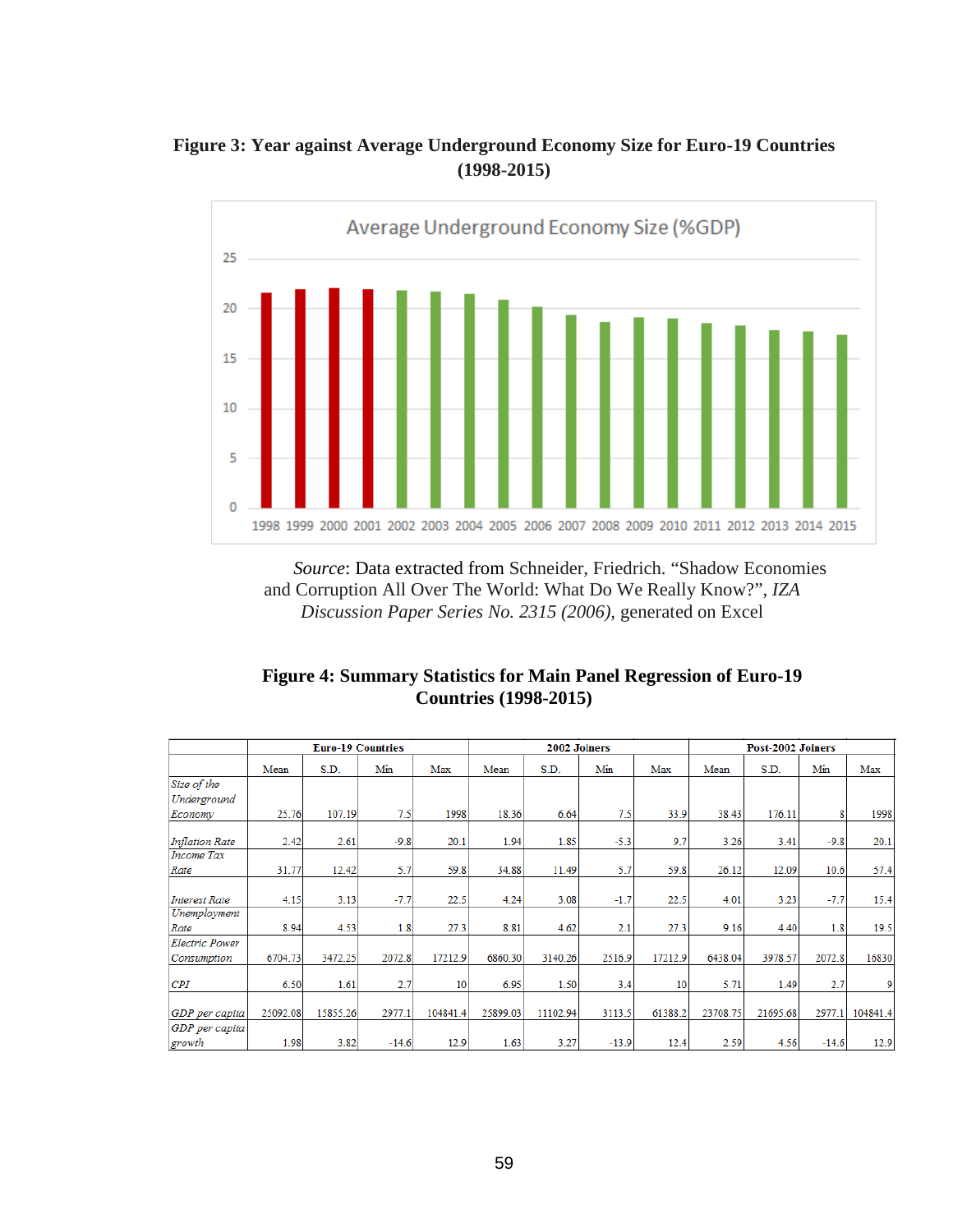

**Figure 5: Euro-USD Exchange Rate (1999-2003)**

[Generated on Excel]

**Figure 6: Naira-USD Black Market Exchange Rate (1981-1987)**



[Generated on Excel]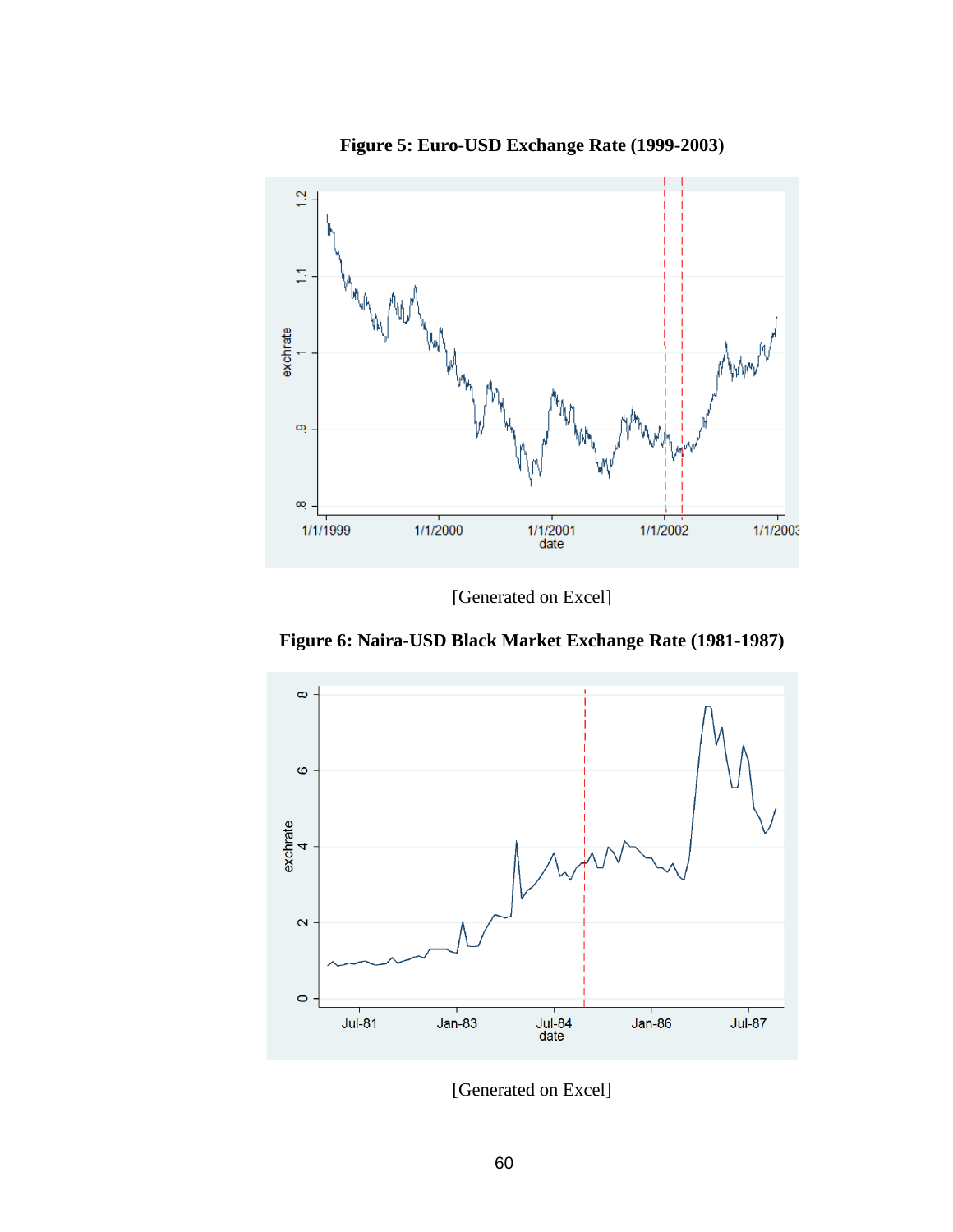

**Figure 7: Kyat-USD Black Market Exchange Rate (1983-1989)**

[Generated on Excel]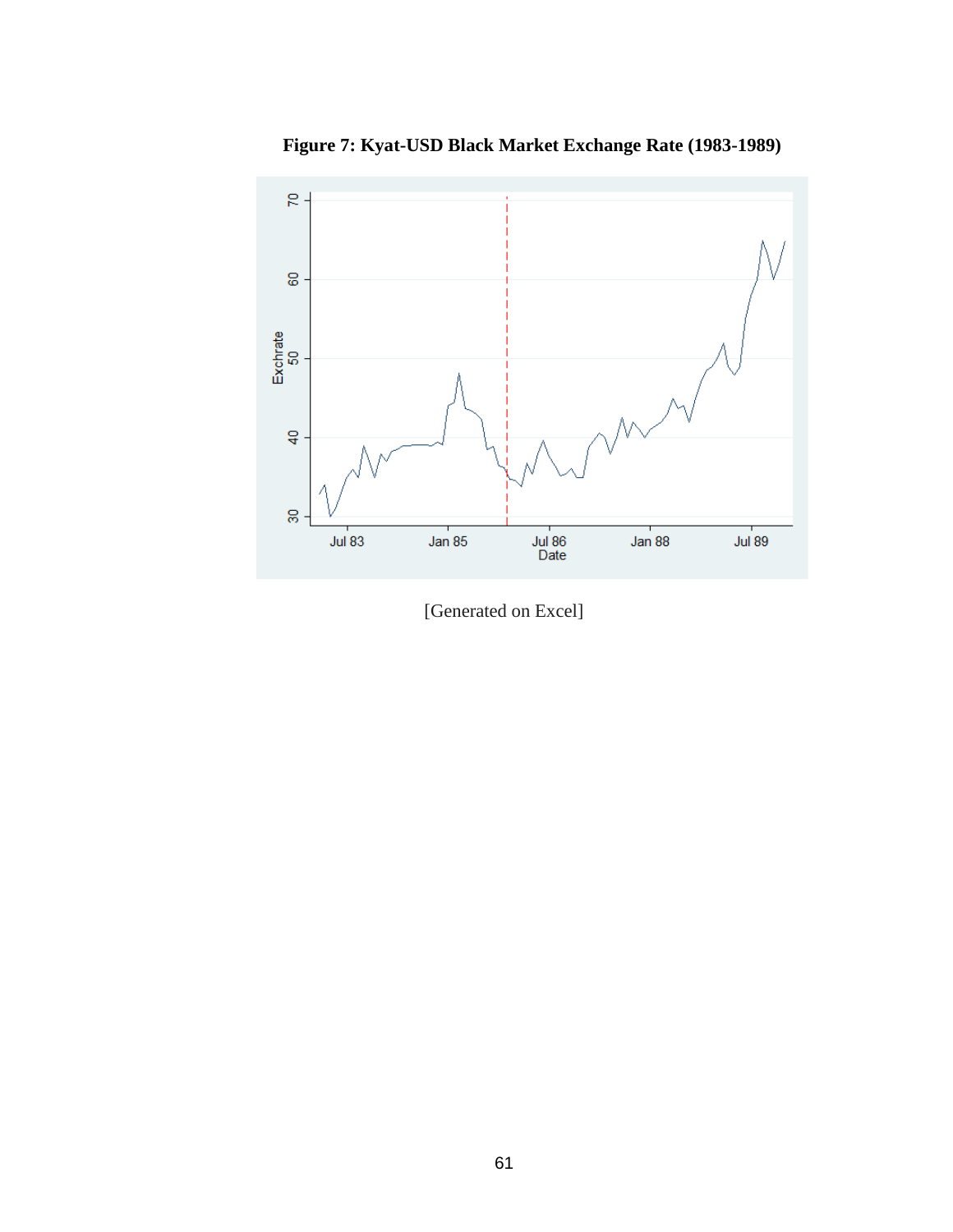## <span id="page-63-0"></span>**References**

"Access to European Union law." EUR-Lex. Accessed March 31, 2017. [http://eur](http://eur-lex.europa.eu/legal-content/EN/TXT/?uri=cellar%3Abb43afaa-4203-45a2-be1d-abc1e22c58cf)[lex.europa.eu/legal-content/EN/TXT/?uri=cellar%3Abb43afaa-4203-45a2-be1d](http://eur-lex.europa.eu/legal-content/EN/TXT/?uri=cellar%3Abb43afaa-4203-45a2-be1d-abc1e22c58cf)[abc1e22c58cf.](http://eur-lex.europa.eu/legal-content/EN/TXT/?uri=cellar%3Abb43afaa-4203-45a2-be1d-abc1e22c58cf)

Allingham, Michael G. and Sandmo, Agnar, "Income Tax Evasion: A Theoretical Analysis", *Journal of Public Economics 1, North-Holland Publishing Company (1972):*  accessed March 20, 2017. [http://www3.nccu.edu.tw/~klueng/tax%20paper/1.pdf](http://www3.nccu.edu.tw/%7Eklueng/tax%20paper/1.pdf)

Bordo, Michael D. and Choudhri, Ehsan U. "Currency Substitution and the Demand for Money: Some Evidence for Canada.*" Ohio State University Press (*1982): accessed February 15, 2017.<http://www.jstor.org/stable/pdf/1991491.pdf>

Cagan, Phillip. "The Demand for Currency Relative to the Total Money Supply", *Occasional Paper 62* (1958): accessed February 5, 2017. <http://www.nber.org/chapters/c5783.pdf>

Chaudhary, Archana, and Jeanette Rodrigues. "India's \$1 Trillion Hidden Economy Has Stalled." Bloomberg.com. December 19, 2016. Accessed April 08, 2017. [https://www.bloomberg.com/news/articles/2016-12-19/modi-s-holy-city-shows-a-1](https://www.bloomberg.com/news/articles/2016-12-19/modi-s-holy-city-shows-a-1-trillion-hidden-economy-has-stalled) [trillion-hidden-economy-has-stalled.](https://www.bloomberg.com/news/articles/2016-12-19/modi-s-holy-city-shows-a-1-trillion-hidden-economy-has-stalled)

Chukwuma, Charles Soludo. "Can a New Buharinomics Save Nigeria?" November 19, 2015. Accessed April 21, 2017. [http://www.afriheritage.org/ar/late](http://www.afriheritage.org/ar/late-new/147-can-a-new-buharinomics-save-nigeria)[new/147-can-a-new-buharinomics-save-nigeria.](http://www.afriheritage.org/ar/late-new/147-can-a-new-buharinomics-save-nigeria)

"Demonetization in India: Who Will Pay the Price?" Knowledge@Wharton. November 16, 2016. Accessed February 14, 2017. [http://knowledge.wharton.upenn.edu/article/demonetization-india-will-pay-price/.](http://knowledge.wharton.upenn.edu/article/demonetization-india-will-pay-price/)

*Demonetization, the Cash Shortage and the Black Money.* Working paper no. 184. National Institute of Public Finance and Policy. December 31, 2016. Accessed February 12, 2017. [http://www.nipfp.org.in/media/medialibrary/2016/12/WP\\_2016\\_184.pdf.](http://www.nipfp.org.in/media/medialibrary/2016/12/WP_2016_184.pdf)

"Demonetisation: To Deify or Demonetize?" *Economics Survey 2016-17, National Informatics Centre (2016):* accessed February 9, 2017. <http://indiabudget.nic.in/es2016-17/echap03.pdf>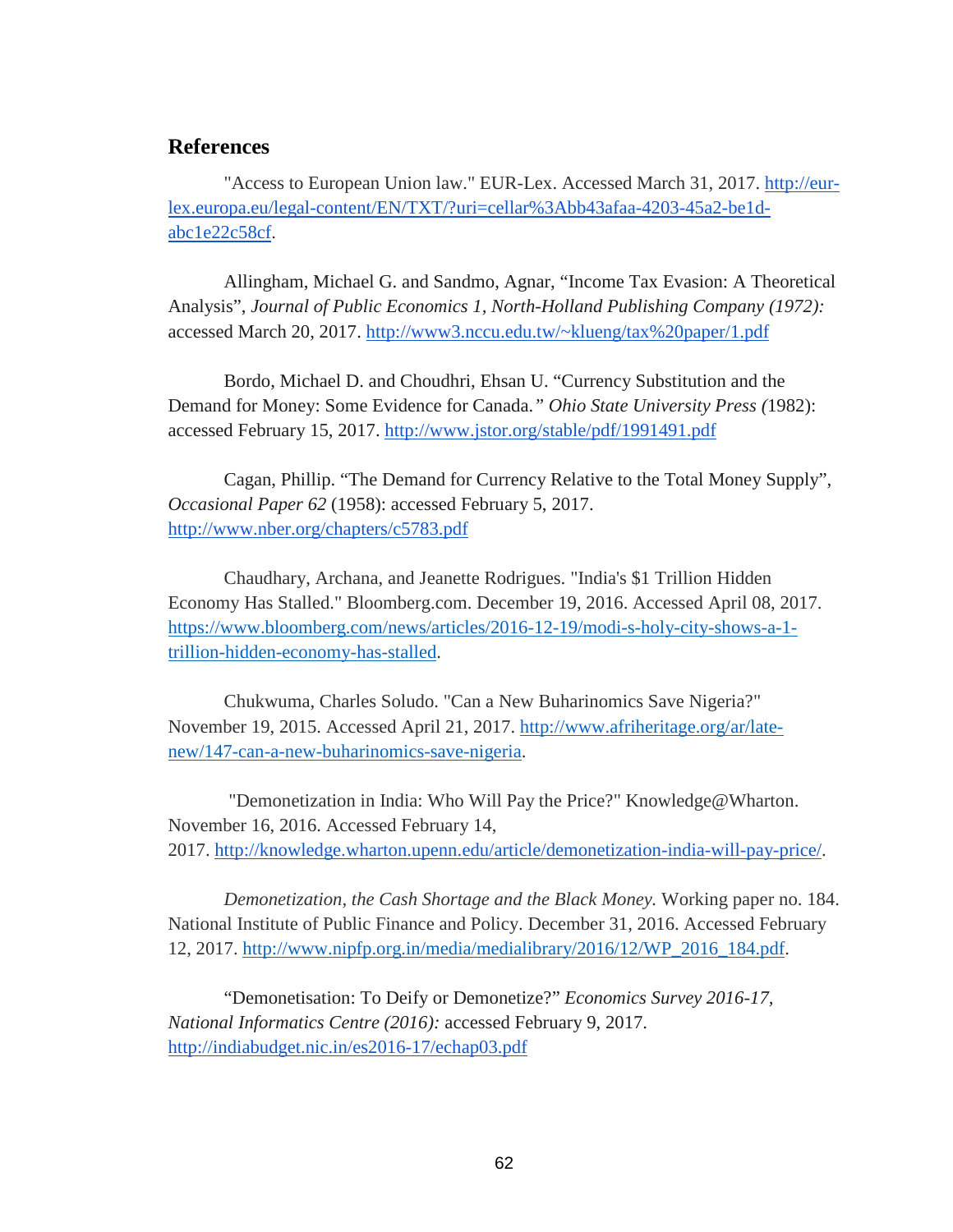Deodhar, Rahul Prakash. "Black Money and Demonetisation", *University of Mumbai (*2016): accessed February 2, 2017. [https://papers.ssrn.com/sol3/papers2.cfm?abstract\\_id=2869172](https://papers.ssrn.com/sol3/papers2.cfm?abstract_id=2869172)

Easton, Stephen. "The Size of the Underground Economy: A Review of the Estimates" *Simon Fraser University.* 2001. Accessed February 13, 2017. [https://www.researchgate.net/publication/251857713\\_The\\_Size\\_of\\_the\\_Underground\\_Ec](https://www.researchgate.net/publication/251857713_The_Size_of_the_Underground_Economy_A_Review_of_the_Estimates) [onomy\\_A\\_Review\\_of\\_the\\_Estimates](https://www.researchgate.net/publication/251857713_The_Size_of_the_Underground_Economy_A_Review_of_the_Estimates)

Edward Asiedu and Thanasis Stengos, "An Empirical Estimation of the Underground Economy in Ghana," Economics Research International, vol. 2014, Article ID 891237, 14 pages, 2014. doi:10.1155/2014/891237

Ene, Corina and Stefanescu, Andrei, (2011), SIZE AND IMPLICATION OF UNDERGROUND ECONOMY IN ROMANIA - A MIMIC APPROACH, *Annales Universitatis Apulensis Series Oeconomica*, 1, issue 13, [http://EconPapers.repec.org/RePEc:alu:journl:v:1:y:2011:i:13:p:8.](http://econpapers.repec.org/RePEc:alu:journl:v:1:y:2011:i:13:p:8)

European Central Bank. "Euro banknotes – a means of payment recognised worldwide." News release, May 19, 2014. European Central Bank. Accessed February 27, 2017. [https://www.ecb.europa.eu/press/key/date/2014/html/sp140519.en.html.](https://www.ecb.europa.eu/press/key/date/2014/html/sp140519.en.html)

European Commission (1998-2015), *(DG Taxation and Customs Union)* 

*Evaluation of the 2002 cash changeover*. Frankfurt am Maim: European Central Bank, 2002.

Feige, Edgar L. "The Dynamics of Currency Substitution, Asset Substitution and De facto Dollarization and Euroization in Transition Countries", *Comparative Economic Studies* (2003): accessed February 10, 2017.

<http://econwpa.repec.org/eps/mac/papers/0305/0305003.pdf>

Frey, Bruno S. and Weck-Hanneman, Hannelore. "The Hidden Economy as an Unobserved Variable", *European Economic Review Vol. 26 (1984):* accessed February 3, 2017.<http://www.sciencedirect.com/science/article/pii/0014292184900205>

Garba, P. Kassey. *The Nigerian Foreign Exchange Market:Possibilities for Convergence in Exchange Rates.*Technical paper no. 55. University of Ibadan. March 1997. Accessed March 06,

2017[.http://dspace.africaportal.org/jspui/bitstream/123456789/32390/1/RP55.pdf?1.](http://dspace.africaportal.org/jspui/bitstream/123456789/32390/1/RP55.pdf?1)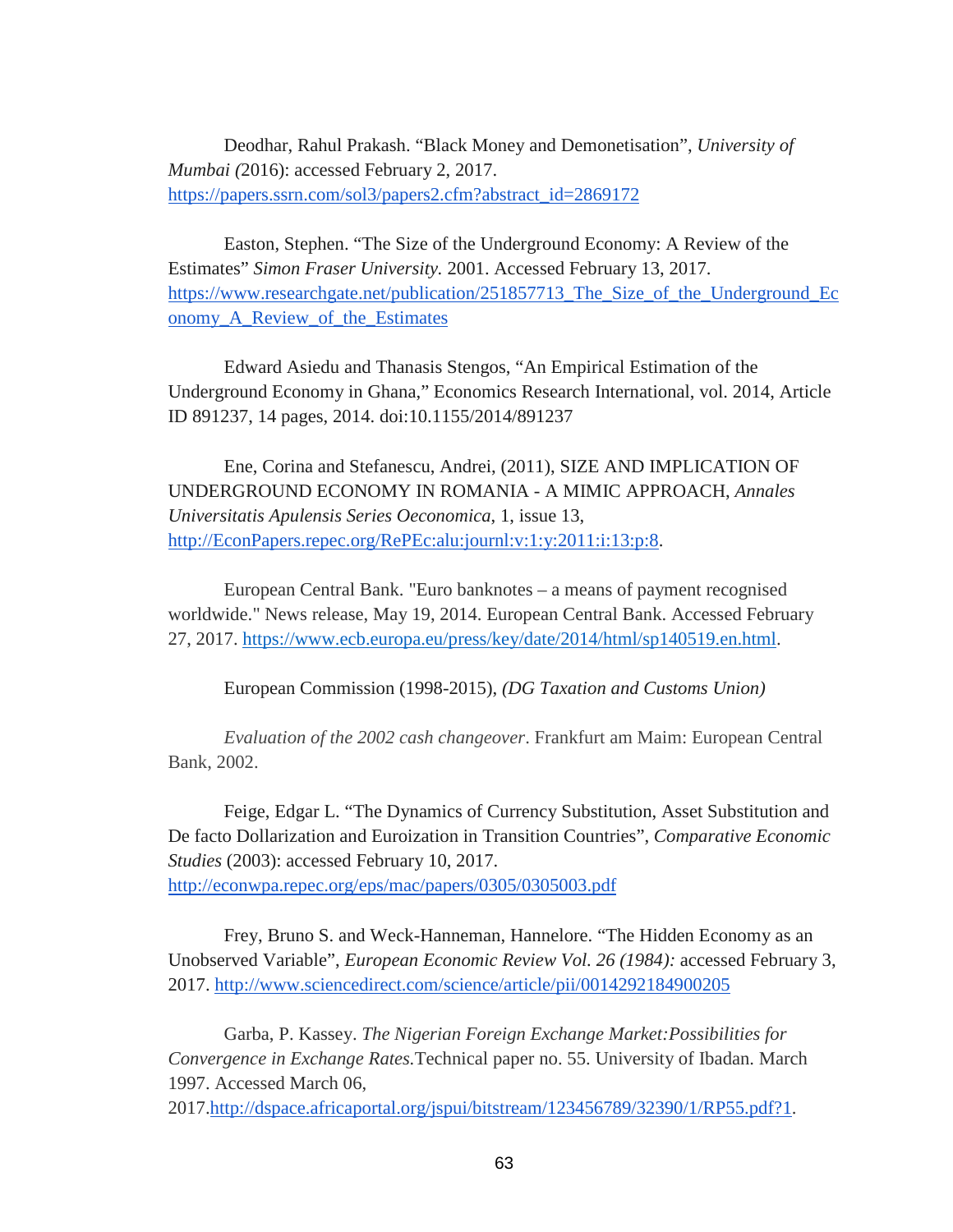Giles, David E. A. and Tedds, Lindsay M. and Werkneh, Gugsa (2002): *The Canadian Underground and Measured Economies: Granger Causality Results.* Published in: Applied Economics , Vol. 18, No. 34 (2002): pp. 2347-2352. [https://mpra.ub.uni](https://mpra.ub.uni-muenchen.de/39786/)[muenchen.de/39786/](https://mpra.ub.uni-muenchen.de/39786/)

Global Financial Data (1998-2015), *(European Central Bank)*

Golberg, Linda S. and Karimov, Il'dar. "Black Markets for Currency, Hoarding Activity, and Policy Reforms." *Journal of International Economics vol 42, Federal Reserve Bank of New York (1997):* accessed February 14, 2017. [https://www.newyorkfed.org/medialibrary/media/research/economists/goldberg/BlackMa](https://www.newyorkfed.org/medialibrary/media/research/economists/goldberg/BlackMarketGoldberg-Karimov.pdf) [rketGoldberg-Karimov.pdf](https://www.newyorkfed.org/medialibrary/media/research/economists/goldberg/BlackMarketGoldberg-Karimov.pdf)

Hellerstein, Rebecca and Ryan, William. "Cash Dollars Abroad." *Staff Report no.400, Federal Reserve Bank of New York (*2009): accessed February 15, 2017. <http://federation.ens.fr/ydepot/semin/texte1011/HEL2011CAS.pdf>

Henderson, David. "India's Assault on Money", *Library of Economics and Liberty.* 2016. [http://econlog.econlib.org/archives/2016/11/indias\\_assault.html](http://econlog.econlib.org/archives/2016/11/indias_assault.html)

*India: where is the negative impact of demonetization?* Report. Rabobank. March 13, 2017. Accessed March 17, 2017. [https://economics.rabobank.com/publications/2017/march/india-where-is-the-negative](https://economics.rabobank.com/publications/2017/march/india-where-is-the-negative-impact-of-demonetization/)[impact-of-demonetization/.](https://economics.rabobank.com/publications/2017/march/india-where-is-the-negative-impact-of-demonetization/)

International Monetary Fund International Financial Statistics (1998-2015), *(International Monetary Fund)*

Kaufmann, Daniel and Kaliberda, Aleksander. "Integrating the Unofficial Economy into the Dynamics of Post-Socialist Economies", *World Bank Policy Research Working Paper 1691 (1996):* accessed March 30, 2017. [http://documents.worldbank.org/curated/en/145671468771609920/122522322\\_20041117](http://documents.worldbank.org/curated/en/145671468771609920/122522322_20041117180606/additional/multi0page.pdf) [180606/additional/multi0page.pdf](http://documents.worldbank.org/curated/en/145671468771609920/122522322_20041117180606/additional/multi0page.pdf)

Niinisto , Sauli, and Rauno Niinimaki. *Plan for Adoption of the Euro 2001/2002.*Publication. Ministry of Finance Finland. April 17, 2001. Accessed March 03, 2017. [http://ec.europa.eu/avservices/avs/files/euro/092-euro-fi/plan\\_for\\_adoption.pdf.](http://ec.europa.eu/avservices/avs/files/euro/092-euro-fi/plan_for_adoption.pdf)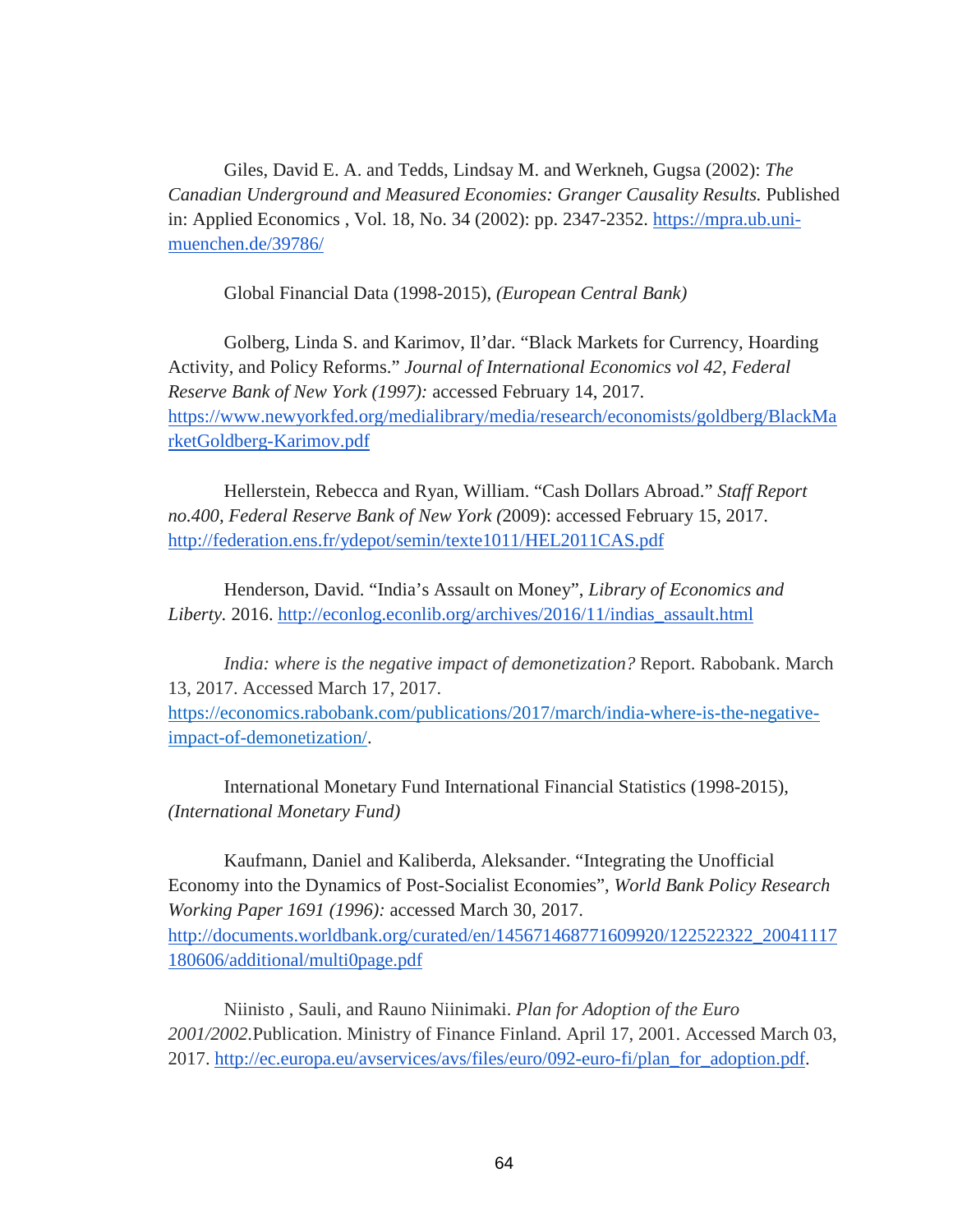Ortiz, Guillermo. "Currency Substitution in Mexico: The Dollarization Problem." *Journal of Money, Credit and Banking* 15, no. 2 (1983): 174-85. doi:10.2307/1992398.

Restrepo-Echavarria, Paulina. "Measuring Underground Economy Can Be Done, But It is Difficult" *Federal Reserve Bank of St. Louis.* 2015. [https://www.stlouisfed.org/publications/regional-economist/january-2015/underground](https://www.stlouisfed.org/publications/regional-economist/january-2015/underground-economy)[economy](https://www.stlouisfed.org/publications/regional-economist/january-2015/underground-economy)

Rose-Ackerman, Susan, "The Role of the World Bank in Controlling Corruption" (1997). Faculty Scholarship Series. Paper 591. [http://digitalcommons.law.yale.edu/fss\\_papers/591](http://digitalcommons.law.yale.edu/fss_papers/591)

Schneider, Friedrich. "Shadow Economies and Corruption All Over The World: What Do We Really Know?", *IZA Discussion Paper Series No. 2315 (2006):* accessed February 4, 2017.<http://ftp.iza.org/dp2315.pdf>

Schneider, Friedrich, Buehn, Andreas and Montenegro, Claudio E. "Shadow Economies All of the World: New Estimates for 162 Countries from 1999 to 2007", *The World Bank Policy Research Working Paper (2010):* accessed March 27, 2017. <http://documents.worldbank.org/curated/en/311991468037132740/pdf/WPS5356.pdf>

Schneider, Friedrich and Williams, Colin C. *The Shadow Economy.* London: The Institute of Economic Affairs, 2013. [https://iea.org.uk/wp](https://iea.org.uk/wp-content/uploads/2016/07/IEA%20Shadow%20Economy%20web%20rev%207.6.13.pdf)[content/uploads/2016/07/IEA%20Shadow%20Economy%20web%20rev%207.6.13.pdf](https://iea.org.uk/wp-content/uploads/2016/07/IEA%20Shadow%20Economy%20web%20rev%207.6.13.pdf)

Shepard, Wade. "India's Central Bank Denied Its Big Payday As Demonetization Flops." Forbes. December 12, 2016. Accessed April 20, 2017. [https://www.forbes.com/sites/wadeshepard/2016/12/10/indias-central-bank-denied-its](https://www.forbes.com/sites/wadeshepard/2016/12/10/indias-central-bank-denied-its-big-payday-as-demonetization-flops/#6892b97e5494)[big-payday-as-demonetization-flops/#6892b97e5494.](https://www.forbes.com/sites/wadeshepard/2016/12/10/indias-central-bank-denied-its-big-payday-as-demonetization-flops/#6892b97e5494)

Sorge, Petra, and Sunaina Kumar. "India's rupee demonetization policy creates cash crunch." The Washington Times. January 04, 2017. Accessed January 20, 2017. [http://www.washingtontimes.com/news/2017/jan/4/indias-rupee-demonetization](http://www.washingtontimes.com/news/2017/jan/4/indias-rupee-demonetization-policy-creates-cash-cr/)[policy-creates-cash-cr/.](http://www.washingtontimes.com/news/2017/jan/4/indias-rupee-demonetization-policy-creates-cash-cr/)

Stein, Pamela T. "The role of the military in Myanmar's political economy." Master's thesis, Naval Postgraduate School, 2016. March 2016. Accessed February 28, 2017. [http://calhoun.nps.edu/bitstream/handle/10945/48478/16Mar\\_Stein\\_Pamela.pdf?se](http://calhoun.nps.edu/bitstream/handle/10945/48478/16Mar_Stein_Pamela.pdf?sequence=1) [quence=1.](http://calhoun.nps.edu/bitstream/handle/10945/48478/16Mar_Stein_Pamela.pdf?sequence=1)